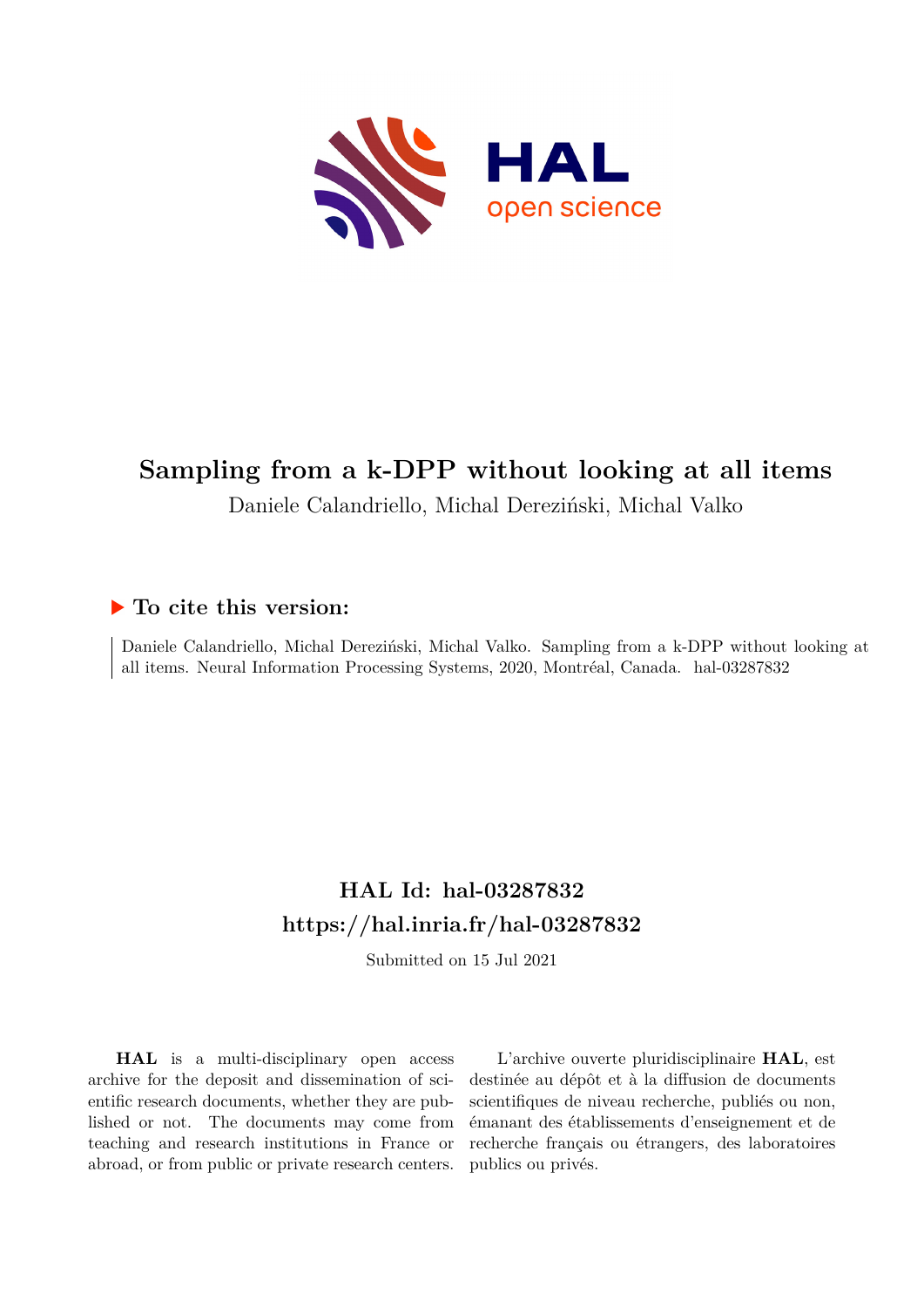# Sampling from a  $k$ -DPP without looking at all items

Daniele Calandriello<sup>∗</sup> DeepMind Paris dcalandriello@google.com

Michał Dereziński<sup>\*</sup> University of California, Berkeley mderezin@berkeley.edu

Michal Valko DeepMind Paris valkom@deepmind.com

#### Abstract

Determinantal point processes (DPPs) are a useful probabilistic model for selecting a small diverse subset out of a large collection of items, with applications in summarization, stochastic optimization, active learning and more. Given a kernel function and a subset size k, our goal is to sample k out of n items with probability proportional to the determinant of the kernel matrix induced by the subset (a.k.a. k-DPP). Existing k-DPP sampling algorithms require an expensive preprocessing step which involves multiple passes over all  $n$  items, making it infeasible for large datasets. A naïve heuristic addressing this problem is to uniformly subsample a fraction of the data and perform  $k$ -DPP sampling only on those items, however this method offers no guarantee that the produced sample will even approximately resemble the target distribution over the original dataset. In this paper, we develop  $\alpha$ -DPP, an algorithm which adaptively builds a sufficiently large uniform sample of data that is then used to efficiently generate a smaller set of  $k$  items, while ensuring that this set is drawn exactly from the target distribution defined on all  $n$  items. We show empirically that our algorithm produces a  $k$ -DPP sample after observing only a small fraction of all elements, leading to several orders of magnitude faster performance compared to the state-of-the-art. Our implementation of  $\alpha$ -DPP is provided at <https://github.com/guilgautier/DPPy/>.

#### 1 Introduction

Selecting k diverse items out of a larger collection of n items is a classical problem in computer science which naturally emerges in many tasks such as summarization (select  $k$  phrases) and recommendation (select  $k$  articles/ads to show to the user). An increasingly popular approach to model and quantify diversity in this subset selection problem is that of determinantal point processes (DPPs). Given a set  $[n] \stackrel{\text{def}}{=} \{1, \ldots, n\}$  of n items and a target size k, one can define a DPP of size k (known as a k-DPP) through an  $n \times n$  posivite semi-definite (PSD) similarity matrix **L** (also known as the kernel matrix). The matrix L encodes the similarities between items, and the user must choose it so that  $[L]_{ij}$  is larger the more the *i*-th and *j*-th items are similar. Given k and **L**, we define  $S \sim k$ -DPP(**L**) as a distribution over all  $\binom{n}{k}$  index subsets  $S \subseteq [n]$  of size k, such that  $\Pr(S) \propto \det(\mathbf{L}_S)$  is proportional to the determinant of the sub-matrix  $\mathbf{L}_S$  induced by the subset. DPPs have found numerous applications in machine learning, not only for summarization [32, 23, 21, 7] and recommendation [19, 8], but also in experimental design [17, 34], stochastic optimization [39, 35, 15], Gaussian Process optimization [26], low-rank approximation [18, 24, 16], and more (recent surveys include [29, 4, 11]). Note that early work on DPPs focused on a *random-size* variant, which we denote S ∼ DPP(L), where the

34th Conference on Neural Information Processing Systems (NeurIPS 2020), Vancouver, Canada.

<sup>∗</sup>Equal contribution.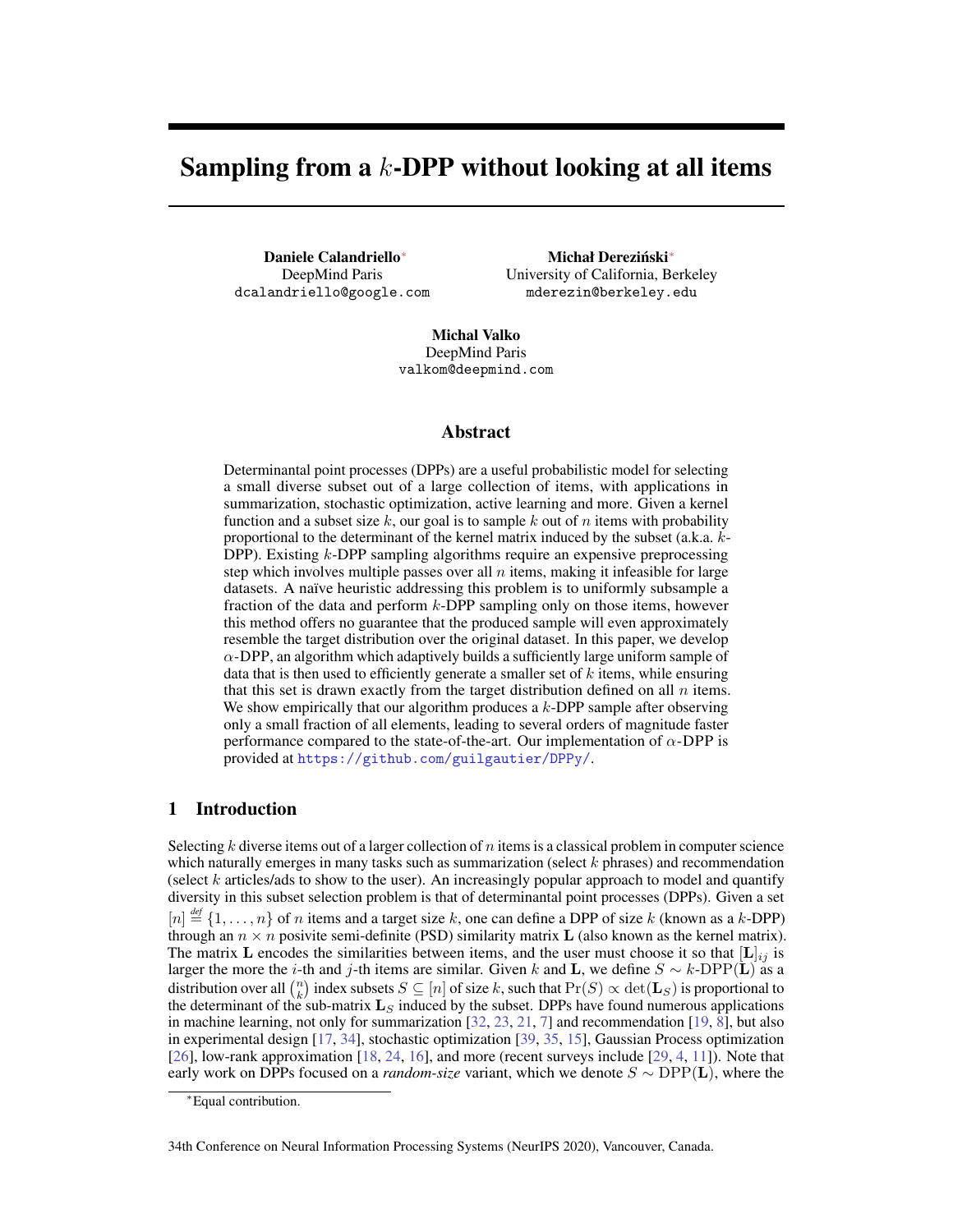subset size is allowed to take any value between 0 and  $n$ , and the role of parameter k is replaced by the expected size  $\mathbb{E}[|S|] = d_{\text{eff}}(\mathbf{L}) \stackrel{\text{def}}{=} \text{tr}(\mathbf{L}(\mathbf{L}+\mathbf{I})^{-1})$ . The quantity  $d_{\text{eff}}(\mathbf{L})$  is known in randomized linear algebra [2, 11] and learning theory [6] as the effective dimension. While random-size DPPs exhibit deep connections to many scientific domains [25], the *fixed-size* k-DPPs are typically more practical from a machine learning stand-point [28].

**Sampling from a**  $k$ **-DPP.** The first  $k$ -DPP samplers scaled poorly, as they all relied on an eigendecomposition [28] of **L** taking  $\mathcal{O}(n^3)$  time. Replacing the eigendecomposition with a Cholesky factorization can increase numerical stability [30], and empirical performance [36] thanks to dynamicallyscheduled, shared-memory parallelizations, but still ultimately require  $\mathcal{O}(n^3)$  time. A number of methods have been proposed which use approximate eigendecomposition [31, 1] to reduce the computational cost, however these approaches provide limited guarantees on the accuracy of sampling.

To improve scalability, several approaches based on Monte-Carlo sampling were introduced, using rejection or Gibbs sampling. The fastest MCMC sampler for  $k$ -DPPs, to the best of our knowledge, is by [3] and has  $n \cdot \text{poly}(k)$  complexity, i.e., asymptotically much faster than the cost of eigendecomposition. However these MCMC methods do *not* sample exactly from the k-DPP distribution, and can only guarantee that the final sample will be close in distribution to a  $k$ -DPP. Moreover these guarantees only hold *after mixing*, which is difficult to verify and requires at least  $\mathcal{O}(nk^2)$  time, making MCMC methods not applicable when  $n$  is large.

A recent line of works [13, 10], using the ideas from [12, 14], developed sampling algorithms specially designed for a *random-size* DPP (as opposed to a k-DPP), which avoid expensive decomposition of the kernel while sampling exactly from  $S \sim \text{DPP}(\mathbf{L})$ . In particular, they showed that it is sufficient to first choose an intermediate subset  $\sigma \subseteq [n]$  sampled i.i.d. from the *marginal* distribution of the DPP, i.e.,

|                                                                | Complexity |
|----------------------------------------------------------------|------------|
| [28, 30, 36, 24]                                               |            |
| <b>DPP-VFX</b> [13] $\left  n \cdot k^{10} + k^{15} \right $   |            |
| $\alpha$ -DPP (this paper) $(\beta n \cdot k^6 + k^9)\sqrt{k}$ |            |

Table 1: Runtime comparison of exact k-DPP sampling algorithms. Here,  $\beta \leq 1$  is the fraction of items observed by  $\alpha$ -DPP (see Theorem 1).

 $P(i \in \sigma) \approx P(i \in S)$ , and then sample from a DPP restricted to the items indexed by  $\sigma$ . Since the size of  $\sigma$  is typically much less than n, this leads to a more efficient algorithm. Note that rescaling DPP(L) into DPP( $\alpha$ L) using some constant  $\alpha$  only changes the expected size of S from  $d_{\text{eff}}(L)$  to  $d_{\text{eff}}(\alpha L)$ . By accurately choosing an appropriate  $\alpha_{\star}$ , one can boost the probability that the random size of S is exactly  $k$ , and convert a DPP sampler into a  $k$ -DPP sampler by repeatedly sampling  $S \sim \text{DPP}(\alpha_{\star}L)$  until S has size k. Based on this reduction, Derezinski et al. [13] gave the first algorithm (DPP-VFX) which is capable of exact sampling from a k-DPP in time  $n \cdot \text{poly}(k)$ . However, when sampling from k-DPPs, the approach of [13] has *two major limitations*:

- 1. DPP-VFX has an  $\Omega(n)$  runtime bottleneck, since it requires computing all n marginals, one for each item, in order to define the i.i.d. distribution of  $\sigma$ , which may be infeasible for very large n.
- 2. The reduction used by  $[13]$  to convert a DPP sampler into a k-DPP sampler increases the time complexity by a factor of at least  $k^4$ , resulting in a  $\tilde{\mathcal{O}}(n \cdot k^{10} + k^{15})$  runtime.

In this paper, we address both of these limitations by introducing a new algorithm called  $\alpha$ -DPP, which 1) does not need to compute all of the marginals, and 2) uses a new efficient reduction to convert from a random-size DPP to a fixed-size  $k$ -DPP (see Table 1 for comparison).

Main contribution: uniform intermediate sampling for k-DPPs. To resolve the  $\Omega(n)$  runtime bottleneck, we use an additional intermediate sample ρ based on *uniform* sub-sampling. Since uniform sampling can be implemented without looking at the actual items in the collection, this means that we do not even have to look at any item outside of  $\rho$ . The only necessary assumption required by our approach is that the maximum entry (i.e., similarity) of  $\bf{L}$  is bounded by a constant  $\kappa^2$ . However, to simplify exposition we also assume w.l.o.g. that  $d_{\text{eff}}(\mathbf{L}) \geq k$  (see Section 3).

In particular, we 1) sample  $\rho$  uniformly out of  $[n]$ , then 2) only approximate the marginal probabilities of items in  $\rho$  to compute  $\sigma$ , and finally 3) downsample  $\sigma$  into a DPP sample S. To guarantee that S is distributed exactly according to the DPP it is crucial that  $\rho$  is diverse enough. We show that sampling a  $k^2/d_{\text{eff}}(\mathbf{L})$  fraction of  $[n]$  into  $\rho$  (i.e.,  $|\rho| \approx k^2/d_{\text{eff}}(\mathbf{L}) \cdot n)$  is enough. Since all the expensive computation is performed only on  $\rho$ , this gives us a  $d_{\text{eff}}(\mathbf{L})/k^2$  speedup over existing methods.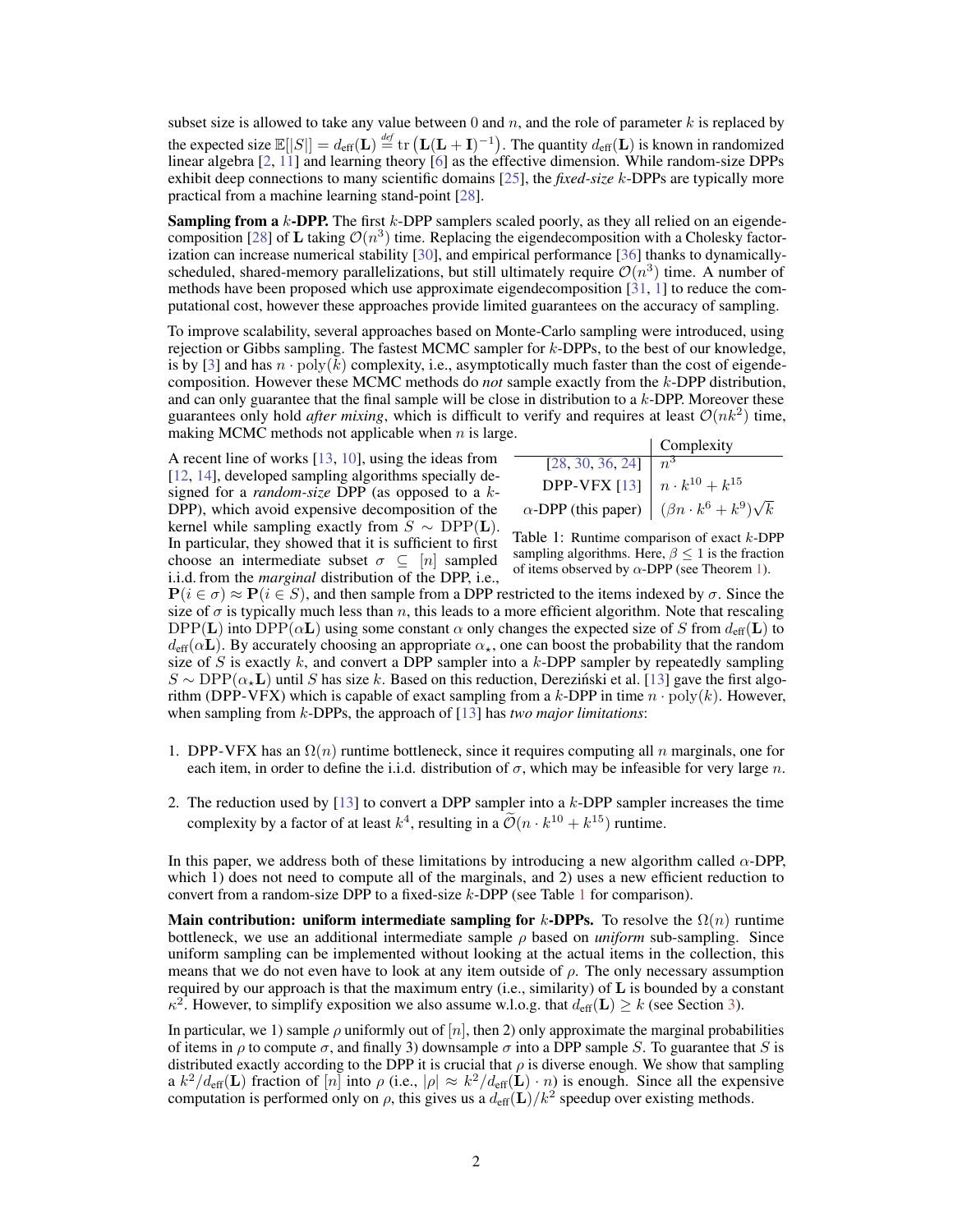**Theorem 1.** *Given any*  $L \succeq 0$  *with*  $\max_{ij} L_{ij} \leq \kappa^2$  and  $1 \leq k \leq d_{\text{eff}}(L)$ , there exists an algorithm *that returns* S ∼ k*-*DPP(L)*, and with probability* 1 − δ *runs in time*

$$
\widetilde{\mathcal{O}}\left((\beta n \cdot k^6 + k^9)\sqrt{k} \log(1/\delta)\right),\
$$

where  $\beta \leq \min\left\{k^2 \kappa^2/ d_{\text{eff}}(\mathbf{L}),1\right\}$  is the fraction of items observed by the algorithm.

In the derivation of Theorem 1 we make several novel contributions. First, we provide a DPP sampler that given L and a rescaling  $\alpha \leq 1$  leverages a mixture of uniform and rejection sampling to sample from  $DPP(\alpha L)$  observing only an  $\alpha \kappa^2 k$  fraction of the items. We then show that the optimal rescaling  $\alpha_{\star}$  required by the reduction from k-DPP to DPP can be bounded with  $\alpha_{\star} \leq \mathcal{O}(k/d_{\text{eff}}(\mathbf{L}))$ , and thus our rescaling-aware sampler can sample from k-DPPs looking only at a  $k^2/d_{\text{eff}}(\mathbf{L})$  fraction of the items. Finally, we provide an efficient search algorithm to find a close approximation  $\hat{\alpha}$  of  $\alpha_{\star}$ .

Model misspecification and computational free lunch. Our result can be also interpreted from a perspective of model misspecification. Note that every time the users define a k-DPP they also implicitly define a random size  $DPP(L)$ . Moreover, the natural expected sample size (i.e., implicit number of unique items in [n]) of DPP(L) is  $d_{\text{eff}}(L)$ , which does not depend on the desired size k. Therefore, if L is not chosen appropriately  $d_{\text{eff}}(L)$  might be much larger than k, and the k-DPP is selecting k unique items out of a much larger implicit pool of  $d_{\text{eff}}(\mathbf{L}) \gg k$  unique items. In this case, it is possible to consider only a small  $k^2/\bar{d}_{\text{eff}}(\mathbf{L})$  fraction of the items selected uniformly at random and still have enough unique items to sample a diverse  $k$ -subset. Our result shows for the first time that it is possible to take advantage of this modeling disagreement between k and  $d_{\text{eff}}(L)$  to gain computational savings while still sampling *exactly* from the DPP, i.e., a computational free lunch.

Binary search reduction from k-DPP to DPP. Both our approach and the one of Derezinski et al. [13] rely on first implementing an efficient random-size DPP sampler, followed by the usage of a black-box construction based on rejection sampling to transform the DPP sampler into a  $k$ -DPP sampler. However the reduction of Dereziński et al. [13] requires access to a high-precision estimate of  $d_{\text{eff}}(\alpha L)$  in order to appropriately tune  $\alpha$ . This makes optimizing  $\alpha$  the bottleneck in the reduction from k-DPP to DPP, and therefore there is a large computational gap between the two problems. We close this gap thanks to a novel approach to find a suitable rescaling  $\alpha$  based not on optimization but rather on binary search. Crucially, to find a suitable  $\alpha$  this approach does not require an estimate of  $d_{\text{eff}}(\alpha \mathbf{L})$ , but only  $\mathcal{O}(\sqrt{k \log(n)})$  black-box calls to a DPP sampler. Therefore, it can transform any  $a_{\text{eff}}(\alpha L)$ , out only  $C(\sqrt{\kappa} \log(n))$  black-box calls to a DPP sampler. Therefore, it can transform any random size DPP sampler into a k-DPP sampler with only a  $\sqrt{k}$  overhead, and could be applied to any future improved sampler beyond this paper.

#### 2 Sampling from a rescaled DPP with intermediate uniform subsampling

In this section we focus on a specific class of DPPs,  $S \sim \text{DPP}(\alpha L)$ , specified using a rescaling  $\alpha$  < 1 and a similarity matrix L, which we refer to as rescaled DPPs. The main result of the section is showing that a sufficiently large subset selected uniformly at random can be used as an intermediate sample to sample from a rescaled DPP without looking at all of the items. The main reason to focus on rescaled DPPs is because they naturally appear when reducing  $k$ -DPP sampling to DPP sampling, where rescaling is used to align the random size of the DPP and  $k$ . This is going to be the focus of the next section. However the approach proposed in this section is not limited to rescaled DPPs, but under the right assumptions can be extended to accelerate sampling from generic DPPs. We will discuss these extensions at the end of the section.

**Notation** We use [n] to denote the set  $\{1, \ldots, n\}$ . For a matrix  $\mathbf{B} \in \mathbb{R}^{n \times m}$  and index sets C, D, we use  $\mathbf{B}_{C,D}$  to denote the submatrix of **B** consisting of the intersection of rows indexed by C with columns indexed by D. If  $C = D$ , we use a shorthand  $\mathbf{B}_C$  and if  $D = [m]$ , we may write  $\mathbf{B}_{C,[m]}$ . Finally, we also allow  $C, D$  to be multisets or sequences, in which case each row/column is duplicated in the matrix according to its multiplicity (and in the case of sequences, we order the rows/columns as they appear in the sequence). Note that with this notation if  $\mathbf{L} = \mathbf{B} \mathbf{B}^{\top}$  then  $\mathbf{L}_{C,D} = \mathbf{B}_{C,[n]} \mathbf{B}_{D,[n]}^{\top}$ .

#### 2.1 Background: distortion-free intermediate sampling.

Rather than sampling directly from the target DPP, intermediate sampling [10, 12] first selects an intermediate subset  $\sigma$  from [n], and then refines it by extracting S from  $\sigma$ . Crucially, if  $\sigma$  is selected according to a so-called Regularized DPP  $(R\text{-DPP})$ , this is equivalent to sampling S from a DPP.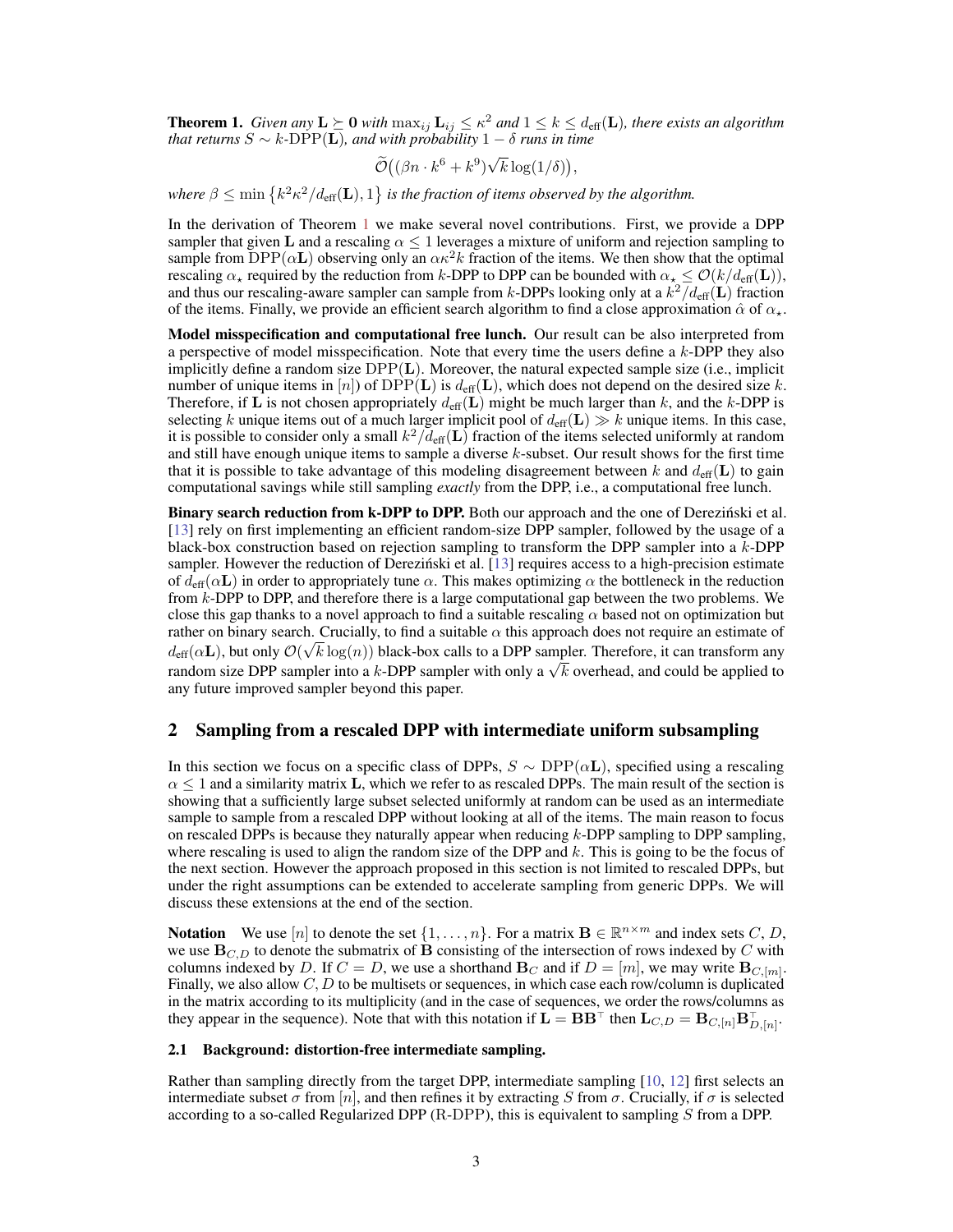**Definition 1.** For any psd matrix  $\mathbf{L} \in \mathbb{R}^{n \times n}$ , distribution  $p \stackrel{\text{def}}{=} \{p_i\}_{i=1}^n$  and  $r > 0$ , define  $\widetilde{\mathbf{L}} \in \mathbb{R}^{n \times n}$ with  $\widetilde{\bf L}_{i,j} \stackrel{def}{=} \frac{{\bf L}_{i,j}}{r\sqrt{p_ip_j}}$ . We define an R-DPP $_p^r({\bf L})$  as distribution over events  $A\subseteq \bigcup_{k=0}^\infty [n]^k$  such that  $\Pr(A) \stackrel{\text{def}}{=} \mathbb{E}_{\sigma} \left[ \mathbf{1}_{[\sigma \in A]} \det(\mathbf{I} + \widetilde{\mathbf{L}}_{\sigma}) \right] / \det(\mathbf{I} + \mathbf{L})$ , for  $\sigma = (\sigma_1, \dots, \sigma_t) \stackrel{\text{i.i.d.}}{\sim} p$ ,  $t \sim \text{Poisson}(r)$ .

**Proposition 1** (10, Theorem 8). *For any* **L**, p, r, and  $\widetilde{\bf{L}}$  defined as in Definition 1,

*if*  $\sigma \sim \text{R-DPP}_{p}^{r}(\mathbf{L})$  *and*  $S \sim \text{DPP}(\widetilde{\mathbf{L}}_{\sigma})$  *then*  $\{\sigma_{i} : i \in S\} \sim \text{DPP}(\mathbf{L})$ .

A computationally inefficient but conceptually simple approach to rejection sample  $\sigma$  is the following: 1) compute all marginals  $P(i \in S) = \ell_i(L) \stackrel{\text{def}}{=} [L(I + L)^{-1}]_i$  and sum to  $\sum_{i=1}^n \ell_i(L) = d_{\text{eff}}(L)$  [2]; 2) sample  $t \sim \text{Poisson}(c)$  and  $\sigma \sim \text{Multinomial}\left(t, \frac{\ell_1(\mathbf{L})}{d_{\text{eff}}(\mathbf{L})}, \ldots, \frac{\ell_n(\mathbf{L})}{d_{\text{eff}}(\mathbf{L})}\right)$  $\frac{\ell_n(\mathbf{L})}{d_{\text{eff}}(\mathbf{L})}$  for an appropriate constant *c*; 3) accept  $\sigma$  w.p.  $\frac{\det(\mathbf{I} + \mathbf{L}_{\sigma})}{C \det(\mathbf{I} + \mathbf{L})}$ , where C is an appropriate constant used to make the rejection step valid.

All existing intermediate sampling algorithms [10, 13, 12, 14] rely on this approach, refining it to make use of efficient approximations of the marginals  $\ell_i(\mathbf{L})$  and adapting the constants c and C to the data. However they all share a common bottleneck: to sample  $\sigma$  i.i.d. they need to approximate all marginals  $\ell_i(\mathbf{L})$  and the normalization constant  $d_{\text{eff}}(\mathbf{L})$ , and therefore the final runtime scales as  $n \cdot \text{poly}(k)$ . While this is much smaller than the  $\mathcal{O}(n^3)$  required by an exact sampler, it still becomes quickly unfeasible when  $n$  is very large. In what follows we will introduce another approach to sample from an R-DPP that does not require to approximate the marginals of all items, but only the items selected in a preliminary *uniform* intermediate sample.

#### 2.2 Faster DPP sampling with uniform intermediate sampling

We now introduce our novel  $\alpha$ -rescaled DPP sampler, called  $\alpha$ -DPP (see Algorithm 1). It requires as input a rescaling  $\alpha$ , a similarity matrix **L** and a parameter  $r$  that will be used to tune the Poisson sampling step of Proposition 1 approach. It also requires as input a *dictionary* D containing m elements, and set of weights stored in a diagonal matrix  $\mathbf{W} \in \mathbb{R}^{m \times m}$ . A dictionary is a subset of items  $\mathcal{D} \subseteq [n]$  such that reweighting the items in  $\mathcal D$  by W provides a good approximation of L, so that the approximate marginals

$$
l_i \stackrel{\text{def}}{=} \alpha [\mathbf{L} - \alpha \mathbf{L}_{[n], \mathcal{D}}^{-1} (\alpha \mathbf{L}_{\mathcal{D}} + \mathbf{W}^{-1})^{-1} \mathbf{L}_{[n], \mathcal{D}}]_i \tag{1}
$$

computed using  $D$  and W are close to the true marginals  $\ell_i$  (see Appendix E). Compared to the metaapproach of Proposition 1, the main technical difference is that rather than sampling directly t from an appropriate Poisson, and then  $\sigma$  from a Multinomial, we introduce an intermediate uniform sampling step. In particular, we first sample a Poisson  $u$ , and then uniformly sample a subset  $\rho$  containing u items. We

**Algorithm 1**  $\alpha$ -DPP sampler **Input:**  $\alpha$ , **L**, **D**, **W**,  $r \geq 1$ 1: Set  $\widehat{\mathbf{L}} = \mathbf{W}^{1/2} \mathbf{L}_{\mathcal{D}, \mathcal{D}} \mathbf{W}^{1/2} \in \mathbb{R}^{m \times m}$ 2: repeat 3: Sample  $u \sim \text{Poisson}(re^{1/r} \alpha n \kappa^2)$ 4: Sample  $\rho = \text{Uniform}(u, [n])$ 5: **for**  $j = \{1, ..., u\}$  do 6:  $\int$  Compute  $l_{\rho_j}$  using Eq. (1) 7: | Sample  $z_j$  ∼ Bernoulli $(l_{\rho_j}/(\alpha \kappa^2))$  $8:$  end for 9:  $\int \operatorname{Set} \sigma = {\rho_j : z_j = 1}, t = |\sigma|$ 10:  $\Big|\operatorname{Set}[\widetilde{\mathbf{L}}_{\sigma}]_{ij}=\frac{1}{r\sqrt{l_{\sigma}}}$  $\frac{1}{r\sqrt{l_{\sigma_i}l_{\sigma_j}}}[\mathbf{L}]_{\sigma_i\sigma_j}$ 11: *Acc* ∼ Bernoulli $\left( \frac{e^{d_{\text{eff}}(\alpha L)} \det(\mathbf{I} + \alpha \widehat{\mathbf{L}}_{\sigma})}{e^{t/r} \det(\mathbf{I} + \alpha \widehat{\mathbf{L}})} \right)$  $\setminus$ 12: **until**  $Acc = true$ 13: Sample  $\overline{S} \sim \text{DPP}(\alpha \overline{\mathbf{L}}_{\sigma})$ 14: **return**  $S = \{\sigma_i : i \in S\}$ 

then compute an approximation  $l_i$  of the marginal  $\ell_i$  only for the items in  $\rho$ , and downsample  $\rho$  into σ using rejection sampling (Line 7). Finally, we accept or reject σ (Line 11) and then downsample σ into S using a standard DPP sampler on the smaller  $L_{\sigma}$ .

Algorithm 1 is not simply a different implementation of the approach of Proposition 1, since even if Multinomial sampling is implemented with lazy evaluations of  $l_i$ , we would still need to compute the *normalization* constant of the Multinomial, which strictly requires computing all  $l_i$ . Similarly, the rejection test of Line 11 is also designed to accept as many candidates as possible without requiring the computation of the normalization constant as in [13]. Rather our approach is a novel method to sample from an R-DPP using Poisson rejection sampling. In particular, we prove not only that it always returns an  $S$  sampled according to the exact DPP distribution, but also that if the dictionary satisfies certain conditions, the main of which is ( $\varepsilon$ ,  $\alpha$ )-accuracy (see Appendix E and [5]), then the algorithm will generate S quickly.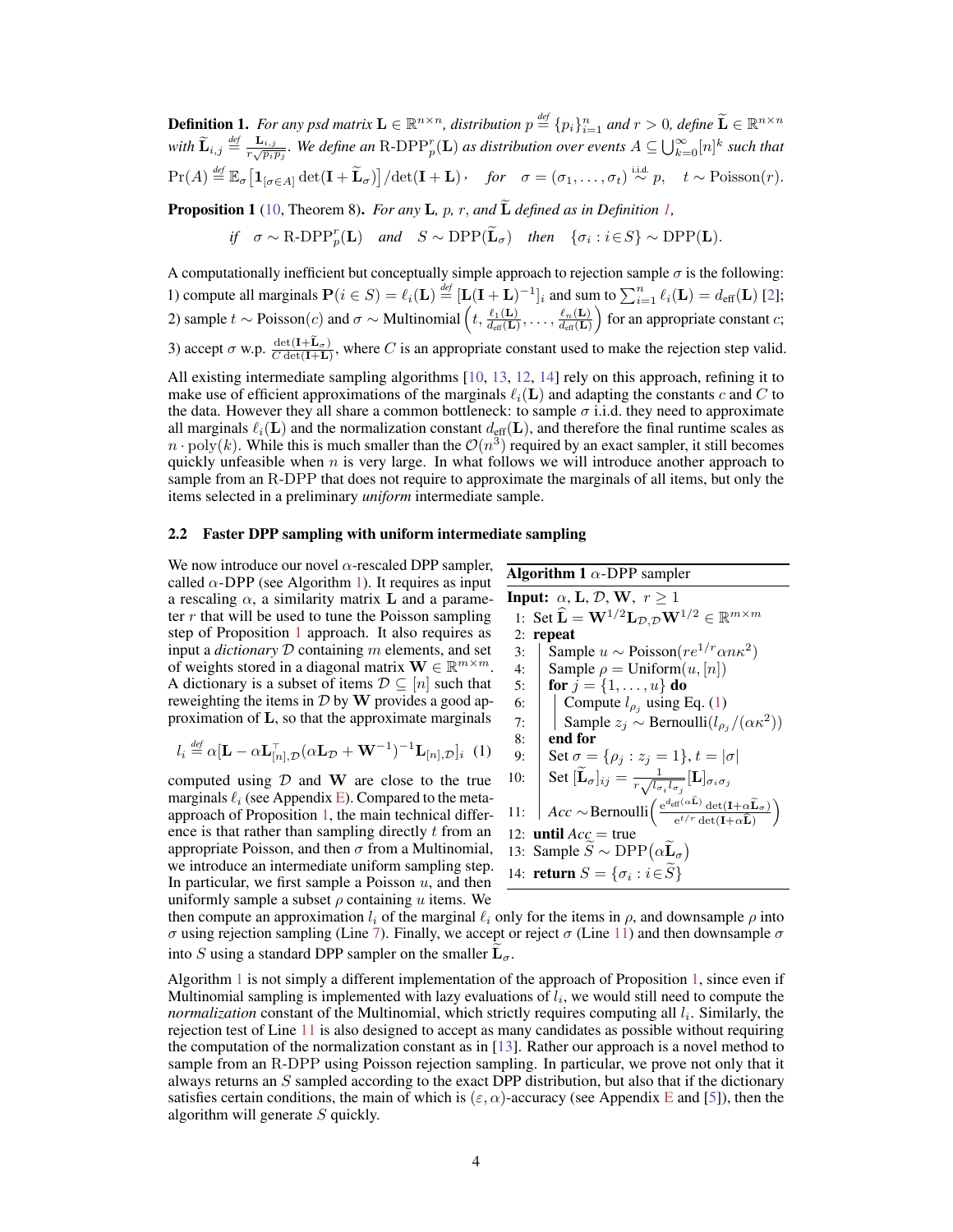**Theorem 2.** Given any  $L \geq 0$ , dictionary D,  $W > 0$ ,  $r \geq 1$  and  $\alpha > 0$ ,  $\alpha$ -DPP returns  $S \sim \text{DPP}(\alpha L)$ *. Moreover, if*  $r \geq d_{\text{eff}}(\alpha L) \geq 1/2$ ,  $D$  and **W** are  $(1/d_{\text{eff}}(\alpha L), \alpha)$ -accurate,  $D$ *satisfies*  $|\mathcal{D}| \leq 10d_{\text{eff}}(\alpha \mathbf{L})$ *, and*  $d_{\text{eff}}(\alpha \widehat{\mathbf{L}}) \leq 10d_{\text{eff}}(\alpha \mathbf{L})$ *, w.p.*  $1 - \delta \alpha$ -DPP *runs in time* 

 $\mathcal{O}\Big(\left[\min\{\alpha\kappa^2d_{\text{eff}}(\alpha\mathbf{L}),1\}\cdot n\cdot d_{\text{eff}}(\alpha\mathbf{L})^6\log^2(n/\delta)+d_{\text{eff}}(\alpha\mathbf{L})^9\log^3(n/\delta)\right]\cdot\log(1/\delta)\Big).$ 

The main implication of our result is that the intermediate distribution based on marginals can be replaced more and more accurately with a uniform distribution as  $\alpha$  becomes smaller. This results in having to compute marginals only for a  $\min{\{\alpha \kappa^2 d_{\text{eff}}(\alpha L), 1\}}$  fraction of the *n* items. This speedup can be significant when the rescaling  $\alpha$  is very small, as is the case when we want to sample a small number of items out of a large collection. Compared to other exact DPP samplers, such as DPP-VFX, our  $\alpha$ -DPP is strictly faster by roughly a  $1/(\alpha \kappa^2 d_{\text{eff}}(\alpha L))$  factor when implemented with an appropriate caching strategy for the estimates  $l_i$  (see Appendix E). Further, unlike MCMC samplers,  $\alpha$ -DPP is an *exact* sampler. Moreover, there is no known MCMC approach that can achieve a runtime sub-linear in n when  $\alpha$  is small as  $\alpha$ -DPP.

An  $(\varepsilon, \alpha)$ -accurate dictionary that also satisfies the other conditions can be generated using a slight modification of the BLESS algorithm [37], that we call BLESS-I algorithm, presented in Appendix C. However, note that since the marginals  $\ell_i$  are equivalent to the ridge leverage scores [2] of item i, we can replace BLESS-I with any present or future algorithm for leverage score sampling that can be modified to be rescaling-aware [5, 37]. Moreover, note that BLESS-I also returns an estimate of  $d_{\text{eff}}(\alpha L)$  that is sufficiently accurate to tune r and  $\varepsilon$ . At the same time, our analysis could be excessively conservative, and instead of trying to set r and  $\varepsilon$  using  $d_{\text{eff}}(\alpha L)$  as suggested by Theorem 2, a more practical strategy is to start with a constant  $r$  and increase it slowly if the sampler is rejecting with a too low probability, using a doubling schedule to preserve overall time complexity.

**Proof sketch.** The proof is divided in two parts, proving that  $\alpha$ -DPP is an exact sampler (Lemma 6) and that under the right conditions it is efficient (Lemma 7).

For the first part we once again rely on the approach of Proposition 1, but with the added difficulty of not being allowed to compute all the marginals. To avoid this bottleneck, we show that:

- A) sampling  $t \sim \text{Poisson}(r)$  and  $\sigma \sim \text{Multinomial}(t, \{\ell_i/d_{\text{eff}}(\alpha \mathbf{L})\}_{i=1}^n);$  and
- B) sampling *n* independent  $s_i \sim \text{Poisson}(r' \ell_i(\alpha \mathbf{L}))$ , and adding  $s_i$  copies of item *i* to  $\sigma$ ,

are equivalent for an appropriate choice of r and r', i.e., we prove that the  $\sigma$  generated by both approach A and B follow the same distribution. However, unlike approach A, approach B does not require computing a normalization constant, i.e., it samples from *unnormalized* probabilities. Moreover, if we know an upper bound on the marginals we can further reduce the number of marginals that need to be computed. In our case we use the bound  $\ell_i \leq \alpha \kappa^2$ , and show that

C) sampling *n* Poisson independently  $u_i \sim \text{Poisson}(r' \alpha \kappa^2)$ , only if  $u_i > 0$  computing  $\ell_i$  and sampling  $s_i \sim \text{Binomial}(u_i, \ell_i/(\alpha \kappa^2))$ , and adding  $s_i$  copies of item i to  $\sigma$ 

once again generates  $\sigma$  strictly equivalent to the ones of approach B and A. The added advantage of approach C over the others is that only the marginals of items with  $u_i > 0$  are actually computed, and there is no need to compute a normalization constant. Starting from this new approach, to obtain our  $\alpha$ -DPP sampler (Algorithm 1) we simply replace the n Poisson  $u_i \sim \text{Poisson}(r' \alpha \kappa^2)$  with a single  $u \sim \text{Poisson}(r' \alpha \kappa^2 n)$  followed by uniform sampling, and replace the exact  $\ell_i$  with approximate  $\overline{l_i}$ .

For the second part we derive a lower bound on the acceptance probability similar to the one from Derezinski et al. [13]. However, while they use an  $n \times d_{\text{eff}}(\alpha L)$  Nyström approximation of the matrix L, to avoid direct dependencies on n we are forced to use a less stable approximation  $\hat{L}$ . As a result, controlling  $d_{\text{eff}}(\alpha \mathbf{L})$  requires a more careful analysis.

Beyond uniform subsampling. One of the implications of our analysis is that more adaptive upper bounds on the marginals  $\ell_i$  could further speedup our  $\alpha$ -DPP sampling approach. In particular, we chose uniform sampling, i.e., a uniform upper bound, for its conceptual simplicity and because knowing an upper bound  $\kappa^2$  on the entries of the similarity matrix usually does not require looking at the items, e.g.,  $\kappa^2$  is always equal to 1 for Gaussian similarity, Cosine similarity or other self normalized similarities. However for other similarities, such as linear similarity, this bound could be very loose. A simple replacement is using the actual diagonal of L, which requires to look at all items and  $\mathcal{O}(n)$  time to compute but is usually very scalable. Ideally, one could imagine designing a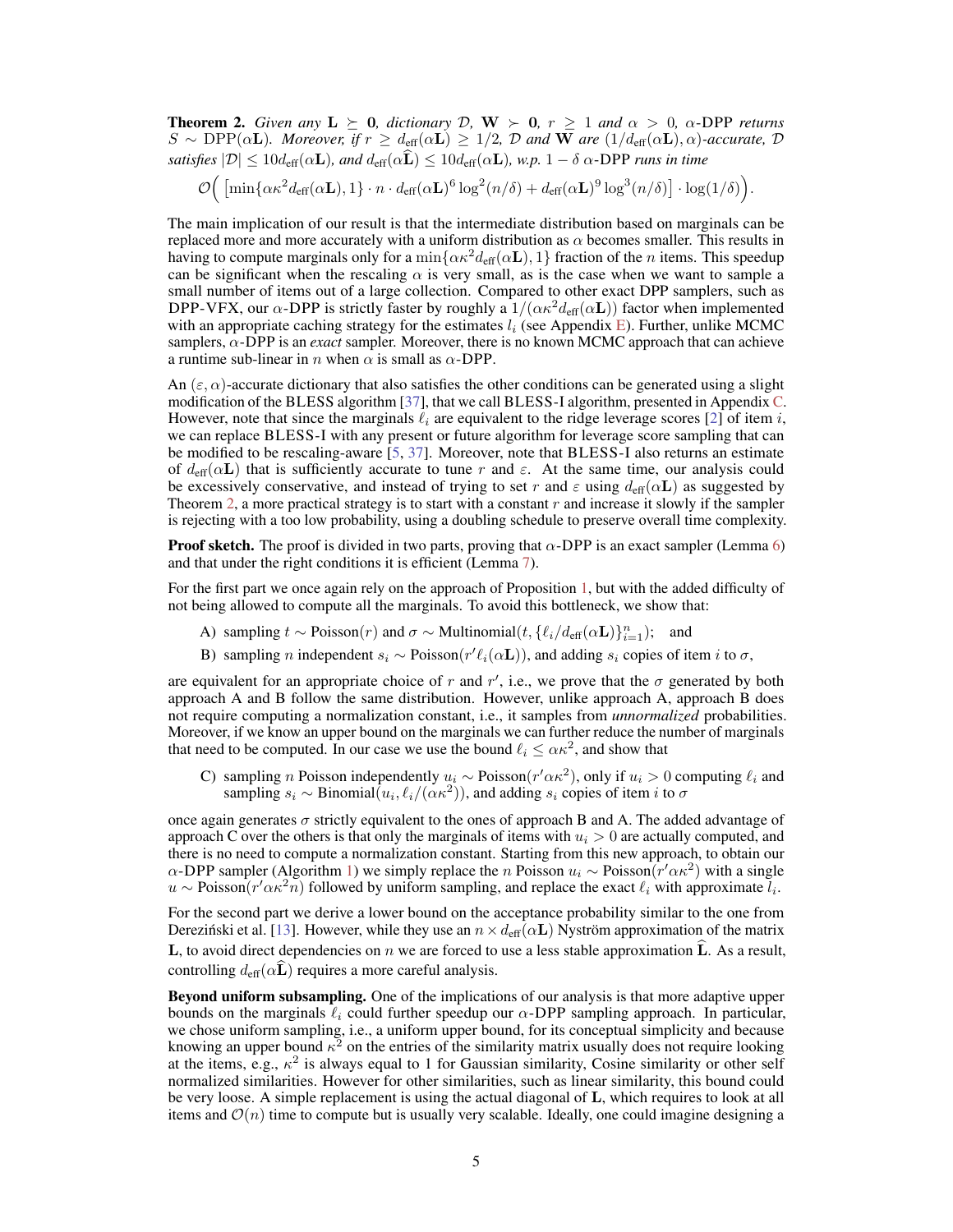sequence of upper bounds starting from cheaper to more computationally expensive, where more advanced techniques such as random projection are used near the end to further filter candidate items.

#### 3 Efficient reduction from k-DPP to rescaled DPP via binary search

Given our fast DPP sampler, we can see a k-DPP as a sampling process where we first sample  $S \sim \text{DPP}(\alpha L)$ , check if the sample size |S| is equal to k, and then accept or reject the sample accordingly. Rescaling L by a constant factor  $\alpha$  only changes the expected size  $d_{\text{eff}}(\alpha L)$  (and not the k-DPP), with  $\alpha > 1$  increasing the expected size and  $\alpha < 1$  decreasing it. Thus, it is natural to imagine that there exists some  $\alpha_{\star}$  for which the acceptance probability is high. Indeed this was recently proven to be possible. Dereziński et al. [13] show that if the *mode*  $m_{\alpha_{\star}}$  of  $S_{\alpha_{\star}} \sim \text{DPP}(\alpha_{\star} \mathbf{L})$  is equal to k, then we will accept with probability at least  $\Omega(1/\sqrt{k})$ . They also provide an algorithm to find such an  $\alpha_{\star}$ . However, this algorithm has a prohibitively high computational cost,  $\mathcal{O}(nk^{10} + k^{15})$ , because ensuring that the mode of  $DPP(\alpha,L)$  is *exactly k* requires an extremely accurate approximation of L. Instead, our approach is to run a binary search to find a good rescaling  $\alpha$ , which will terminate once the acceptance probability is high enough, regardless of whether  $k$  is exactly the mode. Crucially, this binary search only requires a black box  $DPP(\alpha L)$  sampler (such as our  $\alpha$ -DPP), and it only queries the sampler  $\mathcal{O}(\sqrt{k})$  many times. To prove that the binary search finds a good  $\alpha$  in a small number of steps, we establish a new property (Lemma 3) of the Poisson Binomial distribution (the distribution of the subset sizes of  $DPP(\alpha L)$ , which should be of independent interest.

#### 3.1 Binary search

Our main result in this subsection is Algorithm 2, which requires only oracle access to the samples from a random-size DPP, and finds a rescaling  $\hat{\alpha}$  which enables efficient rejection sampling from a k-DPP. Note that the provided oracle sampler does not have to be our  $\alpha$ -DPP sampler, so the algorithm could be paired with other samplers.

**Lemma 1.** *Suppose that we are given an integer k, a range*  $I = [\alpha_{\min}, \alpha_{\max}]$  *where*  $\alpha_{\max} = \gamma \alpha_{\min}$ *, and access to an oracle which, for any*  $\alpha \in I$ , *returns*  $\widetilde{S} \sim \text{DPP}(\alpha L)$ *. If there exists*  $\alpha_{\star} \in I$  *such that* k is the mode of |S| *for* S ∼ DPP( $\alpha_{\star}$ **L**), then using  $O(\sqrt{k} \log^2(k \log(\gamma)/\delta))$  calls to the oracle *we can find*  $\hat{\alpha} \in I$  *such that with probability*  $1 - \delta$  *we have* 

$$
Pr(|S| = k) = \Omega\left(\frac{1}{\sqrt{k}}\right), \quad \text{for} \quad S \sim \text{DPP}(\hat{\alpha} \mathbf{L}).
$$

The distribution of subset size |S| for  $S \sim \text{DPP}(\mathbf{L})$  can be defined via the eigenvalues  $\lambda_1 \geq \lambda_2 \geq ...$ of **L** (see [25]): if we let  $b_i \sim \text{Bernoulli}(\frac{\lambda_i}{\lambda_i+1})$  for  $i \geq 1$ , then  $\sum_i b_i$  is distributed identically to |S|. This distribution is known as the *Poisson Binomial*, and it has been extensively studied in the probability literature [38]. The recent result of [13] on the probability of the mode of a Poisson Binomial shows that it is possible to find  $\hat{\alpha}$  satisfying the condition of Lemma 1.

Lemma 2. *There is an absolute constant* 0 < c < 1 *such that for any Poisson Binomial distribution*  $p: \mathbb{Z}_{\geq 0} \to \mathbb{R}_{\geq 0}$ , with mode  $k^*$  we have  $p(k^*) \geq \frac{c}{\sqrt{k^*+1}}$ .

This result, however, does not provide an efficient way of finding an  $\hat{\alpha}$  such that the mode of the subset size distribution of  $DPP(\hat{\alpha} \mathbf{L})$  is k. We circumvent this problem by performing a binary search (Algorithm 2) that looks for such an  $\hat{\alpha}$ , but stops early when it reaches a sufficiently good candidate, avoiding excess computations. To make this rigorous, we establish the following new property of the Poisson Binomial distribution, which should be of independent interest.

**Lemma 3.** Let  $p : \mathbb{Z}_{\geq 0} \to \mathbb{R}_{\geq 0}$  be a Poisson Binomial distribution, and let  $k \geq 1$  satisfy  $p(k) < \frac{c}{12\sqrt{3(k+1)}}$ , where c comes from Lemma 2. Then,  $P_{\leq k} = \sum_{i \leq k} p(k)$  and  $P_{> k} = \sum_{i > k} p(k)$  satisfy:

- *1. if the mode of p is less than k, then*  $P_{>k} \leq \frac{1}{2} \frac{c}{12}$ ;
- 2. *if the mode of p is greater than k, then*  $P_{\le k} \le \frac{1}{2} \frac{c}{12}$ .

Informally, the above result states the following: For any  $k$ , either its probability under the given Poisson Binomial is at least  $\Omega(\frac{1}{\sqrt{2}})$  $(\frac{1}{k})$ , or this k splits the probability mass into two uneven parts, with the larger one containing the mode. Thus, as long as our candidate  $\alpha$  does not yield high acceptance probability for  $k$ , it is easy to make the branching decision in the binary search by estimating the quantities  $P_{>k}$  and  $P_{< k}$  simply by repeated sampling from DPP( $\alpha$ **L**). Note that if the condition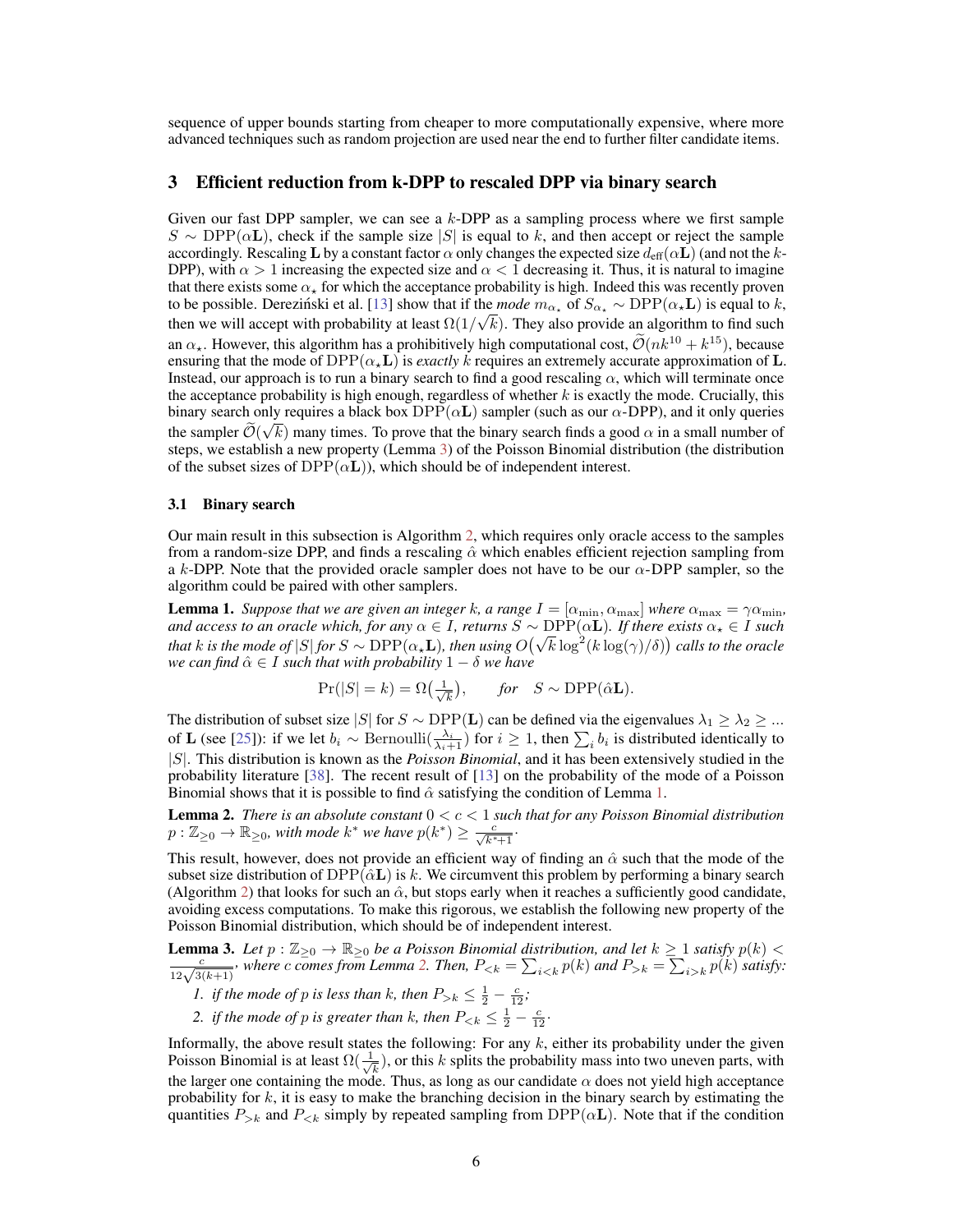Algorithm 2 Binary search for initializing the  $k$ -DPP(L) sampler

**Input:**  $0 < \alpha_{\min} < \alpha_{\max}$ , sampling oracle for  $DPP(\alpha L)$ , integer k and constants  $C > 0, \delta \in (0, 1)$ **Output:**  $\hat{\alpha}$  such that DPP( $\hat{\alpha}$ **L**) can be used to efficiently sample k-DPP(**L**) 1: for  $s = \{1, ..., \lceil \log(\gamma) \rceil\}$  do 2:  $\left\| \text{ if } \alpha_{\max}/\alpha_{\min} < (1 + \frac{1}{(k+3)^2}) \text{ then return } \hat{\alpha} = \alpha_{\min}$ 3:  $\vec{\alpha} \leftarrow \sqrt{\alpha_{\min} \alpha_{\max}}$ 4:  $\int_{0}^{\alpha} \frac{\sqrt{C_{\text{min}}}}{s} \cdot d\mu(x) d\mu(x) d\mu(x) d\mu(x)$  where  $t = C \sqrt{C_{\text{min}}^2}$  $k \log(s/\delta)$ 5:  $\left| \begin{array}{c} \hat{P}_k \leftarrow \frac{1}{t}\sum_{i=1}^t \mathbf{1}_{[|S_i|=k]} \end{array} \right.$ 6:  $\left\|\text{ if } \hat{P}_k \geq \frac{1}{2} \cdot \frac{c}{12\sqrt{3(k+1)}} \text{ then return } \hat{\alpha} = \bar{\alpha}$ 7:  $(\hat{P}_{\leq k}, \hat{P}_{> k}) \leftarrow (\frac{1}{t} \sum_{i=1}^t \mathbf{1}_{[|S_i| < k]}, \frac{1}{t} \sum_{i=1}^t \mathbf{1}_{[|S_i| > k]})$ 8: **if**  $\hat{P}_{\leq k} > \hat{P}_{>k}$  then  $(\alpha_{\min}, \alpha_{\max}) = (\bar{\alpha}, \alpha_{\max})$  else  $(\alpha_{\min}, \alpha_{\max}) = (\alpha_{\min}, \bar{\alpha})$ 

9: end for

on  $p(k)$  is not satisfied, then performing the branching decision could be very expensive, but our algorithm avoids this possibility. The proof of Lemma 1 (Appendix B) follows from Lemmas 2 and 3.

#### 3.2 Constructing the initial interval

To initiate our binary search, we must first find a range of values  $[\alpha_{\min}, \alpha_{\max}]$ , which contains the desired  $\alpha_{\star}$ , and also construct a sampling oracle for  $DPP(\alpha L)$ . The binary search procedure is deliberately presented in a way that is agnostic to how these two steps are accomplished, because a number of existing DPP samplers could be adapted to take advantage of Algorithm 2, including [30, 36, 10, 13]. Our implementation of these two steps is different than these previous approaches in that it takes advantage of the structure of the kernel so that it only has to look at a potentially small fraction of the data points. We achieve this with a modified version of the BLESS algorithm [37].

**Lemma 4.** *W.p.*  $1 - \delta$  **BLESS-I** *runs in time*  $\tilde{\mathcal{O}}\left(\min\{\alpha_{\max}\kappa^2, 1\}nk^6 + k^9\right)$  *and satisfies:* 

- *1. The interval*  $[\alpha_{\min}, \alpha_{\max}]$  *is bounded by*  $\frac{1}{4}(k-1)/\text{tr}(\mathbf{L}) \leq \alpha_{\min} \leq \alpha_{\max} \leq 8(k+2)/d_{\text{eff}}(\mathbf{L})$
- *2. There is*  $\alpha_{\star} \in [\alpha_{\min}, \alpha_{\max}]$  *for which k is the mode of*  $|S|$  *where*  $S \sim \text{DPP}(\alpha_{\star} \mathbf{L})$ *;*
- *3. The dictionary*  $\mathcal{D}^{\alpha_{\max}}$  *satisfies the conditions from Theorem 2 for any*  $\alpha \in [\alpha_{\min}, \alpha_{\max}]$ *.*

The first two parts of the lemma ensure that the interval  $I = [\alpha_{\min}, \alpha_{\max}]$  is a valid input for the binary search in Algorithm 2 and that its size  $\gamma = \alpha_{\max}/\alpha_{\min} \leq 4tr(L)/d_{eff}(L)$  is bounded in the log-scale. The last part implies that  $\alpha$ -DPP can be used by that algorithm as the oracle sampler.

At a high level, Algorithm 6 proceeds by starting with a small  $\alpha^0$  that is guaranteed to be a valid lower bound for the interval, and for which a dictionary  $\mathcal{D}^0$  can be constructed simply via uniform sampling. Then we repeatedly double the  $\alpha$  and refine the dictionary, until we reach  $\alpha^{i}$  such that we can ensure that with high probability  $d_{\text{eff}}(\alpha^i \mathbf{L}) \geq k+1$  which makes it a valid upper bound for the interval (then, this  $\alpha^i$  becomes  $\alpha_{\text{max}}$ ).

#### 3.3 Overall time complexity of  $k$ -DPP sampling

Putting together all the results from the previous sections, we can finally bound the computational complexity of our  $k$ -DPP sampler, which first uses BLESS-I (Algorithm  $6$ ) to construct a dictionary and search interval, and then applies the binary search of (Algorithm 2) using our  $\alpha$ -DPP sampler (Algorithm 1) as the sampling oracle. Once again note that in the following computational analysis we will use conservative values for many parameters, notably r from  $\alpha$ -DPP and q from BLESS-I, as they are suggested from the theory. However in practice it is always better to start from a more optimistic value, and keep doubling them only if the sampler repeatedly fails to accept. Importantly, samples generated this way will still be exactly distributed according to the DPP, as all the approximations used in our approach only influence the runtime of our algorithm, and not the correctness of its acceptance, which always holds.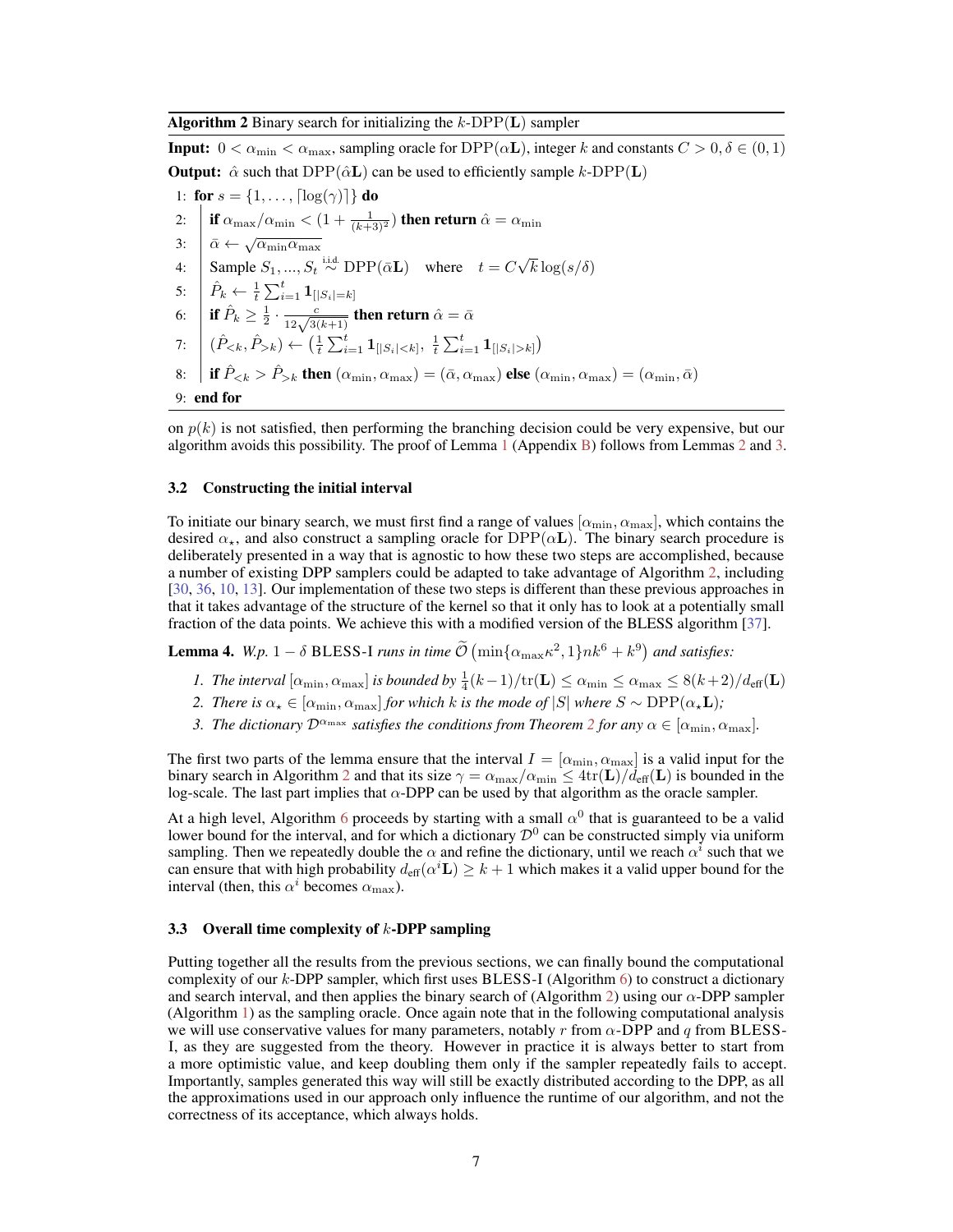By Lemma 4, the preprocessing step of running BLESS-I takes  $\tilde{\mathcal{O}}(\min{\{\alpha_{\max}\kappa^2,1\}}nk^6+k^9)$ and generates a dictionary D with size  $\widetilde{\mathcal{O}}(k^3)$ . Since  $d_{\text{eff}}(\alpha \mathbf{L}) \leq d_{\text{eff}}(\alpha_{\text{max}} \mathbf{L}) \leq \mathcal{O}(k)$ for all  $\alpha$  in the search interval, each call to the  $\alpha$ -DPP sampler also requires at most  $\tilde{\mathcal{O}}\left(\min\{\alpha_{\max}\kappa^2 k,1\}nk^6+k^9\right)$ . Finally, the binary search invokes  $\alpha$ -DPP at most  $\tilde{\mathcal{O}}(\sqrt{k})$  times so the overall runtime is  $\mathcal{O}((\min{\{\alpha_{\max}\kappa^2 k, 1\}} nk^6 + k^9) \cdot$ √  $\overline{k})$ . We now provide a bound on  $\alpha_{\max}$ . **Lemma 5.** *For any matrix* **L** *and*  $0 < \alpha \leq 1$ *, we have*  $d_{\text{eff}}(\alpha \mathbf{L})/d_{\text{eff}}(\mathbf{L}) \geq \alpha \geq d_{\text{eff}}(\alpha \mathbf{L})/\text{tr}(\mathbf{L})$ *.* 

Applied to  $\alpha_{\text{max}}$ , we obtain  $\alpha_{\text{max}} \leq d_{\text{eff}}(\alpha_{\text{max}}\mathbf{L})/d_{\text{eff}}(\mathbf{L}) \leq \mathcal{O}(k/d_{\text{eff}}(\mathbf{L}))$ , giving us the final runtime of  $\mathcal{O}((\min\{k^2\kappa^2/d_{\text{eff}}(\mathbf{L}), 1\}nk^6 + k^9) \cdot \sqrt{k})$  reported in Theorem 1.



Figure 1: Small scale experiment

Figure 2: Large scale experiment.

#### 4 Experiments

In this section, we evaluate our  $\alpha$ -DPP sampler on a benchmark<sup>2</sup> introduced by [13] (see Appendix D). The benchmark uses subsets of the infinite MNIST dataset [33] with  $d = 784$  and n varying up to 10<sup>6</sup> . All experiments are executed on a 28 core Xeon E5-2680 v4. Each experiment is repeated multiple times, and we report mean values and a 95% confidence interval.

**Baselines:** we compare  $\alpha$ -DPP with DPP-VFX [13], an MCMC sampler [3] and a sampler based on eigendecompositions  $[25, 22]$ . All algorithms are implemented in python as part<sup>3</sup> of DPPy  $[20]$ . Due to their similar input, we use the same oversampling parameters (see Appendix D) for  $\alpha$ -DPP and DPP-VFX. We run the MCMC sampler for  $\mathcal{O}(nk)$  iterations to guarantee mixing [3]. For more details on hyperparameter tuning we refer to Appendix D.

**Results** We begin by reporting results on a smaller subset of data (Figure 1) where even the nonefficient samplers can be run. We use an rbf similarity with  $\sigma = \sqrt{3}d$ , and set  $k = 10$  to match the number of digit classes in MNIST. Note that for  $n = 70000$  BLESS-I estimates  $d_{\text{eff}}(\mathbf{L}) \approx 300$ , validating our assumption of  $d_{\text{eff}}(\mathbf{L}) \gg k$ . Thanks to this mismatch, we can see how  $\alpha$ -DPP maintains a *constant* runtime as n grows, and increasingly matches or outpaces competing baselines as  $n$  grows. In particular, it becomes faster than the eigendecomposition based sampler (which cannot scale beyond  $n = 24000$  or the MCMC sampler. However, the gap is still sufficiently small that DPP-VFX, the previously fastest k-DPP sampler available, remains competitive. Note that, unlike the MCMC and eigendecomposition based samplers,  $\alpha$ -DPP and DPP-VFX sample from a k-DPP by repeatedly sampling from a random-size DPP until they generate a sample with size exactly  $k$ . While our theory ensures that this will happen after only a small number of rejections, this creates some overhead cost relative to the other two methods, which is noticeable for small values of  $n$ .

For larger datasets we consider only the scalable samplers,  $\alpha$ -DPP and DPP-VFX. We consider again an rbf similarity, but this time we choose n up to  $10^6$  and  $\sigma = \sqrt{10}$ . This further increases the gap between k and  $d_{\text{eff}}(\mathbf{L})$ , with BLESS-I estimating  $d_{\text{eff}}(\mathbf{L}) \approx 1000$ . We report results in Figure 2, with runtime shown in log-scale. In this regime, the gap between DPP-VFX and  $\alpha$ -DPP widens, as DPP-VFX cannot use rescaling to reduce the final dictionary size from  $d_{\text{eff}}(L)$  to  $d_{\text{eff}}(\hat{\alpha}L) \approx k$ , and has to compute  $n$  marginal probabilities since it does not leverage uniform intermediate subsampling. In particular, thanks to the uniform sampling step, we see that  $\alpha$ -DPP's runtime does not grow as n

<sup>2</sup> <https://github.com/LCSL/dpp-vfx>

<sup>&</sup>lt;sup>3</sup>Our implementation of  $\alpha$ -DPP is included in the supplementary material, and it is also available in DPPy.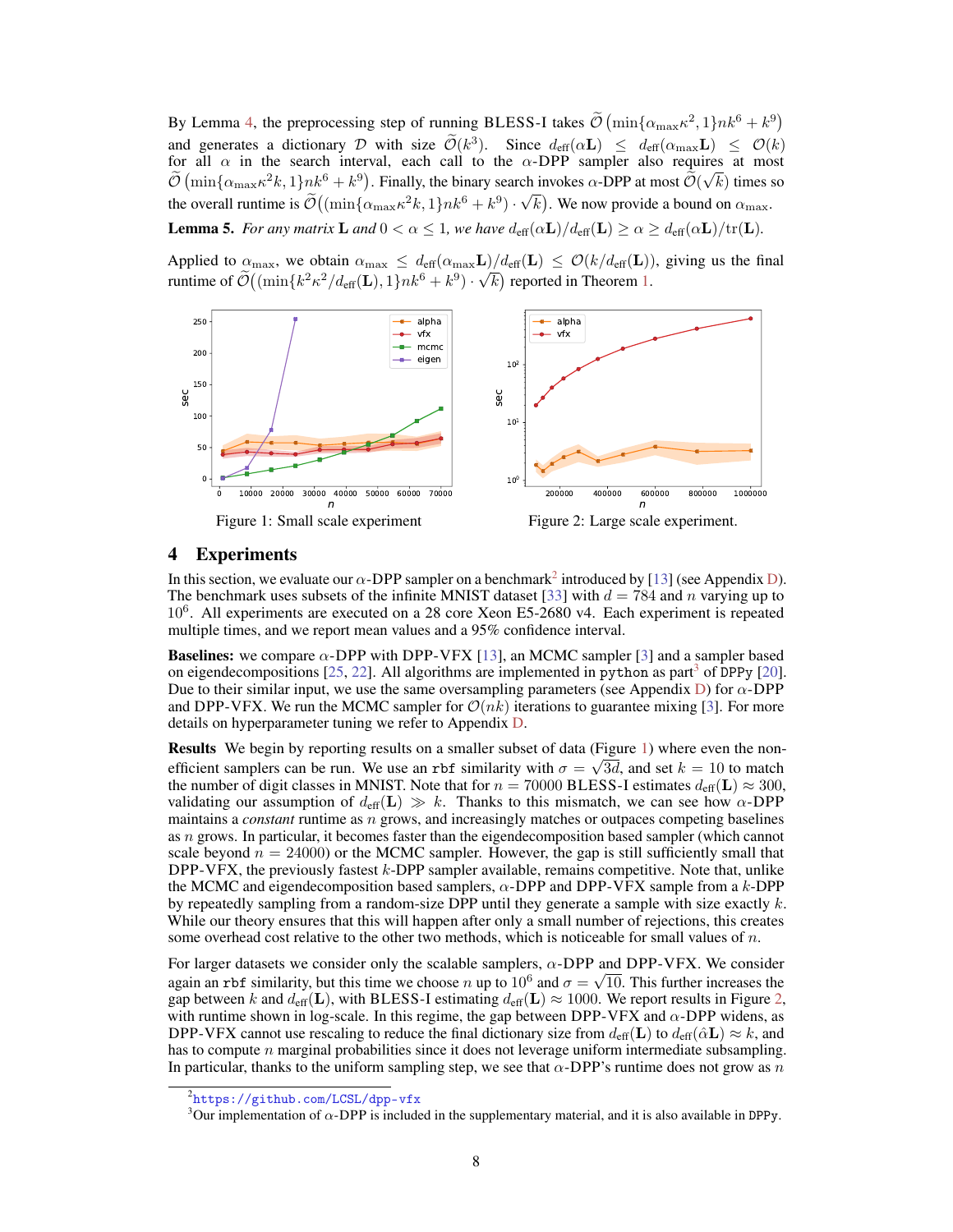grows, since all the expensive computations are performed in the small intermediate subset which is hardly sensitive to n. We note that, due to using a smaller dictionary,  $\alpha$ -DPP requires about 2-5x more trials in the rejection sampling step, which leads to larger variance in the runtime.

In Figure 3, we report the fraction of data that is observed by  $\alpha$ -DPP in the large scale experiment. This quantity, denoted as  $\beta$  in Theorem 1, is responsible for much of the computational gains of the algorithm over DPP-VFX, reported in Figure 2. Note that the remaining  $1 - \beta$  portion of the data does not ever need to be loaded into the program's memory, which leads to a significant reduction in memory accesses. We observe that as the data size increases, the fraction of items observed by  $\alpha$ -DPP goes down to as little as 1% for  $n = 10^6$ , which is why the runtime of  $\alpha$ -DPP stays



roughly flat, whereas the runtime of DPP-VFX grows. Figure 3: Fraction of items observed by  $\alpha$ -DPP.

#### Broader impact

DPPs were discovered in the 70s by Odile Macchi to model repulsion of particle distributions in fermions, so improvements in samplers may help in modelling physical simulations. In bringing faster DPP samplers to machine learning we aim to enable a better handling of diversity through this rigorous theoretical framework.

#### Acknowledgments and Disclosure of Funding

MD thanks the NSF for funding via the NSF TRIPODS program.

#### References

- [1] Raja Hafiz Affandi, Alex Kulesza, Emily Fox, and Ben Taskar. Nystrom approximation for large-scale determinantal processes. In Carlos M. Carvalho and Pradeep Ravikumar, editors, *Proceedings of the Sixteenth International Conference on Artificial Intelligence and Statistics*, volume 31 of *Proceedings of Machine Learning Research*, pages 85–98, Scottsdale, Arizona, USA, 29 Apr–01 May 2013. PMLR.
- [2] Ahmed El Alaoui and Michael W. Mahoney. Fast randomized kernel ridge regression with statistical guarantees. In *Proceedings of the 28th International Conference on Neural Information Processing Systems*, pages 775–783, Montreal, Canada, December 2015.
- [3] Nima Anari, Shayan Oveis Gharan, and Alireza Rezaei. Monte carlo markov chain algorithms for sampling strongly rayleigh distributions and determinantal point processes. In Vitaly Feldman, Alexander Rakhlin, and Ohad Shamir, editors, *29th Annual Conference on Learning Theory*, volume 49 of *Proceedings of Machine Learning Research*, pages 103–115, Columbia University, New York, New York, USA, 23–26 Jun 2016. PMLR.
- [4] Rémi Bardenet, Frédéric Lavancier, Xavier Mary, and Aurélien Vasseur. On a few statistical applications of determinantal point processes. *ESAIM: Procs*, 60:180–202, 2017. doi: 10.1051/ proc/201760180.
- [5] Daniele Calandriello, Alessandro Lazaric, and Michal Valko. Distributed adaptive sampling for kernel matrix approximation. In *AISTATS*, 2017.
- [6] Andrea Caponnetto and Ernesto De Vito. Optimal rates for the regularized least-squares algorithm. *Foundations of Computational Mathematics*, 7(3):331–368, 2007.
- [7] Elisa Celis, Vijay Keswani, Damian Straszak, Amit Deshpande, Tarun Kathuria, and Nisheeth Vishnoi. Fair and diverse DPP-based data summarization. In Jennifer Dy and Andreas Krause, editors, *Proceedings of the 35th International Conference on Machine Learning*, volume 80 of *Proceedings of Machine Learning Research*, pages 716–725, Stockholmsmässan, Stockholm Sweden, 10–15 Jul 2018. PMLR.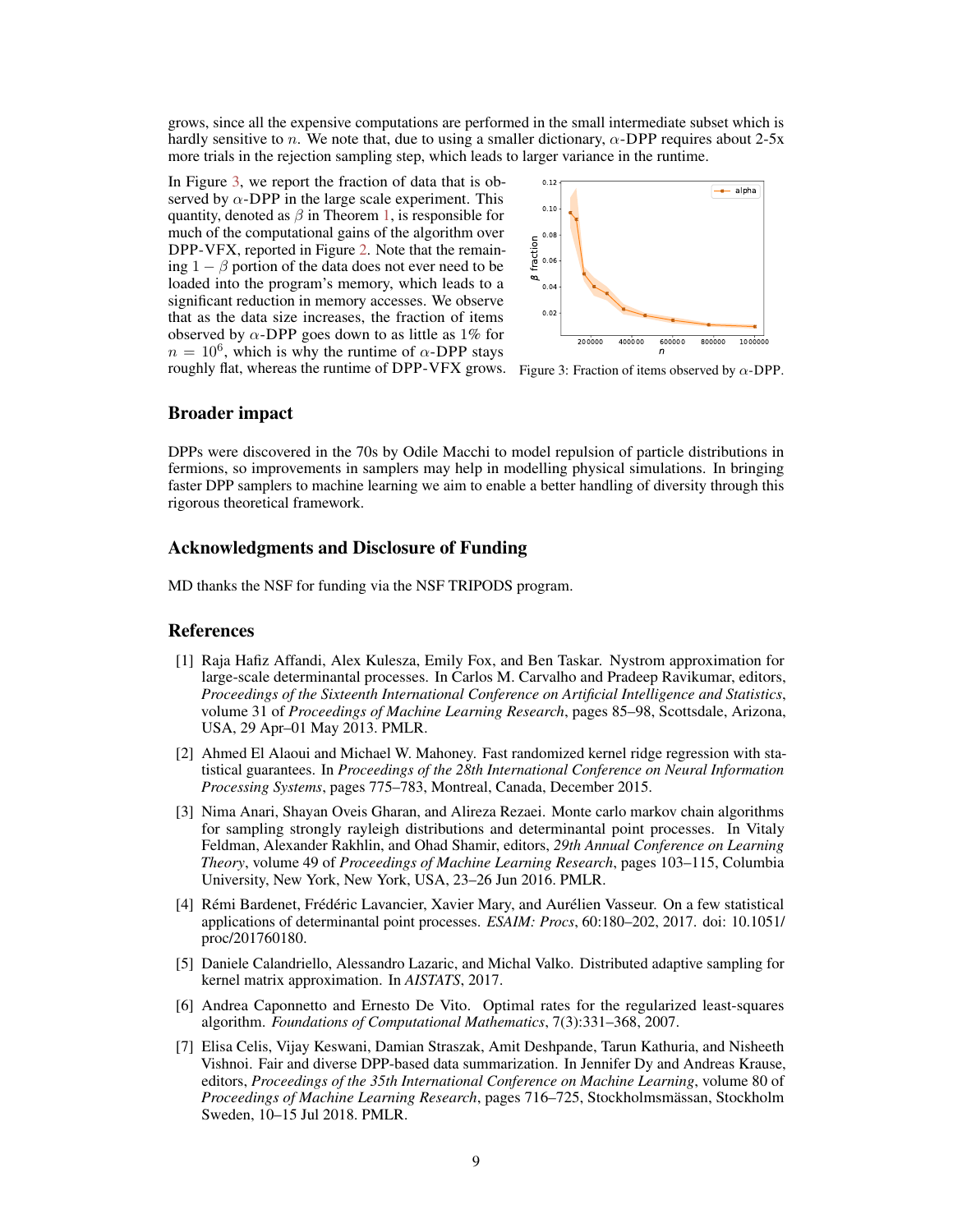- [8] Laming Chen, Guoxin Zhang, and Eric Zhou. Fast greedy map inference for determinantal point process to improve recommendation diversity. In S. Bengio, H. Wallach, H. Larochelle, K. Grauman, N. Cesa-Bianchi, and R. Garnett, editors, *Advances in Neural Information Processing Systems 31*, pages 5622–5633. Curran Associates, Inc., 2018.
- [9] John N Darroch et al. On the distribution of the number of successes in independent trials. *The Annals of Mathematical Statistics*, 35(3):1317–1321, 1964.
- [10] Michał Dereziński. Fast determinantal point processes via distortion-free intermediate sampling. In *Proceedings of the 32nd Conference on Learning Theory*, 2019.
- [11] Michał Dereziński and Michael W Mahoney. Determinantal point processes in randomized numerical linear algebra. *arXiv preprint arXiv:2005.03185*, 2020. Accepted for publication, Notices of the AMS.
- [12] Michał Dereziński, Manfred K. Warmuth, and Daniel Hsu. Leveraged volume sampling for linear regression. In S. Bengio, H. Wallach, H. Larochelle, K. Grauman, N. Cesa-Bianchi, and R. Garnett, editors, *Advances in Neural Information Processing Systems 31*, pages 2510–2519. Curran Associates, Inc., 2018.
- [13] Michał Dereziński, Daniele Calandriello, and Michal Valko. Exact sampling of determinantal point processes with sublinear time preprocessing. In *Advances in Neural Information Processing Systems*, pages 11542–11554, 2019.
- [14] Michał Dereziński, Manfred K. Warmuth, and Daniel Hsu. Correcting the bias in least squares regression with volume-rescaled sampling. In *Proceedings of the 22nd International Conference on Artificial Intelligence and Statistics*, 2019.
- [15] Michał Derezinski, Burak Bartan, Mert Pilanci, and Michael W Mahoney. Debiasing distributed ´ second order optimization with surrogate sketching and scaled regularization. *arXiv preprint arXiv:2007.01327*, 2020. Accepted for publication, Proc. NeurIPS 2020.
- [16] Michał Derezinski, Rajiv Khanna, and Michael W Mahoney. Improved guarantees and a ´ multiple-descent curve for the column subset selection problem and the nyström method. *arXiv preprint arXiv:2002.09073*, 2020. Accepted for publication, Proc. NeurIPS 2020.
- [17] Michal Derezinski, Feynman Liang, and Michael Mahoney. Bayesian experimental design using regularized determinantal point processes. In *International Conference on Artificial Intelligence and Statistics*, pages 3197–3207, 2020.
- [18] Amit Deshpande, Luis Rademacher, Santosh Vempala, and Grant Wang. Matrix approximation and projective clustering via volume sampling. In *Proceedings of the Seventeenth Annual ACM-SIAM Symposium on Discrete Algorithm*, pages 1117–1126, Miami, FL, USA, January 2006.
- [19] Mike Gartrell, Ulrich Paquet, and Noam Koenigstein. Bayesian low-rank determinantal point processes. In *Proceedings of the 10th ACM Conference on Recommender Systems*, pages 349–356, Boston, MA, USA, September 2016.
- [20] Guillaume Gautier, Rémi Bardenet, and Michal Valko. DPPy: Sampling determinantal point processes with Python. *Journal of Machine Learning Research - Machine Learning Open Source Software (JMLR-MLOSS)*, 2019.
- [21] Jennifer Gillenwater, Alex Kulesza, and Ben Taskar. Discovering diverse and salient threads in document collections. In *Proceedings of the 2012 Joint Conference on Empirical Methods in Natural Language Processing and Computational Natural Language Learning*, EMNLP-CoNLL '12, pages 710–720, Stroudsburg, PA, USA, 2012. Association for Computational Linguistics.
- [22] Jennifer Ann Gillenwater. Approximate inference for determinantal point processes. 2014.
- [23] Boqing Gong, Wei-Lun Chao, Kristen Grauman, and Fei Sha. Diverse sequential subset selection for supervised video summarization. In Z. Ghahramani, M. Welling, C. Cortes, N. D. Lawrence, and K. Q. Weinberger, editors, *Advances in Neural Information Processing Systems 27*, pages 2069–2077. Curran Associates, Inc., 2014.
- [24] Venkatesan Guruswami and Ali K. Sinop. Optimal column-based low-rank matrix reconstruction. In *Proceedings of the Twenty-third Annual ACM-SIAM Symposium on Discrete Algorithms*, pages 1207–1214, Kyoto, Japan, January 2012.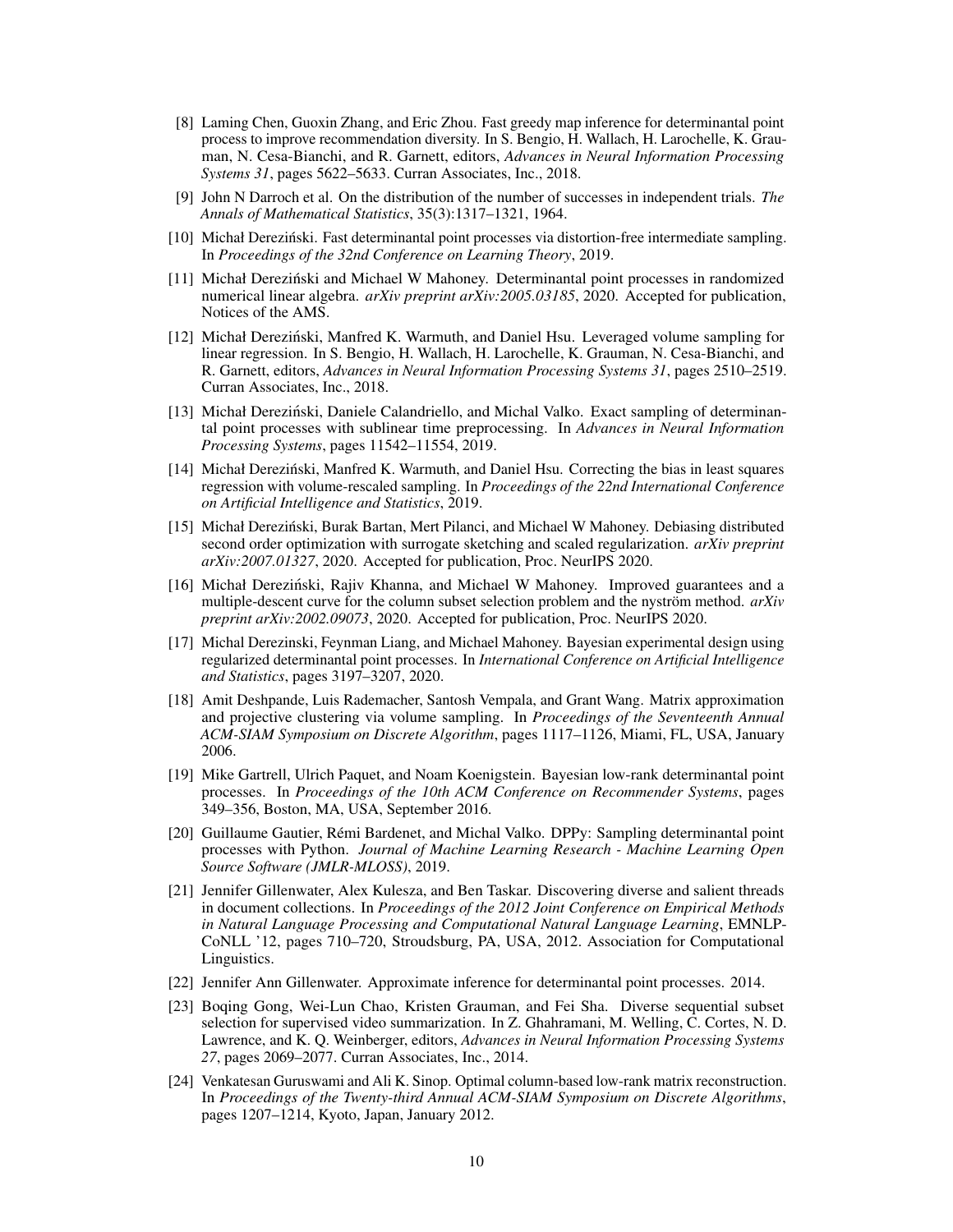- [25] J Ben Hough, Manjunath Krishnapur, Yuval Peres, Bálint Virág, et al. Determinantal processes and independence. *Probability surveys*, 3:206–229, 2006.
- [26] Tarun Kathuria, Amit Deshpande, and Pushmeet Kohli. Batched gaussian process bandit optimization via determinantal point processes. In D. D. Lee, M. Sugiyama, U. V. Luxburg, I. Guyon, and R. Garnett, editors, *Advances in Neural Information Processing Systems 29*, pages 4206–4214. Curran Associates, Inc., 2016.
- [27] SK Katti and A Vijaya Rao. Handbook of the poisson distribution, 1968.
- [28] Alex Kulesza and Ben Taskar. k-DPPs: Fixed-Size Determinantal Point Processes. In *Proceedings of the 28th International Conference on Machine Learning*, pages 1193–1200, Bellevue, WA, USA, June 2011.
- [29] Alex Kulesza and Ben Taskar. *Determinantal Point Processes for Machine Learning*. Now Publishers Inc., Hanover, MA, USA, 2012.
- [30] Claire Launay, Bruno Galerne, and Agnès Desolneux. Exact Sampling of Determinantal Point Processes without Eigendecomposition. *arXiv e-prints*, art. arXiv:1802.08429, Feb 2018.
- [31] Chengtao Li, Stefanie Jegelka, and Suvrit Sra. Efficient sampling for k-determinantal point processes. In Arthur Gretton and Christian C. Robert, editors, *Proceedings of the 19th International Conference on Artificial Intelligence and Statistics*, volume 51 of *Proceedings of Machine Learning Research*, pages 1328–1337, Cadiz, Spain, 09–11 May 2016. PMLR.
- [32] Hui Lin and Jeff Bilmes. A class of submodular functions for document summarization. In *Proceedings of the 49th Annual Meeting of the Association for Computational Linguistics: Human Language Technologies - Volume 1*, HLT '11, pages 510–520, Stroudsburg, PA, USA, 2011. Association for Computational Linguistics. ISBN 978-1-932432-87-9.
- [33] Gaëlle Loosli, Stéphane Canu, and Léon Bottou. Training invariant support vector machines using selective sampling. In Léon Bottou, Olivier Chapelle, Dennis DeCoste, and Jason Weston, editors, *Large Scale Kernel Machines*, pages 301–320. MIT Press, Cambridge, MA., 2007.
- [34] Zelda E. Mariet and Suvrit Sra. Elementary symmetric polynomials for optimal experimental design. In I. Guyon, U. V. Luxburg, S. Bengio, H. Wallach, R. Fergus, S. Vishwanathan, and R. Garnett, editors, *Advances in Neural Information Processing Systems 30*, pages 2136–2145. 2017.
- [35] Mojmir Mutny, Michal Derezinski, and Andreas Krause. Convergence analysis of block coordinate algorithms with determinantal sampling. In *International Conference on Artificial Intelligence and Statistics*, pages 3110–3120, 2020.
- [36] Jack Poulson. High-performance sampling of generic determinantal point processes. ArXive:1905.00165v1, 2019.
- [37] Alessandro Rudi, Daniele Calandriello, Luigi Carratino, and Lorenzo Rosasco. On fast leverage score sampling and optimal learning. In *Advances in Neural Information Processing Systems 31*, pages 5672–5682. 2018.
- [38] Wenpin Tang and Fengmin Tang. The poisson binomial distribution–old & new. *arXiv preprint arXiv:1908.10024*, 2019.
- [39] Cheng Zhang, Hedvig Kjellström, and Stephan Mandt. Determinantal point processes for mini-batch diversification. In *33rd Conference on Uncertainty in Artificial Intelligence, UAI 2017, Sydney, Australia, 11 August 2017 through 15 August 2017*. AUAI Press Corvallis, 2017.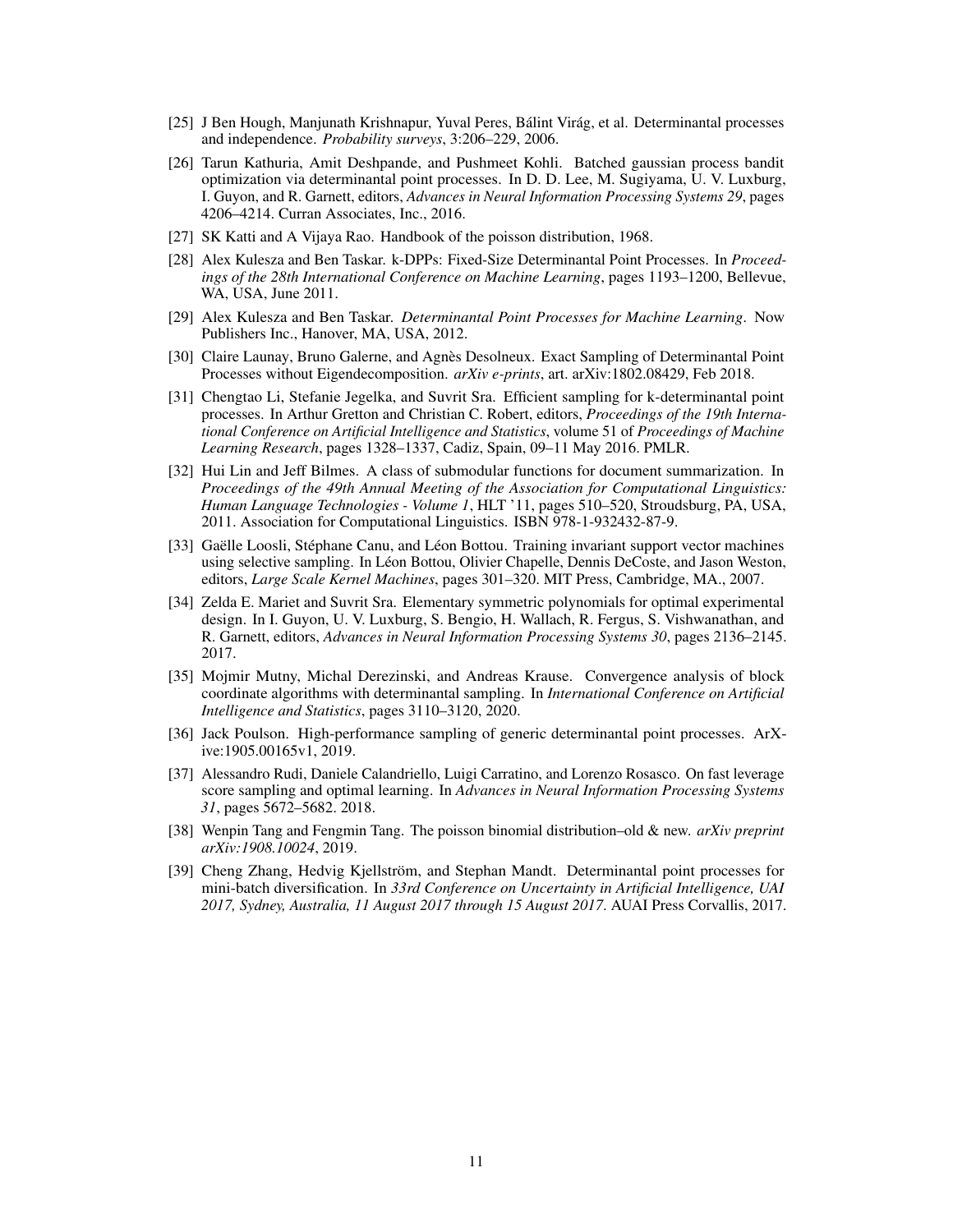#### A Correctness and efficiency of  $\alpha$ -DPP (Algorithm 1)

In this section we prove the theorems stated in Sections 2 and 3 claiming the correctness and efficiency of DPP-VFX. In particular, we split Theorem 2 into two parts.

**Lemma 6.** *Given any psd matrix* **L**, dictionary D, positive weights **W**,  $r \geq 1$ , and positive  $\alpha > 0$ ,  $\alpha$ -DPP *returns*  $S \sim \text{DPP}(\alpha L)$ .

**Lemma 7.** *If*  $r \geq d_{\text{eff}}(\alpha L) \geq 1/2$ ,  $\mathcal{D}$  *and* W *are*  $(1/d_{\text{eff}}(\alpha L), \alpha)$ *-accurate*,  $\mathcal{D}$  *satisfies*  $|\mathcal{D}| \leq$  $10d_{\text{eff}}(\alpha L)$ *, and*  $d_{\text{eff}}(\alpha \hat{\mathbf{L}}) \leq 10d_{\text{eff}}(\alpha L)$ *, then with probability*  $1 - \delta$ *,*  $\alpha$ -DPP (Algorithm 1) runs in *time*

$$
\mathcal{O}\Big( \left[\min\{\alpha\kappa^2d_{\textrm{eff}}(\alpha \mathbf{L}),1\}\cdot n\cdot d_{\textrm{eff}}(\alpha \mathbf{L})^6\log^2(n/\delta)+d_{\textrm{eff}}(\alpha \mathbf{L})^9\log^3(n/\delta)\right]\cdot \log(1/\delta)\Big).
$$

#### A.1 Notation

We start by introducing some additional notation. First, let us describe the so-called kernel-based view of DPPs. We associate with our similarity matrix  $L$  a similarity function or a kernel<sup>4</sup> function  $K(\cdot, \cdot): [n] \times [n] \to \mathbb{R}$  such that  $K(i, j)$  is equal to the  $(i, j)$ -th entry of **L**.

We also generalize the notation just defined in a way that given multi-sets A and B,  $K(A, B) \stackrel{\text{def}}{=} {\bf L}_{A,B}$ returns the matrix containing the corresponding rows and columns of L. Note that if  $\ddot{A}$  or  $\ddot{B}$  contains duplicates (e.g., the *i*-th index appears twice in A) the matrix  $K(A, B)$  will consequently contain duplicate rows and columns. Finally, note that in this notation the original matrix can be written as  ${\bf L} = K([n], [n]).$ 

We also denote with  $\varphi(\cdot): [n] \to \mathbb{R}^D$  the so-called feature map associated with **L** and  $K(\cdot, \cdot)$  such that  $K(i, j) = \varphi(i)^\top \varphi(j)$ , where D can be arbitrarily large or infinite.<sup>5</sup> Just as with K, we also extend  $\varphi(\cdot)$  to operate on multi-set, such that given  $A = \{i_1, \ldots, i_m\}$  (potentially with duplicates  $i_j = i_l$ , we have  $\varphi(A) = [\varphi(i_1), \dots, \varphi(i_m)]^{\top} \in \mathbb{R}^{m \times D}$ .

Using the above notation, we have  $\mathbf{L} = K([n], [n]) = \varphi([n])\varphi([n])^{\top}$ . Note also that the corresponding operator  $\varphi([n])\tau\varphi([n])$  can be decomposed as a sum of outer products  $\varphi([n])\tau\varphi([n]) =$  $\sum_{i=1}^n \varphi(i) \varphi(i)^\top.$ 

We also use the following notation to indicate common sampling distributions:

- u  $\sim$  Poisson( $\lambda$ ) as a non-negative integer sampled from a Poisson distribution with intensity  $0 < \lambda$ ;
- $\rho \sim$  Uniform $(u, [n])$  as a set of size u sampled uniformly i.i.d. with replacement from [n]; i.e.,  $\rho=(\rho_1,\ldots,\rho_u)\stackrel{\mathrm{i.i.d.}}{\sim}(1/n,\ldots,1/n).$
- z ∼ Bernoulli(p) as the  $\{0, 1\}$  r.v. sampled from a Bernoulli distribution w.p.  $0 \le p \le 1$ ;
- s ∼ Binomial $(k, p)$  as the non-negative integer in the range  $[0, k]$  sampled from a Binomial distribution with  $0 \leq k$  Bernoulli repetitions each with probability  $0 \leq p \leq 1$
- $(s_1, \ldots, s_n) \sim \text{GenBinomial}(k, \{p_i\}_{i=1}^n)$  as the vector of positive integers  $[0, k]^n$  with  $0 \leq k$ sampled according to  $\mathbf{P}((s_1,\ldots,s_n)) = \frac{n!}{\prod_{i=1}^n s_i!} \prod_{i=1}^n p_i^{s_i}$  such that  $\sum_{i=1}^n s_i = k$ .
- $\sigma \sim$  Multinomial $(k, \{p_i\}_{i=1}^n)$  as a set of size k sampled i.i.d. with replacement from  $[n]$  according to probabilities  $0 \le p_i \le 1$  with  $\sum_{i=1}^n p_i = 1$ , i.e.,  $\sigma = (\sigma_1, \ldots, \sigma_k) \stackrel{\text{i.i.d.}}{\sim} (p_1, \ldots, p_n)$ .

 $4$ Note that we are defining the kernel  $K$  as a function on indices, but since we focus on DPPs defined on PSD matrices, everything can be immediately extended to any standard PSD kernel  $K(\cdot, \cdot) : \mathcal{X} \times \mathcal{X} \to \mathbb{R}$  defined on an arbitrary input space  $X$ .

 ${}^{5}$ Again we focus on a feature map from indices to a finite dimensional space. All the results can be immediately extended to a feature map  $\varphi(\cdot): \mathcal{X} \to \mathcal{H}$  that maps from an arbitrary input space into a reproducing kernel Hilbert space, e.g., Gaussian kernel and Gaussian feature maps. Notice that in our setting given a PSD matrix **L** the eigenspace of **L** suffices to construct an appropriate feature map  $\varphi(\cdot) : [n] \to \mathbb{R}^n$  with  $D = n$ . In particular, we have an explicit expression for  $\varphi(\cdot)$  based on the eigendecomposition  $L = U\Sigma U^{\top}$  of L. Since **L** is psd,  $\Sigma$  is a diagonal matrix with non-negative entries, and we can define  $\Sigma^{+/2}$  as the square root of its pseudo-inverse. Then the feature map becomes  $\varphi(\cdot) \stackrel{def}{=} \Sigma^{+/2} \mathbf{U}^\top K([n], \cdot)$ . A similar argument can be made using the Cholesky decomposition of L.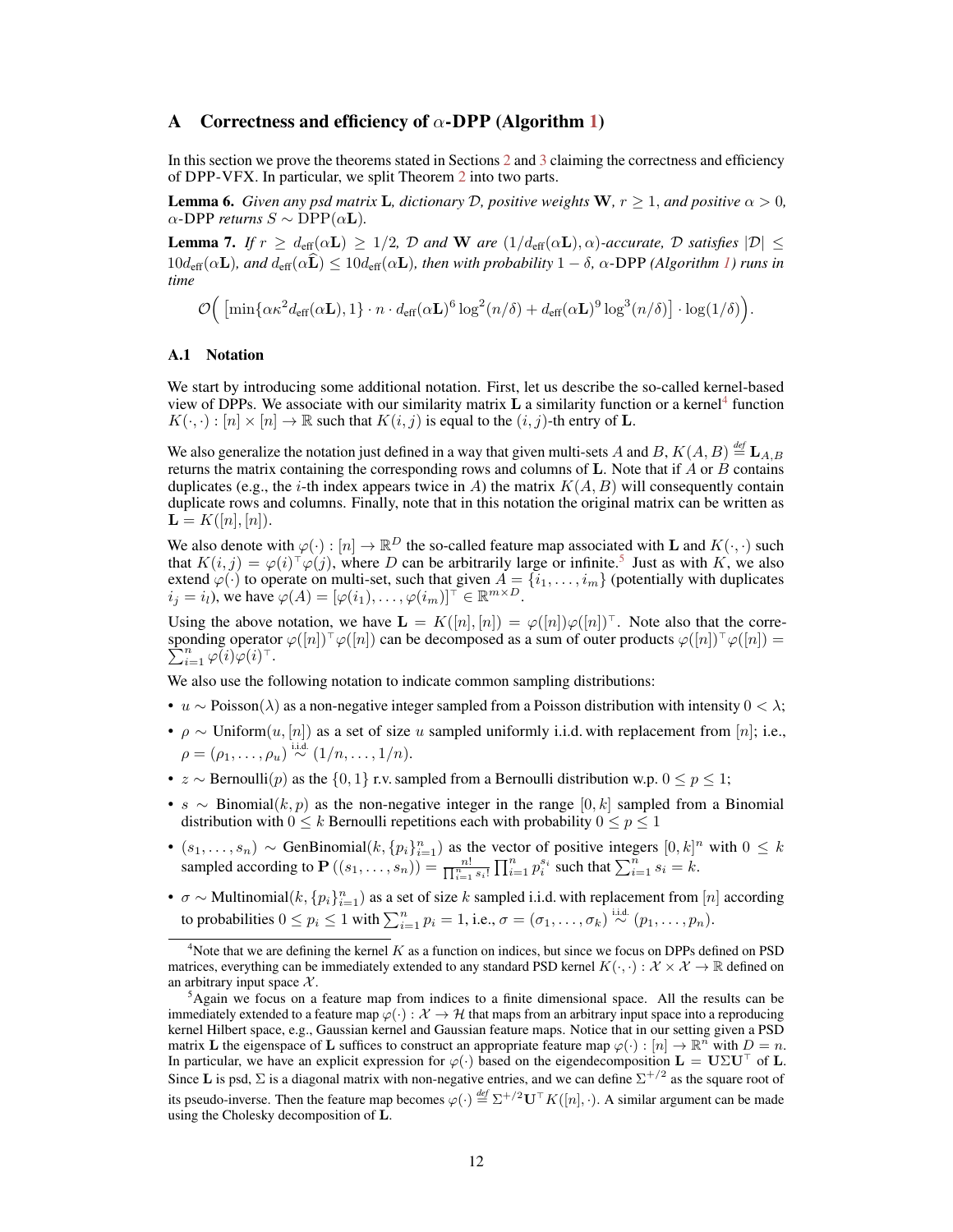#### A.2 Proof of Lemma 6 (exact sampling)

To prove that  $\alpha$ -DPP is an exact sampler we show that  $\sigma$  is sampled according to an appropriate R-DPP, and that therefore we can invoke Proposition 1.

*Proof of Lemma* 6. Given the approximate marginals  $l_i$  from Equation 1, let us denote with  $\tilde{d}_{\text{eff}}(\alpha L) \stackrel{\text{def}}{=} \sum_{i=1}^{n} l_i$  their sum, or approximate effective dimension. Note that Algorithm 1 *never* computes  $d_{\text{eff}}(\alpha L)$  explicitly, nor does it compute all approximate marginals  $l_i$ . Nonetheless, our first claim is that the inner loop of  $\alpha$ -DPP is proposing a candidate  $\sigma$  sampled according to the approximate marginals  $l_i$  even without computing them all.

Lemma 8. *The set* σ *generated by Algorithm 1 before Line 11 is distributed as*

$$
\sigma = \{\sigma_1, \ldots, \sigma_t\} \stackrel{\text{i.i.d.}}{\sim} (l_1/\widetilde{d}_{\text{eff}}(\alpha \mathbf{L}), \ldots, l_n/\widetilde{d}_{\text{eff}}(\alpha \mathbf{L})), \qquad t \sim \text{Poisson}\left(re^{1/r}\widetilde{d}_{\text{eff}}(\alpha \mathbf{L})\right).
$$

Then, we show that the rejection sampling step of Line 11 is valid.

**Lemma 9.** *Given any psd matrix* **L**, dictionary D, positive weights **W**,  $r \geq 1$ , and positive  $\alpha > 0$ , *the acceptance probability*  $\frac{e^{d_{\text{eff}}(\alpha L)} \det(I + \alpha \tilde{L}_{\sigma})}{e^{t/r} \det(I + \alpha \tilde{L})} \leq 1$  *is valid.* 

Let  $\tilde{\sigma}$  denote the random variable distributed as  $\sigma$  is after exiting the repeat loop. Combining Lemma 9 with the fact that  $t \sim \text{Poisson}(re^{1/r}d_{\text{eff}}(\alpha L))$  is a Poisson r.v. it follows that

$$
\Pr(\widetilde{\sigma} \in A) \propto \mathbb{E}_{\sigma} \left[ \mathbf{1}_{[\sigma \in A]} \frac{e^{d_{\text{eff}}(\alpha \mathbf{L})} \det(\mathbf{I} + \widetilde{\mathbf{L}}_{\sigma})}{e^{t/r} \det(\mathbf{I} + \widehat{\mathbf{L}})} \right]
$$
\n
$$
\propto \sum_{t=0}^{\infty} \frac{(r e^{1/r} \widetilde{d}_{\text{eff}}(\alpha \mathbf{L}))^t}{e^{r e^{1/r} \widetilde{d}_{\text{eff}}(\alpha \mathbf{L}) t!} \cdot e^{-t/r} \mathbb{E}_{\sigma} \left[ \mathbf{1}_{[\sigma \in A]} \det(\mathbf{I} + \widetilde{\mathbf{L}}_{\sigma}) \mid t \right]}
$$
\n
$$
\propto \mathbb{E}_{t'} \left[ \mathbb{E}_{\sigma} \left[ \mathbf{1}_{[\sigma \in A]} \det(\mathbf{I} + \widetilde{\mathbf{L}}_{\sigma}) \mid t = t' \right] \right] \quad \text{for } t' \sim \text{Poisson}(r \widetilde{d}_{\text{eff}}(\alpha \mathbf{L})),
$$

which matches the numerator of Definition 1 for a R-DPP  ${}^{rd_{\text{eff}}(\alpha L)}_{{l_i}/\tilde{d}_{\text{eff}}(\alpha L)}\}_{i=1}^n$ . All that remains is to show that the distribution integrates properly, i.e., the denominator also matches. We do this by generalizing a determinantal equality to our modified reweighting.

**Proposition 2** ([10]). *If* 
$$
t \sim Poisson(r\tilde{d}_{eff}(\alpha L))
$$
 *and*  $(\sigma_1, ..., \sigma_t) \stackrel{\text{i.i.d.}}{\sim} \left(\frac{l_1}{\tilde{d}_{eff}(\alpha L)}, ..., \frac{l_n}{\tilde{d}_{eff}(\alpha L)}\right)$  *then*  

$$
\mathbb{E}_{t,\sigma}\left[\det\left(\mathbf{I}+\widetilde{\mathbf{L}}_{\sigma}\right)\right] = \det\left(\mathbf{I}+\mathbf{L}\right).
$$

This shows that  $\widetilde{\sigma} \sim R$ -DPP ${}^{rd_{\text{eff}}(\alpha L)}_{\{l_i/\widetilde{d}_{\text{eff}}(\alpha L)\}_{i=1}^n}$ . The claim follows from Proposition 1.

*Proof of Lemma 8.* Before starting, we will use two well known connections of the Poisson distribution with GenBinomial and Binomial r.v. [27]. The first useful Poisson property is that for any set of positive weights  $\{\lambda_i\}_{i=1}^n$  the random variables  $X_1 \sim \text{Poisson}(\lambda_1), \ldots, X_n \sim \text{Poisson}(\lambda_n)$  and the random variables

$$
k \sim \text{Poisson}\left(\sum_{i=1}^n \lambda_i\right), \qquad \{X_1, \ldots, X_n\} | k \sim \text{GenBinomial}\left(k, \frac{\lambda_i}{\sum_{i=1}^n \lambda_i}\right)
$$

are equally distributed. Note that for this identity to hold we do not need to explicitly compute  $\sum_{i=1}^{n} \lambda_i$ , as we can simply sample *n* Poisson r.v.-s and obtain the normalization effect in the  $\overline{G}$ enBinomial sample for free using the conditioning on k. The second useful Poisson property we will use is that if  $k \sim \text{Poisson}(\lambda)$  and  $Y|k \sim \text{Binomial}(k, p)$  then  $Y \sim \text{Poisson}(\lambda \cdot p)$ .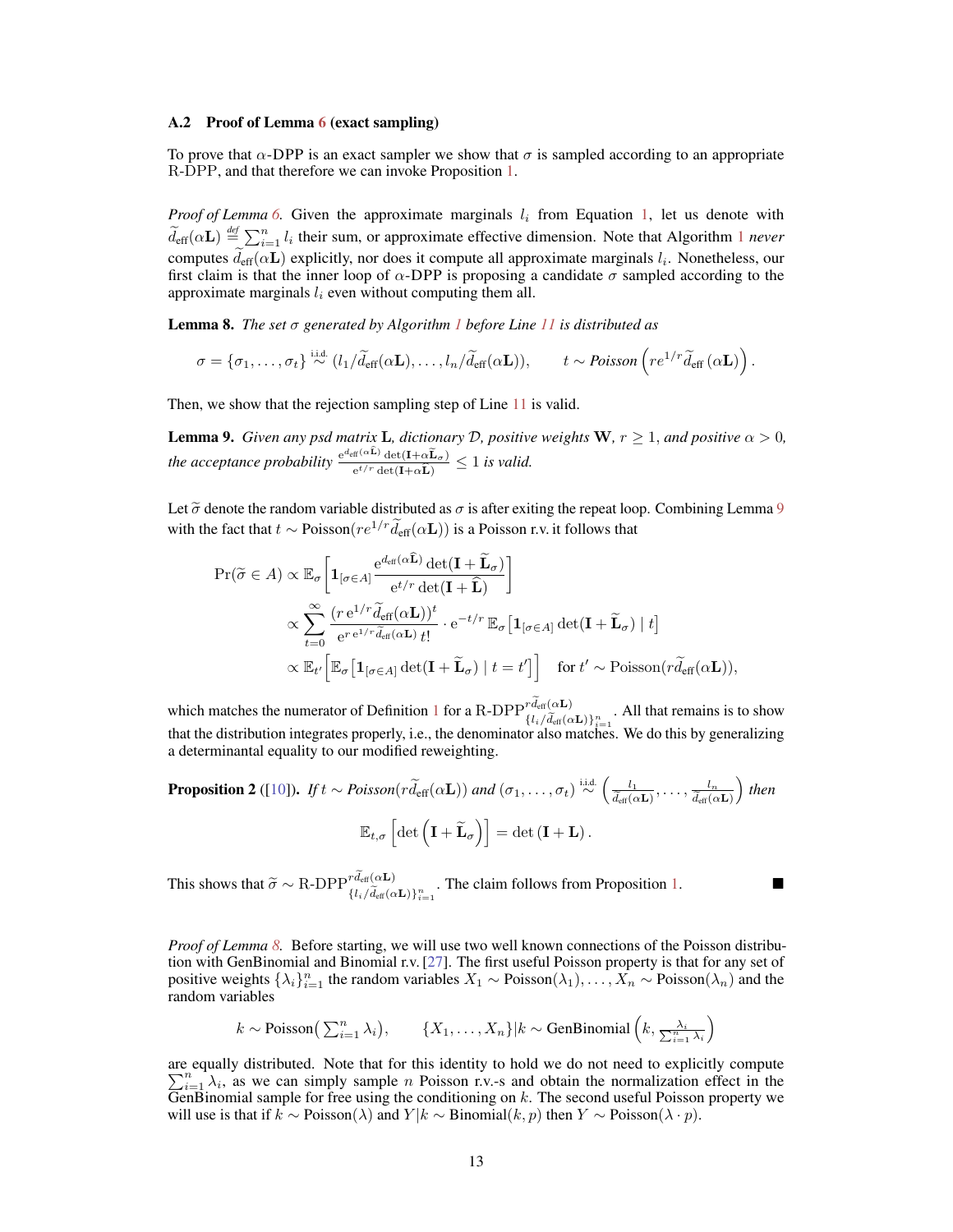**Algorithm 3**  $\alpha$ -DPP reformulation in terms of  $u_i$  and  $s_i$ 

**Input:**  $\alpha$ , **L**, an *m*-element dictionary *D*, weight matrix  $\mathbf{W} \in \mathbb{R}^{m \times m}$ ,  $r \ge 1$ 1: Set  $\widehat{\mathbf{L}} = \mathbf{W}^{1/2} \mathbf{L}_{\mathcal{D}, \mathcal{D}} \mathbf{W}^{1/2} \in \mathbb{R}^{m \times m}$ 2: repeat 3: **for**  $i = \{1, ..., n\}$  do 4: Sample  $u_i$  ∼ Poisson( $re^{1/r} \alpha \kappa^2$ ) 5: **if**  $u_i > 0$  then<br>6: **compute**  $l_i$ 6:  $\Big|\Big|\Big|$  Compute  $l_i$  using Equation 1<br>7: Sample  $s_i \sim \text{Binomial}(u_i, l_i)$ 7:  $\|\cdot\|$  Sample  $s_i \sim \text{Binomial}(u_i, l_i/(\alpha \kappa^2))$ 8: | else 9:  $\begin{array}{|c|c|} \hline 9: & \mathbf{Set} s_i = 0 \\ \hline 10: & \mathbf{end} \text{ if} \end{array}$ end if 11:  $\begin{array}{|c|c|} \hline \end{array}$  Add  $s_i$  copies of i to  $\sigma$ <br>12: **end for** end for 13: Set  $t = |\sigma|$ ,  $[\widetilde{\mathbf{L}}_{\sigma}]_{ij} = \frac{1}{r \sqrt{l_{\sigma}}}$  $\frac{1}{r\sqrt{l_{\sigma_i}l_{\sigma_j}}}[\mathbf{L}]_{\sigma_i\sigma_j}$ 14: Sample  $Acc \sim \text{Bernoulli}\left(e^{d_{\text{eff}}(\alpha \widehat{\mathbf{L}}) - t/r} \det(\mathbf{I} + \alpha \widetilde{\mathbf{L}}_{\sigma}) / \det(\mathbf{I} + \alpha \widehat{\mathbf{L}})\right)$ 15: **until**  $Acc = true$ 16: Sample  $\overline{S} \sim \text{DPP}(\alpha \overline{\mathbf{L}}_{\sigma})$ 17: **return**  $S = \{\sigma_i : i \in S\}$ 

Let us denote with  $u_i = \sum_{j=1}^u \mathbb{I}\{\rho_j = i\}$  the multiplicity of index i in  $\rho$ , such that we have a set of *n* random variables  $\{u_i\}_{i=1}^n$  and that  $u = \sum_{i=1}^n u_i$ . Then, from the previous relationship, we can instantly see that sampling  $u_i \sim \text{Poisson}(re^{1/r}b)$  is equivalent to sampling

$$
u \sim \text{Poisson}\left(\sum_{i=1}^{n} re^{1/r} \alpha \kappa^2\right) = \text{Poisson}(re^{1/r} n \alpha \kappa^2),
$$
  

$$
\{u_1, \dots, u_n\}|u \sim \text{GenBinomial}\left(u, \frac{re^{1/r} \alpha \kappa^2}{re^{1/r} n \alpha \kappa^2}\right) = \text{GenBinomial}\left(u, \left\{\frac{1}{n}\right\}\right).
$$

We can now connect  $u_i$  and  $\rho$ . In particular sampling  $\rho|u \sim \text{Uniform}(u, [n])$  is equivalent to sampling  $\{u_1,\ldots,u_n\}|u \stackrel{\text{i.i.d.}}{\sim} \text{GenBinomial}\left(u,\left\{\frac{1}{n}\right\}\right)$  and then adding  $u_i$  copies of i to  $\rho|u$  for each  $i \in [n]$ .

Starting from this characterization, let us now denote with  $s_i = \sum_{j=1}^t \mathbb{I}\{\sigma_j = i\}$  the multiplicity of index i in  $\sigma$ , such that we have a set of n random variables  $\{s_i\}_{i=1}^n$  and that  $t = \sum_{i=1}^n s_i$ . We can now formally describe Line 7 of Algorithm 1 as a binomial sampling step: first we sample  $u_i \sim$ Poisson( $re^{1/r}\alpha\kappa^2$ ), and then we sample  $s_i|u_i \sim \text{Binomial}(u_i, l_i/(\alpha\kappa^2))$ . To see this, we can just sum over all  $z_j$  that correspond to the *i*-th element, of which we have exactly  $u_i$ , and remember that a sum of i.i.d. Bernoulli is a Binomial. We also have to take care of the fact that the Binomial probability is well defined, i.e., smaller than 1, but it is easy to see that  $l_i \leq \alpha [\mathbf{L}]_{i,i} \leq \alpha \kappa^2$  and  $l_i/(\alpha \kappa^2) \leq 1$ . We can now use the second fact about Poissons, namely that sampling  $u_i \sim \text{Poisson}(re^{1/r}b)$  and then  $s_i|u_i \sim \text{Binomial}(u_i, \frac{l_i}{b})$  is equivalent to sampling  $s_i \sim \text{Poisson}(re^{1/r}b \cdot \frac{l_i}{b}) = \text{Poisson}(re^{1/r}l_i)$ .

Finally we can once again use the equivalence between Poisson and GenBinomial sampling to see that sampling  $s_i \sim \text{Poisson}(re^{1/r} l_i)$  for each  $i \in [n]$  is equivalent to sampling

$$
t \sim \text{Poisson}\left(\sum_{i=1}^n q l_i\right) = \text{Poisson}(re^{1/r} \widetilde{d}_{\text{eff}}(\alpha \mathbf{L})), \quad \{s_1, \ldots, s_n\} | t \sim \text{GenBinomial}\left(t, \frac{l_i}{\widetilde{d}_{\text{eff}}(\alpha \mathbf{L})}\right),
$$

which in turn implies that by adding  $s_i$  copies of the index i to  $\sigma$ , which is what Algorithm 1 is doing, we are sampling according to

$$
\sigma = {\sigma_1, \ldots, \sigma_t} \stackrel{\text{i.i.d.}}{\sim} (l_1/\widetilde{d}_{\text{eff}}(\alpha \mathbf{L}), \ldots, l_n/\widetilde{d}_{\text{eff}}(\alpha \mathbf{L})), \qquad t \sim \text{Poisson}(re^{1/r}\widetilde{d}_{\text{eff}}(\alpha \mathbf{L})),
$$

without ever explicitly computing  $d_{\text{eff}}(\alpha L)$ .

For completeness, we also include the two implicit reformulations of Algorithm 1 that we just described as Algorithm 3 and Algorithm 4. Note that all three algorithms are strictly equivalent, but depending on the actual implementation they have different complexities. For example, Algorithm 4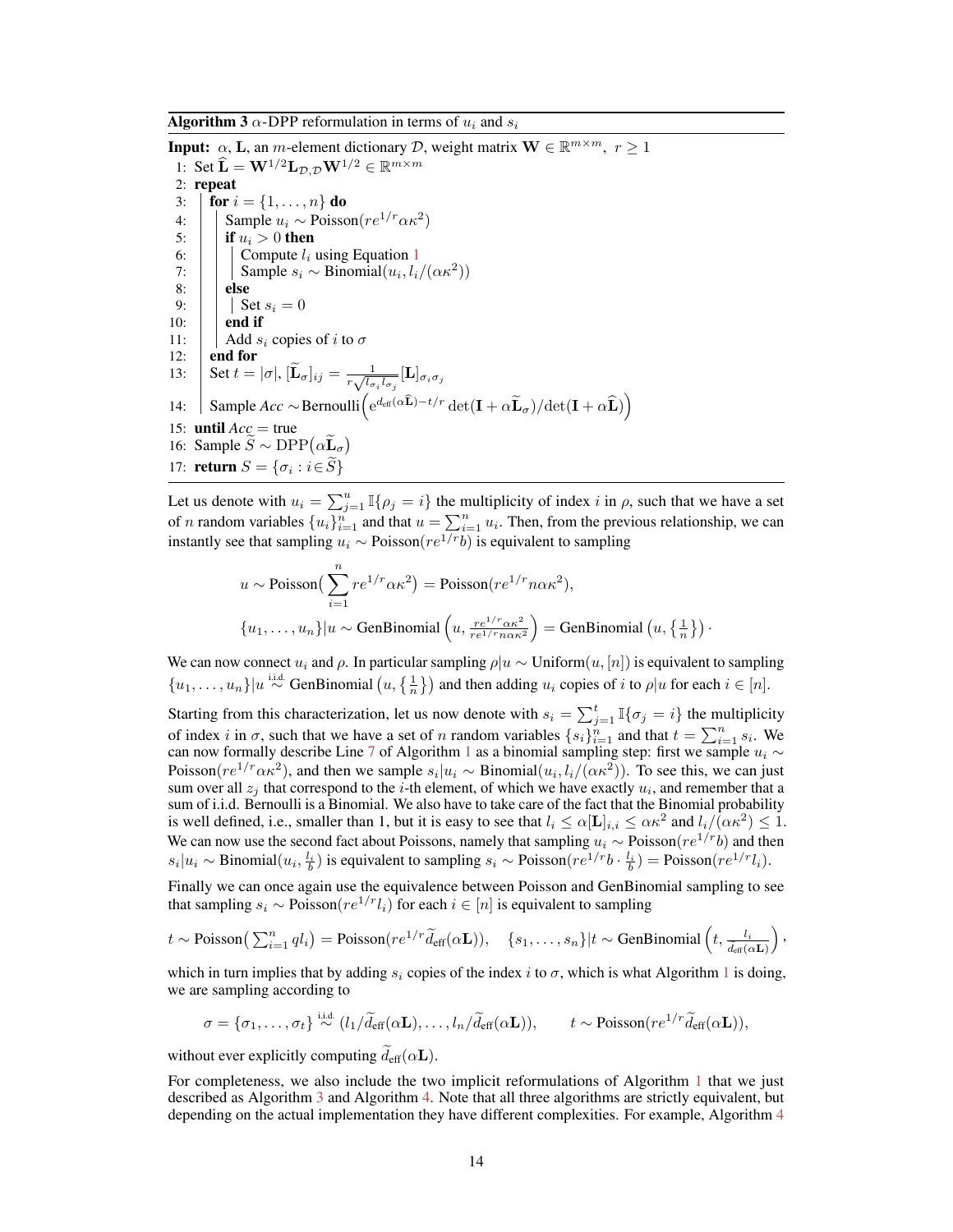**Algorithm 4**  $\alpha$ -DPP reformulation in terms of  $s_i$ 

**Input:**  $\alpha$ , **L**, an *m*-element dictionary *D*, weight matrix  $\mathbf{W} \in \mathbb{R}^{m \times m}$ ,  $r \ge 1$ 1: repeat 2: **for**  $i = \{1, ..., n\}$  do 3:  $\vert$  Compute  $l_i$  using Equation 1 4:  $\left|\right|$  Sample  $s_i \sim \text{Poisson}(re^{1/r}l_i)$ <br>5:  $\left| \right|$  Add  $s_i$  copies of i to  $\sigma$  $\vert$  Add  $s_i$  copies of i to  $\sigma$  $6:$  end for 7: Set  $t = |\sigma|$ ,  $[\widetilde{\mathbf{L}}_{\sigma}]_{ij} = \frac{1}{r \sqrt{l_{\sigma}}}$  $\frac{1}{r\sqrt{l_{\sigma_i}l_{\sigma_j}}}[\mathbf{L}]_{\sigma_i\sigma_j}$ 8: Sample *Acc* ∼Bernoulli $\left( e^{d_{\text{eff}}(\alpha \widehat{\mathbf{L}}) - t/r} \det(\mathbf{I} + \alpha \widetilde{\mathbf{L}}_{\sigma}) / \det(\mathbf{I} + \alpha \widehat{\mathbf{L}}) \right)$ 9: **until**  $Acc = true$ 10: Sample  $\overline{S} \sim \text{DPP}(\alpha \overline{\mathbf{L}}_{\sigma})$ 11: **return**  $S = \{\sigma_i : i \in S\}$ 

needs to compute all marginals in advance. We chose to include Algorithm 1 in the main paper as the version that more clearly highlights the uniform sampling step.

*Proof of Lemma 9.* The first reason we introduced the kernel-based DPP notation is to be able to succinctly use Sylvester's identity to equate determinants in the matrix and feature view of the DPP, i.e.,

 $\det(\mathbf{I} + \mathbf{L}) = \det(\mathbf{I} + \varphi([n])\varphi([n])^{\top}) = \det(\mathbf{I} + \varphi([n])^{\top}\varphi([n])) = \det(\mathbf{I} + \sum_{i=1}^{n} \varphi(i)^{\top}\varphi(i)),$ where the size of the identity matrix<sup>6</sup> I is either n or D and it is clear from the context. Similarly, the denominator  $\det(\mathbf{I} + \alpha \widehat{\mathbf{L}}) = \det(\mathbf{I} + \alpha \mathbf{W}^{1/2} \mathbf{L}_{\mathcal{D},\mathcal{D}} \mathbf{W}^{1/2})$  in the rejection loop becomes

 $\det(\mathbf{I}+\alpha\mathbf{W}^{1/2}\mathbf{L}_{\mathcal{D},\mathcal{D}}\mathbf{W}^{1/2})=\det(\mathbf{I}+\alpha\mathbf{W}^{1/2}\varphi(\mathcal{D})\varphi(\mathcal{D})^\top\mathbf{W}^{1/2})=\det(\mathbf{I}+\alpha\varphi(\mathcal{D})^\top\mathbf{W}\varphi(\mathcal{D})).$ Finally, given  $\sigma$  let us denote with  $\tilde{\varphi}(i) = \frac{1}{\sqrt{r}}$  $\frac{1}{r_l}$   $\varphi$ (*i*) a rescaled feature map, where once again we extend  $\widetilde{\varphi}(\sigma) = \text{Diag}(\frac{1}{\sqrt{r}})$  $\frac{1}{r l_{\sigma i}}$  ) $_{i=1}^{m} \varphi(\sigma)$  to multi-sets. Then the numerator in the rejection loop becomes

$$
\det(\mathbf{I} + \alpha \widetilde{\mathbf{L}}_{\sigma}) = \det(\mathbf{I} + \alpha \widetilde{\varphi}(\sigma) \widetilde{\varphi}(\sigma)^{\top})
$$
  
= 
$$
\det(\mathbf{I} + \alpha \widetilde{\varphi}(\sigma)^{\top} \widetilde{\varphi}(\sigma)) = \det\left(\mathbf{I} + \alpha \sum_{j=1}^{t} \frac{1}{rl_{\sigma_j}} \varphi(\sigma_j) \varphi(\sigma_j)^{\top}\right).
$$

The second reason we introduce this notation is that the formulation of the approximate marginals  $l_i$ is much simplified and becomes (see [5, 37] for details)

$$
l_i = \alpha [\mathbf{L} - \alpha \mathbf{L}_{[n], \mathcal{D}}^{\top} (\alpha \mathbf{L}_{\mathcal{D}, \mathcal{D}} + \mathbf{W}^{-1})^{-1} \mathbf{L}_{[n], \mathcal{D}}]_{i,i} = \alpha \varphi(i)^{\top} (\mathbf{I} + \alpha \varphi(\mathcal{D})^{\top} \mathbf{W} \varphi(\mathcal{D}))^{-1} \varphi(i). \tag{2}
$$

Using the kernel-based view of DPPs and the reformulation of most quantities, we can now move from characterizing the distribution of σ, to computing the final acceptance probability P(*Acc*|σ). In particular, to guarantee correctness we must guarantee that the rejection step is valid, i.e., that the acceptance probability is bounded by 1. For this we rewrite the acceptance condition as

$$
\frac{\det(\mathbf{I} + \alpha \mathbf{L}_{\sigma})}{\det(\mathbf{I} + \alpha \widehat{\mathbf{L}})} = \frac{\det(\mathbf{I} + \alpha \widetilde{\varphi}(\sigma)^{\top} \widetilde{\varphi}(\sigma))}{\det(\mathbf{I} + \alpha \varphi(\mathcal{D})^{\top} \mathbf{W} \varphi(\mathcal{D}))}.
$$

Similarly to [13], we can use the inequality  $\det(\mathbf{I} + \mathbf{A}) \leq \exp\{\text{tr}(\mathbf{A})\}\)$ , which follows immediately by applying the bound  $1 + x \le e^x$  to each singular value of **A**. We obtain

$$
\frac{\det(\mathbf{I} + \alpha\widetilde{\varphi}(\sigma)^{\top}\widetilde{\varphi}(\sigma))}{\det(\mathbf{I} + \alpha\varphi(\mathcal{D})^{\top}\mathbf{W}\varphi(\mathcal{D}))}
$$
\n
$$
= \det((\mathbf{I} + \alpha\widetilde{\varphi}(\sigma)^{\top}\widetilde{\varphi}(\sigma))(\mathbf{I} + \alpha\varphi(\mathcal{D})^{\top}\mathbf{W}\varphi(\mathcal{D}))^{-1})
$$
\n
$$
= \det(\mathbf{I} + (\alpha\widetilde{\varphi}(\sigma)^{\top}\widetilde{\varphi}(\sigma) - \alpha\varphi(\mathcal{D})^{\top}\mathbf{W}\varphi(\mathcal{D}))( \mathbf{I} + \alpha\varphi(\mathcal{D})^{\top}\mathbf{W}\varphi(\mathcal{D}))^{-1})
$$
\n
$$
\leq \exp\left\{\text{tr}\left((\alpha\widetilde{\varphi}(\sigma)^{\top}\widetilde{\varphi}(\sigma) - \alpha\varphi(\mathcal{D})^{\top}\mathbf{W}\varphi(\mathcal{D}))(\mathbf{I} + \alpha\varphi(\mathcal{D})^{\top}\mathbf{W}\varphi(\mathcal{D}))^{-1}\right)\right\}
$$
\n
$$
= \exp\{\text{tr}\left(\alpha\widetilde{\varphi}(\sigma)^{\top}\widetilde{\varphi}(\sigma)(\mathbf{I} + \alpha\varphi(\mathcal{D})^{\top}\mathbf{W}\varphi(\mathcal{D}))^{-1}) - \text{tr}\left(\alpha\varphi(\mathcal{D})^{\top}\mathbf{W}\varphi(\mathcal{D})(\mathbf{I} + \alpha\varphi(\mathcal{D})^{\top}\mathbf{W}\varphi(\mathcal{D}))^{-1}\right)\right\}.
$$

 ${}^{6}$ Or an identity operator on an RKHS in general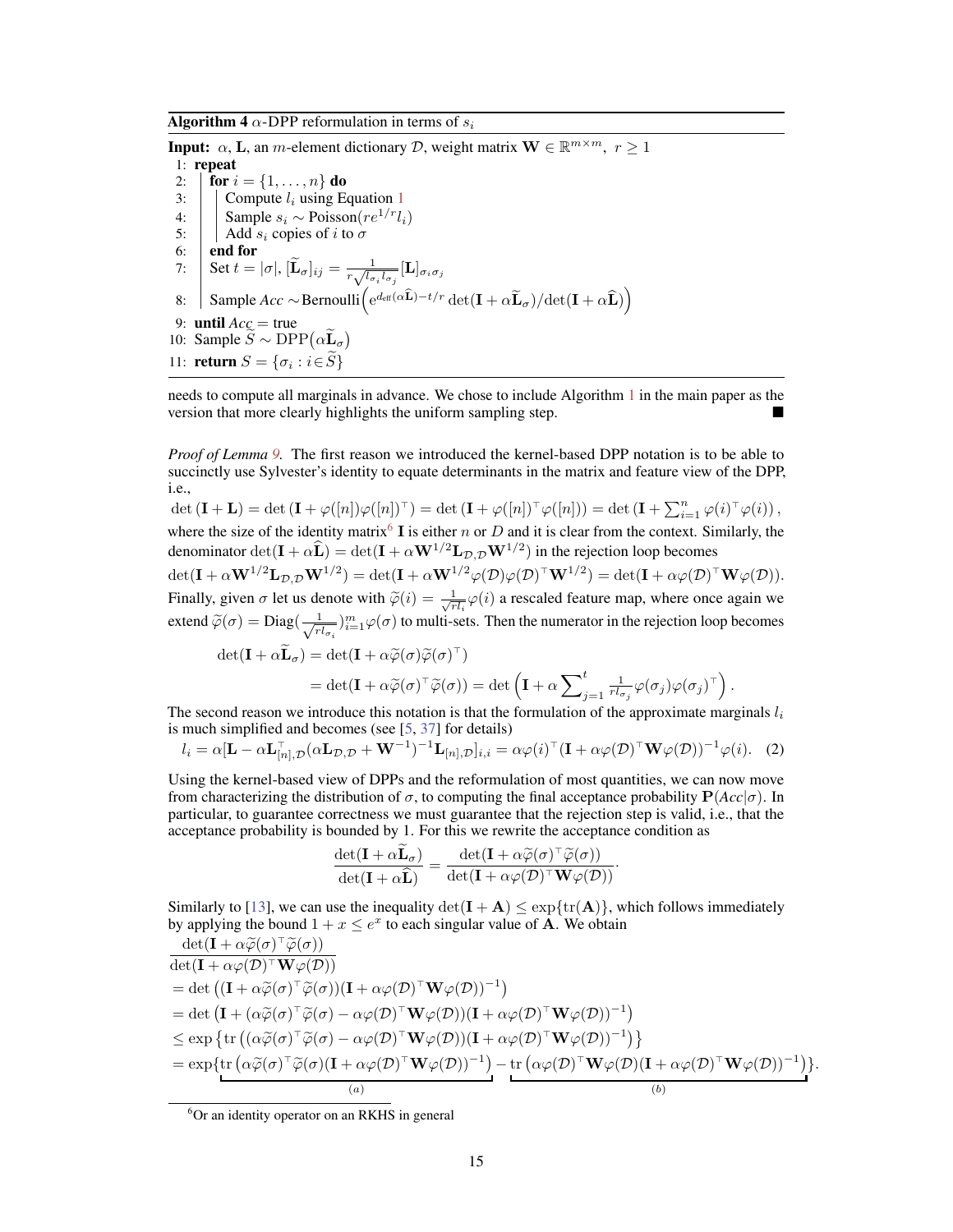For (b), we can see that by definition tr  $(\alpha \varphi(D)^{\top} \mathbf{W} \varphi(D)(\mathbf{I} + \alpha \varphi(D)^{\top} \mathbf{W} \varphi(D))^{-1}) = d_{\text{eff}}(\alpha \widehat{\mathbf{L}}).$ For  $(a)$ , we have

$$
(a) = \text{tr} \left( \alpha \widetilde{\varphi}(\sigma)^{\top} \widetilde{\varphi}(\sigma) (\mathbf{I} + \alpha \varphi(\mathcal{D})^{\top} \mathbf{W} \varphi(\mathcal{D}))^{-1} \right) = \text{tr} \left( \alpha \widetilde{\varphi}(\sigma) (\mathbf{I} + \alpha \varphi(\mathcal{D})^{\top} \mathbf{W} \varphi(\mathcal{D}))^{-1} \widetilde{\varphi}(\sigma)^{\top} \right)
$$
  
\n
$$
= \sum_{j=1}^{t} \alpha \widetilde{\varphi}(\sigma_j)^{\top} (\mathbf{I} + \alpha \varphi(\mathcal{D})^{\top} \mathbf{W} \varphi(\mathcal{D}))^{-1} \widetilde{\varphi}(\sigma_j) = \sum_{j=1}^{t} \frac{1}{r l_{\sigma_j}} \alpha \varphi(\sigma_j)^{\top} (\mathbf{I} + \alpha \varphi(\mathcal{D})^{\top} \mathbf{W} \varphi(\mathcal{D}))^{-1} \varphi(\sigma_j)
$$
  
\n
$$
= \sum_{j=1}^{t} \frac{1}{r l_{\sigma_j}} l_{\sigma_j} = \frac{t}{r}.
$$

Putting  $(a)$  and  $(b)$  together we have

$$
\mathbf{P}(Acc = \text{true}|\sigma) = \frac{\det(\mathbf{I} + \alpha \widetilde{\varphi}(\sigma)^{\top} \widetilde{\varphi}(\sigma))}{\det(\mathbf{I} + \alpha \varphi(\mathcal{D})^{\top} \mathbf{W} \varphi(\mathcal{D}))} \cdot \exp\left\{ d_{\text{eff}}(\alpha \widehat{\mathbf{L}}) - \frac{t}{r} \right\}
$$
  

$$
\leq \exp\left\{ \frac{t}{r} - d_{\text{eff}}(\alpha \widehat{\mathbf{L}}) \right\} \cdot \exp\left\{ d_{\text{eff}}(\alpha \widehat{\mathbf{L}}) - \frac{t}{r} \right\} = e^0 = 1.
$$

*Proof of Proposition 2.* We first rewrite the equality as

$$
\mathbb{E}_{t,\sigma}\bigg[\det\Big(\mathbf{I}+\sum_{j=1}^t\frac{1}{rl_{\sigma_j}}\varphi(\sigma_j)\varphi(\sigma_j)^{\top}\Big)\bigg]=\det\Big(\mathbf{I}+\sum_{i=1}^n\varphi(i)\varphi(i)^{\top}\Big)\cdot
$$

Derezinski [10] showed the following identity when sampling  $t \sim \text{Poisson}(r)$  and then sampling a multi-set  $\sigma$  with  $t$  elements i.i.d. from any arbitrary distribution,

$$
\mathbb{E}_{t,\sigma} \left[ \det \left( \mathbf{I} + \varphi(\sigma)^{\top} \varphi(\sigma) \right) \right] = \det \left( \mathbf{I} + r \mathbb{E}_{\sigma_1} \left[ \varphi(\sigma_1) \varphi(\sigma_1)^{\top} \right] \right).
$$

Applying this to our  $t \sim \text{Poisson}(r\tilde{d}_{\text{eff}}(\alpha L))$  and the distribution of  $\sigma$  we have

$$
\mathbb{E}_{t,\sigma} \bigg[ \det \Big( \mathbf{I} + \sum_{j=1}^t \frac{1}{r l_{\sigma_j}} \varphi(\sigma_j) \varphi(\sigma_j)^\top \Big) \bigg] = \det \Big( \mathbf{I} + r \widetilde{d}_{\text{eff}}(\alpha \mathbf{L}) \mathbb{E}_{\sigma_1} \left[ \varphi(\sigma_1) \varphi(\sigma_1)^\top \right] \Big) \n= \det \Big( \mathbf{I} + r \widetilde{d}_{\text{eff}}(\alpha \mathbf{L}) \sum_{i=1}^n \frac{l_i}{\widetilde{d}_{\text{eff}}(\alpha \mathbf{L})} \frac{1}{r l_i} \varphi(\sigma_i) \varphi(\sigma_i)^\top \Big) \n= \det \Big( \mathbf{I} + \sum_{i=1}^n \varphi(i) \varphi(i)^\top \Big).
$$

#### A.3 Proof of Lemma 7 (efficiency)

*Proof of Lemma* 7. We need to lower bound the acceptance probability  $P(Acc|\sigma)$ . Note that this is equivalent to lower bounding  $\mathbb{E}[Acc = true]$  since it is a  $\{0, 1\}$  random variable.

$$
\mathbf{P}(Acc = \text{true}) = \mathbb{E}_{\sigma, t} \left[ \frac{e^{d_{\text{eff}}(\alpha \widehat{\mathbf{L}})} \det(\mathbf{I} + \alpha \widetilde{\varphi}(\sigma)^{\top} \widetilde{\varphi}(\sigma))}{e^{t/r} \det(\mathbf{I} + \alpha \widehat{\mathbf{L}})} \right] = \frac{e^{d_{\text{eff}}(\alpha \widehat{\mathbf{L}})}}{\det(\mathbf{I} + \alpha \widehat{\mathbf{L}})} \mathbb{E}_{\sigma, t} \left[ \frac{\det(\mathbf{I} + \alpha \widetilde{\varphi}(\sigma)^{\top} \widetilde{\varphi}(\sigma))}{e^{t/r}} \right]
$$

$$
= \frac{e^{d_{\text{eff}}(\alpha \widehat{\mathbf{L}})}}{\det(\mathbf{I} + \alpha \widehat{\mathbf{L}})} \cdot \sum_{t=0}^{\infty} \mathbb{E}_{\sigma} \left[ \det(\mathbf{I} + \alpha \widetilde{\varphi}(\sigma)^{\top} \widetilde{\varphi}(\sigma)) \right] t \right] \frac{1}{e^{t/r}} \frac{(re^{1/r} \widetilde{d}_{\text{eff}}(\alpha \mathbf{L}))^t}{t! \cdot e^{re^{1/r} \widetilde{d}_{\text{eff}}(\alpha \mathbf{L})}},
$$

where we expanded the expectation with respect to  $t \sim \text{Poisson}(re^{1/r}\tilde{d}_{\text{eff}}(\alpha L))$ . Focusing on the last term we have

$$
\frac{1}{e^{t/r}}\frac{\left(re^{1/r}\widetilde{d}_{\text{eff}}(\alpha \mathbf{L})\right)^t}{t!\cdot e^{re^{1/r}\widetilde{d}_{\text{eff}}(\alpha \mathbf{L})}} = \frac{1}{e^{t/r}}\frac{r^te^{t/r}\widetilde{d}_{\text{eff}}(\alpha \mathbf{L})^t}{t!\cdot e^{re^{1/r}\widetilde{d}_{\text{eff}}(\alpha \mathbf{L})}} = \frac{r^t\widetilde{d}_{\text{eff}}(\alpha \mathbf{L})^t}{t!\cdot e^{re^{1/r}\widetilde{d}_{\text{eff}}(\alpha \mathbf{L})}} = \frac{(r\widetilde{d}_{\text{eff}}(\alpha \mathbf{L}))^t}{t!\cdot e^{r\widetilde{d}_{\text{eff}}(\alpha \mathbf{L})}}\frac{e^{r\widetilde{d}_{\text{eff}}(\alpha \mathbf{L})}}{e^{re^{1/r}\widetilde{d}_{\text{eff}}(\alpha \mathbf{L})}}.
$$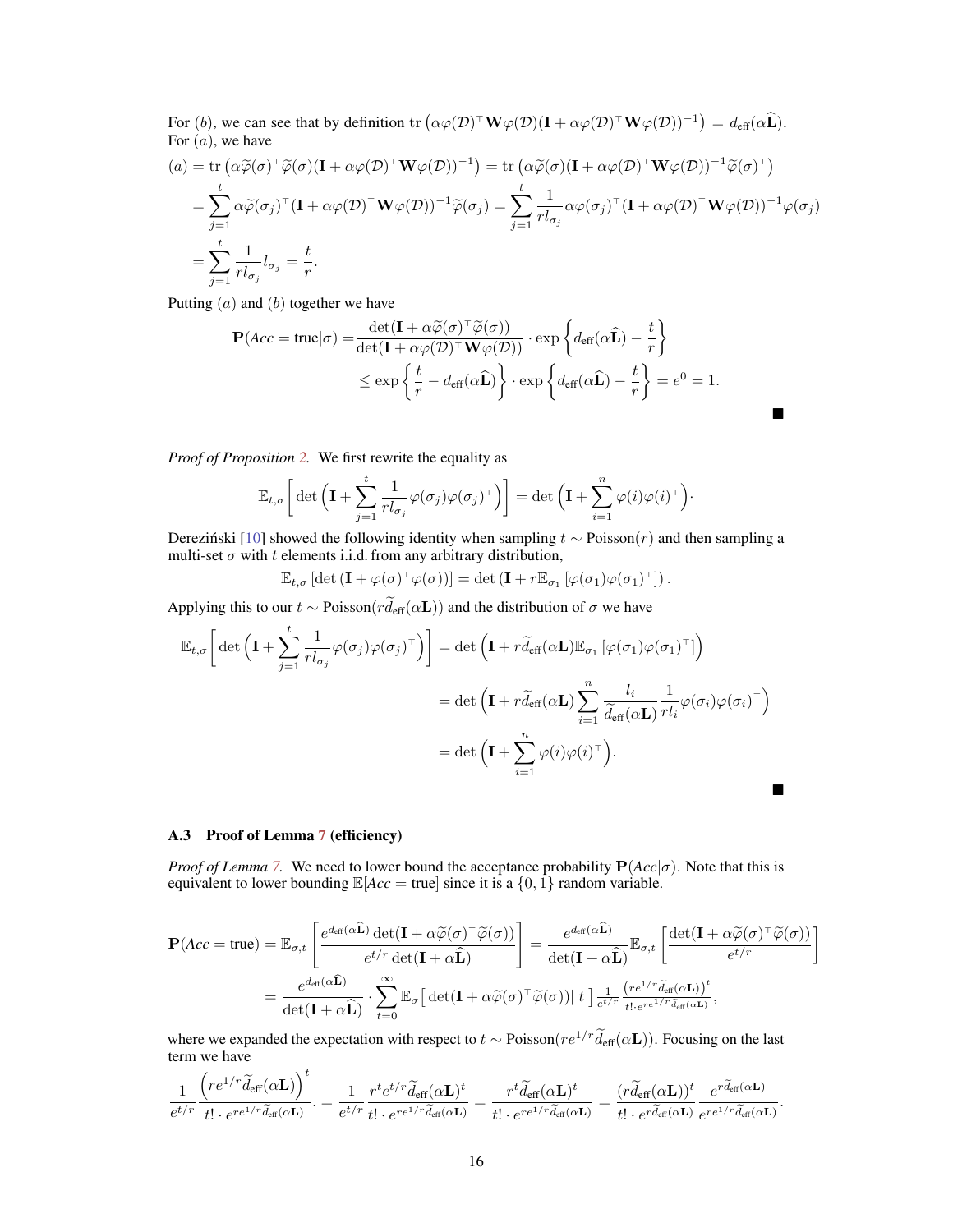Recognizing that  $\frac{(r\widetilde{d}_{\text{eff}}(\alpha L))^{t}}{t! \cdot e^{r\widetilde{d}_{\text{eff}}(\alpha L)}}$  is the density of a  $t \sim \text{Poisson}(r\widetilde{d}_{\text{eff}}(\alpha L))$ , we can apply Proposition 2,

$$
\mathbf{P}(Acc = true) = \frac{e^{d_{\text{eff}}(\alpha \hat{\mathbf{L}})}}{\det(\mathbf{I} + \alpha \hat{\mathbf{L}})} \cdot \sum_{t=0}^{\infty} \mathbb{E}_{\sigma} \left[ \det(\mathbf{I} + \alpha \widetilde{\varphi}(\sigma)^{\top} \widetilde{\varphi}(\sigma)) \right] t \right] \frac{1}{e^{t/\tau}} \frac{(re^{1/\tau} \widetilde{d}_{\text{eff}}(\alpha \mathbf{L}))^{t}}{t! \cdot e^{r e^{1/\tau} \widetilde{d}_{\text{eff}}(\alpha \mathbf{L})}} \n= \frac{e^{d_{\text{eff}}(\alpha \hat{\mathbf{L}})}}{\det(\mathbf{I} + \alpha \widehat{\mathbf{L}})} \frac{e^{r \widetilde{d}_{\text{eff}}(\alpha \mathbf{L})}}{e^{r e^{1/\tau} \widetilde{d}_{\text{eff}}(\alpha \mathbf{L})}} \cdot \sum_{t=0}^{\infty} \mathbb{E}_{\sigma} \left[ \det(\mathbf{I} + \alpha \widetilde{\varphi}(\sigma)^{\top} \widetilde{\varphi}(\sigma)) \right] t \right] \frac{(r \widetilde{d}_{\text{eff}}(\alpha \mathbf{L}))^{t}}{t! \cdot e^{r \widetilde{d}_{\text{eff}}(\alpha \mathbf{L})}} \n= \frac{e^{d_{\text{eff}}(\alpha \hat{\mathbf{L}})}}{\det(\mathbf{I} + \alpha \widehat{\mathbf{L}})} \frac{e^{r \widetilde{d}_{\text{eff}}(\alpha \mathbf{L})}}{e^{r e^{1/\tau} \widetilde{d}_{\text{eff}}(\alpha \mathbf{L})}} \cdot \det(\mathbf{I} + \alpha \varphi([n])^{\top} \varphi([n])) \n= \frac{e^{d_{\text{eff}}(\alpha \hat{\mathbf{L}})} e^{r \widetilde{d}_{\text{eff}}(\alpha \mathbf{L})}}{e^{r e^{1/\tau} \widetilde{d}_{\text{eff}}(\alpha \mathbf{L})}} \frac{\det(\mathbf{I} + \alpha \varphi([n])^{\top} \varphi([n]))}{\det(\mathbf{I} + \alpha \varphi(\mathcal{D})^{\top} \mathbf{W} \varphi(\mathcal{D}))}.
$$

To lower bound this quantity we will again upper bound the inverse  $\frac{\det(I + \alpha \varphi(D)^\top \mathbf{W} \varphi(D))}{\det(I + \alpha \varphi([n])^\top \varphi([n]))}$  as follows

$$
\frac{\det(\mathbf{I} + \alpha \varphi(\mathcal{D})^{\top} \mathbf{W} \varphi(\mathcal{D}))}{\det(\mathbf{I} + \alpha \varphi([n])^{\top} \varphi([n]))} \leq \exp \left\{ \operatorname{tr} \left( (\alpha \varphi(\mathcal{D})^{\top} \mathbf{W} \varphi(\mathcal{D}) - \alpha \varphi([n])^{\top} \varphi([n]))(\mathbf{I} + \alpha \varphi([n])^{\top} \varphi([n]))^{-1} \right) \right\} \n= \exp \left\{ \operatorname{tr} \left( \alpha \varphi(\mathcal{D})^{\top} \mathbf{W} \varphi(\mathcal{D}) (\mathbf{I} + \alpha \varphi([n])^{\top} \varphi([n]))^{-1} \right) - d_{\text{eff}}(\alpha \mathbf{L}) \right\}.
$$

Inverting the relationship and putting it all together we have

$$
\mathbf{P}(Acc_{\sigma} = \text{true})
$$
\n
$$
\geq \exp \left\{ d_{\text{eff}}(\alpha \hat{\mathbf{L}}) + r \widetilde{d}_{\text{eff}}(\alpha \mathbf{L}) - r e^{1/r} \widetilde{d}_{\text{eff}}(\alpha \mathbf{L}) + d_{\text{eff}}(\alpha \mathbf{L}) - \text{tr} \left( \alpha \varphi(\mathcal{D})^{\top} \mathbf{W} \varphi(\mathcal{D}) (\mathbf{I} + \alpha \varphi([n])^{\top} \varphi([n]))^{-1} \right) \right\}.
$$
\nUsing the bound  $e^{1/r} \leq 1 + 1/r + 1/r^2$  for  $r \geq 1$  we simplify

\n
$$
r \widetilde{d}_{\text{eff}}(\alpha \mathbf{L}) - r e^{1/r} \widetilde{d}_{\text{eff}}(\alpha \mathbf{L}) \geq r \widetilde{d}_{\text{eff}}(\alpha \mathbf{L}) - r \widetilde{d}_{\text{eff}}(\alpha \mathbf{L}) - \widetilde{d}_{\text{eff}}(\alpha \mathbf{L}) - \widetilde{d}_{\text{eff}}(\alpha \mathbf{L})/r \geq - \widetilde{d}_{\text{eff}}(\alpha \mathbf{L}) - \widetilde{d}_{\text{eff}}(\alpha \mathbf{L})/r
$$
\nand obtain the final

$$
\mathbf{P}(Acc_{\sigma} = \text{true})
$$
  
\n
$$
\geq \exp \left\{ d_{\text{eff}}(\alpha \widehat{\mathbf{L}}) - \widetilde{d}_{\text{eff}}(\alpha \mathbf{L}) + d_{\text{eff}}(\alpha \mathbf{L}) - \text{tr} \left( \alpha \varphi(\mathcal{D})^{\top} \mathbf{W} \varphi(\mathcal{D}) (\mathbf{I} + \alpha \varphi([n])^{\top} \varphi([n]))^{-1} \right) - \widetilde{d}_{\text{eff}}(\alpha \mathbf{L})/r \right\}.
$$

Using the definition of  $(\varepsilon, \alpha)$ -accuracy, we have

$$
\widetilde{d}_{\text{eff}}(\alpha \mathbf{L}) = \sum_{i=1}^{n} \alpha \varphi(i)^{\top} (\mathbf{I} + \alpha \varphi(\mathcal{D})^{\top} \mathbf{W} \varphi(\mathcal{D}))^{-1} \varphi(i)
$$
\n
$$
= \text{tr} \left( \alpha \varphi([n])(\mathbf{I} + \alpha \varphi(\mathcal{D})^{\top} \mathbf{W} \varphi(\mathcal{D}))^{-1} \varphi([n])^{\top} \right)
$$
\n
$$
\leq \frac{1}{1 - \varepsilon} \text{tr} \left( \alpha \varphi([n])(\mathbf{I} + \alpha \varphi([n])^{\top} \varphi([n]))^{-1} \varphi([n])^{\top} \right)
$$
\n
$$
= \frac{1}{1 - \varepsilon} d_{\text{eff}}(\alpha \mathbf{L}) = (1 + \frac{\varepsilon}{1 - \varepsilon}) d_{\text{eff}}(\alpha \mathbf{L}),
$$

and therefore  $-\tilde{d}_{\text{eff}}(\alpha \mathbf{L}) + d_{\text{eff}}(\alpha \mathbf{L}) \ge \frac{\varepsilon}{1-\varepsilon} d_{\text{eff}}(\alpha \mathbf{L})$ . On the other side  $\mathrm{tr} \left( \alpha \varphi (\mathcal{D})^\top \mathbf{W} \varphi (\mathcal{D}) (\mathbf{I} + \alpha \varphi([n])^\top \varphi([n]))^{-1} \right) \leq \frac{1}{1-\varepsilon} \mathrm{tr} \left( \alpha \varphi (\mathcal{D})^\top \mathbf{W} \varphi (\mathcal{D}) (\mathbf{I} + \alpha \varphi(\mathcal{D})^\top \mathbf{W} \varphi (\mathcal{D}))^{-1} \right)$ 

$$
\begin{aligned} \n\Delta \varphi(D) \quad \mathbf{W} \varphi(D) (\mathbf{I} + \alpha \varphi([n]) \varphi([n])) \quad & \int \geq \frac{1}{1 - \varepsilon} \mathbf{U} \left( \alpha \varphi(D) \quad \mathbf{W} \varphi(D) (\mathbf{I} + \alpha \varphi(D) \quad \mathbf{W} \varphi(D)) \right) \\ \n&= \frac{1}{1 - \varepsilon} d_{\text{eff}}(\alpha \widehat{\mathbf{L}}) = \left( 1 + \frac{\varepsilon}{1 - \varepsilon} \right) d_{\text{eff}}(\alpha \widehat{\mathbf{L}}), \n\end{aligned}
$$

and therefore  $\widetilde{d}_{\text{eff}}(\alpha \widehat{\mathbf{L}}) - \text{tr}\left(\alpha \varphi(\mathcal{D})^{\top} \mathbf{W} \varphi(\mathcal{D})(\mathbf{I} + \alpha \varphi([n])^{\top} \varphi([n]))^{-1}\right) \geq \frac{\varepsilon}{1-\varepsilon} d_{\text{eff}}(\alpha \widehat{\mathbf{L}}).$  Putting it all together, we obtain our result  $\mathbf{P}(Acc_{\sigma} = \text{true}) \ge \exp\{- (\varepsilon (d_{\text{eff}}(\alpha \mathbf{L}) + d_{\text{eff}}(\alpha \widehat{\mathbf{L}})) + \widetilde{d}_{\text{eff}}(\alpha \mathbf{L})/r) )\}.$ To bound  $\varepsilon d_{\text{eff}}(\alpha L)$  we simply use the fact that the dictionary is  $1/d_{\text{eff}}(\alpha L)$  accurate. Secondly to bound  $\tilde{d}_{\text{eff}}(\alpha \mathbf{L})/r$  we use the fact that by Equation 2 and Proposition 5

$$
\widetilde{d}_{\text{eff}}(\alpha \mathbf{L}) = \sum_{i=1}^{n} l_i = \sum_{i=1}^{n} \alpha \varphi(i)^{\top} (\mathbf{I} + \alpha \varphi(\mathcal{D})^{\top} \mathbf{W} \varphi(\mathcal{D}))^{-1} \varphi(i)
$$
\n
$$
\leq \frac{1}{1-\varepsilon} \sum_{i=1}^{n} \alpha \varphi(i)^{\top} (\mathbf{I} + \alpha \varphi([n])^{\top} \varphi([n]))^{-1} \varphi(i) = \frac{1}{1-\varepsilon} \sum_{i=1}^{n} \ell_i(\alpha \mathbf{L}) = \frac{d_{\text{eff}}(\alpha \mathbf{L})}{1-\varepsilon}.
$$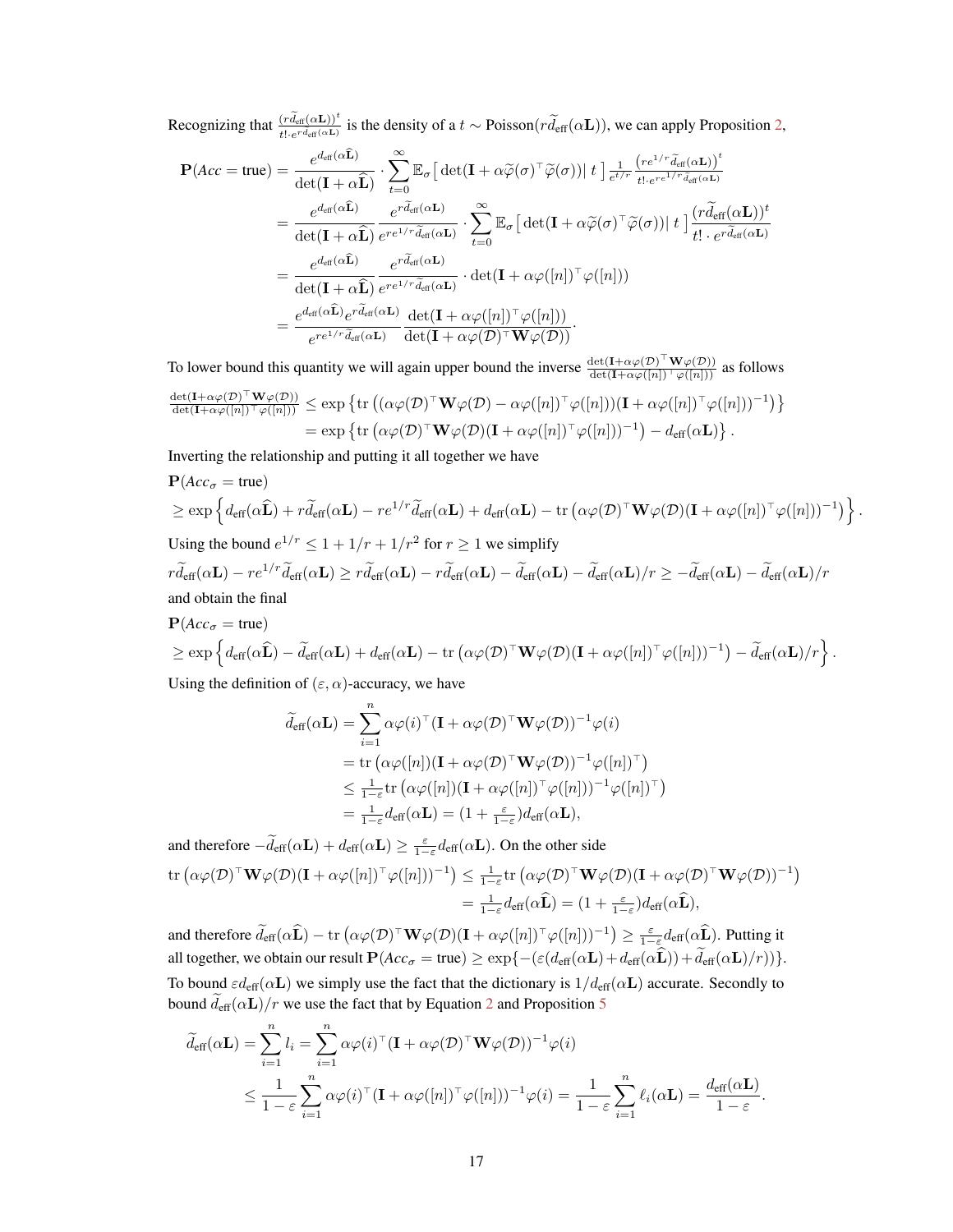Combining this with the fact that  $\varepsilon \leq 1/2$  and that  $r \geq d_{\text{eff}}(\alpha \mathbf{L})$  we have that  $\tilde{d}_{\text{eff}}(\alpha \mathbf{L})/r \leq 2$ .

Finally, to bound  $\varepsilon d_{\text{eff}}(\alpha \widehat{\mathbf{L}})$ , first we bound

$$
d_{\text{eff}}(\alpha \widehat{\mathbf{L}}) = \text{tr}(\alpha \mathbf{W}^{1/2} \mathbf{L}_{\mathcal{D}} \mathbf{W}^{1/2} (\alpha \mathbf{W}^{1/2} \mathbf{L}_{\mathcal{D}} \mathbf{W}^{1/2} + \mathbf{I})^{-1})
$$
  
\n
$$
= \text{tr}(\alpha \mathbf{W}^{1/2} \varphi(\mathcal{D}) \varphi(\mathcal{D})^{\top} \mathbf{W}^{1/2} (\alpha \mathbf{W}^{1/2} \varphi(\mathcal{D}) \varphi(\mathcal{D})^{\top} \mathbf{W}^{1/2} + \mathbf{I})^{-1})
$$
  
\n
$$
= \text{tr}(\alpha \varphi(\mathcal{D})^{\top} \mathbf{W}^{1/2} \mathbf{W}^{1/2} \varphi(\mathcal{D})^{\top} (\alpha \varphi(\mathcal{D})^{\top} \mathbf{W}^{1/2} \mathbf{W}^{1/2} \varphi(\mathcal{D})^{\top} + \mathbf{I})^{-1})
$$
  
\n
$$
= \text{tr}(\alpha \mathbf{W} \varphi(\mathcal{D})^{\top} (\alpha \varphi(\mathcal{D})^{\top} \mathbf{W} \varphi(\mathcal{D})^{\top} + \mathbf{I})^{-1} \varphi(\mathcal{D})^{\top})
$$
  
\n
$$
= \sum_{j=1}^{m} [\mathbf{W}]_{j,j} \alpha \varphi(\mathcal{D}_j)^{\top} (\mathbf{I} + \alpha \varphi(\mathcal{D})^{\top} \mathbf{W} \varphi(\mathcal{D}))^{-1} \varphi(\mathcal{D}_j)
$$
  
\n
$$
\leq \sum_{j=1}^{m} [\mathbf{W}]_{j,j} \frac{1}{1-\varepsilon} \alpha \varphi(\mathcal{D}_j)^{\top} (\mathbf{I} + \alpha \varphi([n])^{\top} \varphi([n]))^{-1} \varphi(\mathcal{D}_j) = \sum_{j=1}^{m} [\mathbf{W}]_{j,j} \frac{1}{1-\varepsilon} \ell_{\mathcal{D}_j} (\alpha \mathbf{L})
$$

where the last inequality used again Equation 2 and Proposition 5. To continue we have to use the following result for BLESS, the specific dictionary construction algorithm used by  $\alpha$ -DPP, which follows immediately from Proposition 4 in Appendix C.

**Proposition 3.** For some  $\alpha' \geq \alpha$ , let  $\mathcal{D}$  be a dictionary generated using BLESS-I ran with parameter  $q\geq 54\kappa^2\frac{(2\varepsilon+1)^2}{\varepsilon^2}\log(12n^2/\delta)$  and  $\varepsilon\leq\min\{1/2,1/d_{\text{eff}}(\alpha'\mathbf{L})\}.$  Then w.p.  $1-\delta$ 

- *the dictionary and weights are*  $(\varepsilon, \alpha')$ -*accurate*,
- *the weights* **W** *obtained satisfy*  $[\mathbf{W}]_{j,j} \leq \max\{\frac{1}{1-\varepsilon} \frac{1}{q\ell_{\mathcal{D}_j}(\alpha'\mathbf{L})},1\}$ *,*
- *the size of the dictionary*  $m = |\mathcal{D}|$  *is bounded as*  $m/q \leq 2d_{\text{eff}}(\alpha' \mathbf{L})$ *.*

Applying this to the previous bound, and using the  $(1/d_{\text{eff}}(\alpha L), \alpha)$ -accuracy,  $\varepsilon \leq 1/2$  and the fact that  $\ell_{\mathcal{D}_j}(\alpha \mathbf{L}) \leq \ell_{\mathcal{D}_j}(\alpha' \mathbf{L})$  for  $\alpha' \geq \alpha$  we obtain

$$
\sum_{j=1}^{m} [\mathbf{W}]_{j,j} \frac{1}{1-\varepsilon} \ell_j(\alpha \mathbf{L}) \leq \sum_{j=1}^{m} \max \{ \frac{d_{\text{eff}}(\alpha' \mathbf{L})}{d_{\text{eff}}(\alpha' \mathbf{L})-1} \frac{1}{d_{\text{eff}}(\alpha' \mathbf{L})^2 \ell_{\mathcal{D}_j}(\alpha' \mathbf{L})}, 1 \} 2 \ell_{\mathcal{D}_j}(\alpha \mathbf{L})
$$
  

$$
= 2 \sum_{j=1}^{m} \max \{ \frac{d_{\text{eff}}(\alpha' \mathbf{L})}{d_{\text{eff}}(\alpha' \mathbf{L})-1} \frac{1}{d_{\text{eff}}(\alpha' \mathbf{L})^2} \frac{\ell_{\mathcal{D}_j}(\alpha \mathbf{L})}{\ell_{\mathcal{D}_j}(\alpha' \mathbf{L})}, \ell_{\mathcal{D}_j}(\alpha \mathbf{L}) \}
$$
  

$$
\leq 2 \sum_{j=1}^{m} \max \{ \frac{d_{\text{eff}}(\alpha' \mathbf{L})}{d_{\text{eff}}(\alpha' \mathbf{L})-1} \frac{1}{d_{\text{eff}}(\alpha' \mathbf{L})^2}, \ell_{\mathcal{D}_j}(\alpha \mathbf{L}) \}
$$
  

$$
\leq 2 \sum_{j=1}^{m} \left( \frac{d_{\text{eff}}(\alpha' \mathbf{L})}{d_{\text{eff}}(\alpha' \mathbf{L})-1} \frac{1}{d_{\text{eff}}(\alpha' \mathbf{L})^2} + \ell_{\mathcal{D}_j}(\alpha \mathbf{L}) \right).
$$

To conclude, we have that since BLESS does not include duplicates in  $D$ ,

$$
\sum_{j=1}^{m} \ell_{\mathcal{D}_j}(\alpha \mathbf{L}) \leq \sum_{i=1}^{n} \ell_i(\alpha \mathbf{L}) = d_{\text{eff}}(\alpha \mathbf{L}).
$$

Now using the second result from Proposition  $3$  on  $m$  we have

$$
\sum_{j=1}^m \tfrac{d_{\textup{eff}}(\alpha' \mathbf{L})}{d_{\textup{eff}}(\alpha' \mathbf{L})-1} \tfrac{1}{d_{\textup{eff}}(\alpha' \mathbf{L})^2} = m \tfrac{d_{\textup{eff}}(\alpha' \mathbf{L})}{d_{\textup{eff}}(\alpha' \mathbf{L})-1} \tfrac{1}{d_{\textup{eff}}(\alpha' \mathbf{L})^2} \leq 2d_{\textup{eff}}(\alpha' \mathbf{L}) \tfrac{d_{\textup{eff}}(\alpha' \mathbf{L})}{d_{\textup{eff}}(\alpha' \mathbf{L})-1} \tfrac{1}{d_{\textup{eff}}(\alpha' \mathbf{L})^2} \leq 2.
$$

 $\blacksquare$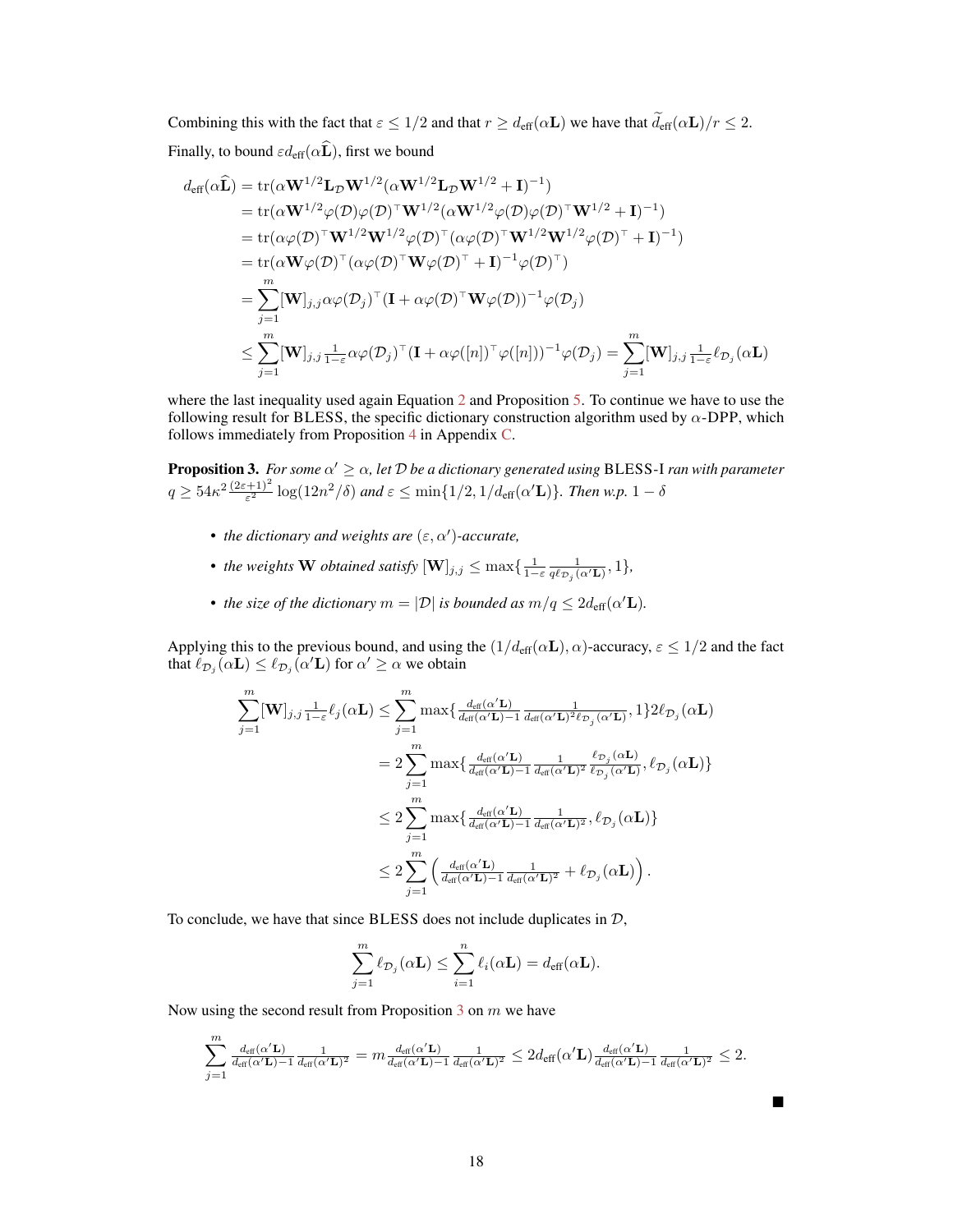#### B Proofs for the binary search algorithm

In this section we present omitted proofs for the binary search algorithm. The key properties of a Poisson Binomial which we will use are summarized in the following two lemmas.

**Lemma 10.** *Let*  $p : \mathbb{Z}_{\geq 0} \to \mathbb{R}_{\geq 0}$  *be a Poisson Binomial distribution. Then:* 

- *1. p is unimodal, i.e., if*  $k^*$  *is the mode of p, then*  $p(1) \leq ... \leq p(k^*) \geq p(k^* + 1) \geq ...$ ;
- *2.* p *is log-concave, i.e.,*  $log(p)$  *<i>is a concave function over the support of p*;
- *3. the median of p is one of*  $k^* 1$ *,*  $k^*$  *and*  $k^* + 1$ *.*

**Lemma 11** ([9]). Given a Poisson Binomial with mean  $\bar{k}$  and mode  $k^*$ , let  $k \stackrel{\text{def}}{=} [\bar{k}]$ . Then:

$$
k^* = \begin{cases} k & \text{if} \quad k \le \bar{k} < k + \frac{1}{k+2}, \\ k \text{ or } k+1 & \text{if} \quad k + \frac{1}{k+2} \le \bar{k} \le k+1 - \frac{1}{n-k+1}, \\ k+1 & \text{if} \quad k+1 - \frac{1}{n-k+1} < \bar{k} \le k+1. \end{cases}
$$

Note that these statements are independent of how we break ties in the definitions of the mode and the median, but for the sake of concreteness, suppose that we round down when choosing between a pair of (consecutive) mode/median candidates.

**Lemma 3** (restated). Let  $p : \mathbb{Z}_{\geq 0} \to \mathbb{R}_{\geq 0}$  be a Poisson Binomial distribution, and let  $k \geq 1$  satisfy  $p(k) < \frac{c}{12\sqrt{3(k+1)}}$ , where c comes from Lemma 2. Then,  $P_{\leq k} = \sum_{i \leq k} p(k)$  and  $P_{\geq k} = \sum_{i \geq k} p(k)$ *satisfy:*

- *1. if the mode of p is less than k, then*  $P_{>k} \leq \frac{1}{2} \frac{c}{12}$ ;
- 2. *if the mode of p is greater than k, then*  $P_{\leq k} \leq \frac{1}{2} \frac{c}{12}$ .

*Proof of Lemma* 3. Let  $k^*$  be the mode of p and let  $p^*$  denote  $p(k^*)$ . From Lemma 10 it follows that  $k \neq k^*$ . Suppose that  $k^* > k$  (which implies that  $k^* \geq 2$ ) and define:

$$
t \stackrel{\text{\tiny def}}{=} \min \Big\{ i \in \{1,...,k^*\} \quad \text{subject to} \quad p(k^*-i) < \frac{p^*}{(1+\beta p^*)^i} \Big\},
$$

where  $\beta = 2 + c/2.5$  is chosen so that the following inequalities (used later) hold: (a)  $\frac{1}{\beta} \leq \frac{1}{2} - \frac{c}{12}$ , (b)  $\frac{1}{(1+\beta)^2} \ge \frac{1}{12}$  and (c)  $e^{\beta} \le 12$ . If no *i* exists satisfying the above constraint, then we let  $t = k^* + 1$ and use  $p(-1) = 0$  for convenience. We consider two cases.

**Case 1:**  $t \leq \lfloor c/p^* \rfloor + 1$ . Since  $p^* \geq \frac{c}{\sqrt{k^*+1}}$ , it follows that  $t \leq \lfloor \sqrt{k^*+1} \rfloor + 1$ . Note that if  $k > k^* - t$  then  $k + 1 \ge k^* + 1 - \left[\sqrt{k^* + 1}\right] \ge (k^* + 1)/3$  and  $p(k) \ge p^*(1 + \beta p^*)^{-1/p^*} >$  $\frac{c}{e^{\beta}\sqrt{k^*+1}} \ge \frac{c}{12\sqrt{3(k+1)}}$  which is a contradiction, so we must have  $k \le k^* - t$ . Furthermore, using the definition of t as well as unimodality and log-concavity of p, for any  $i \geq t$  we have:

$$
\frac{p(k^*-i+1)}{p(k^*-i)} \ge \frac{p(k^*-t+1)}{p(k^*-t)} \ge 1 + \beta p^*.
$$

Thus,  $p(k^*-i) < \frac{p^*}{(1+\beta)^2}$  $\frac{p}{(1+\beta p^*)^i}$  for all  $i \geq t$  and it follows that:

$$
P_{t} p(k^*-i) \le \frac{p^*}{(1+\beta p^*)^t} \sum_{i\ge 1} \frac{1}{(1+\beta p^*)^i} \le \frac{p^*}{(1+\beta p^*)^t} \frac{1}{\beta p^*} \le \frac{1}{\beta} \le \frac{1}{2} - \frac{c}{12}.
$$

**Case 2:**  $t > \lceil c/p^* \rceil + 1$ . This implies that for any  $i \leq \lceil c/p^* \rceil$  we have  $p(k^*-i) \geq p^*(1+\beta p^*)^{-c/p^*} > \frac{c}{12\sqrt{3(k+1)}} > p(k)$  so  $k \leq k^* - \lceil c/p^* \rceil - 1$ . Note that the median of p is no less than  $k^*-1$  so:

$$
P_{
$$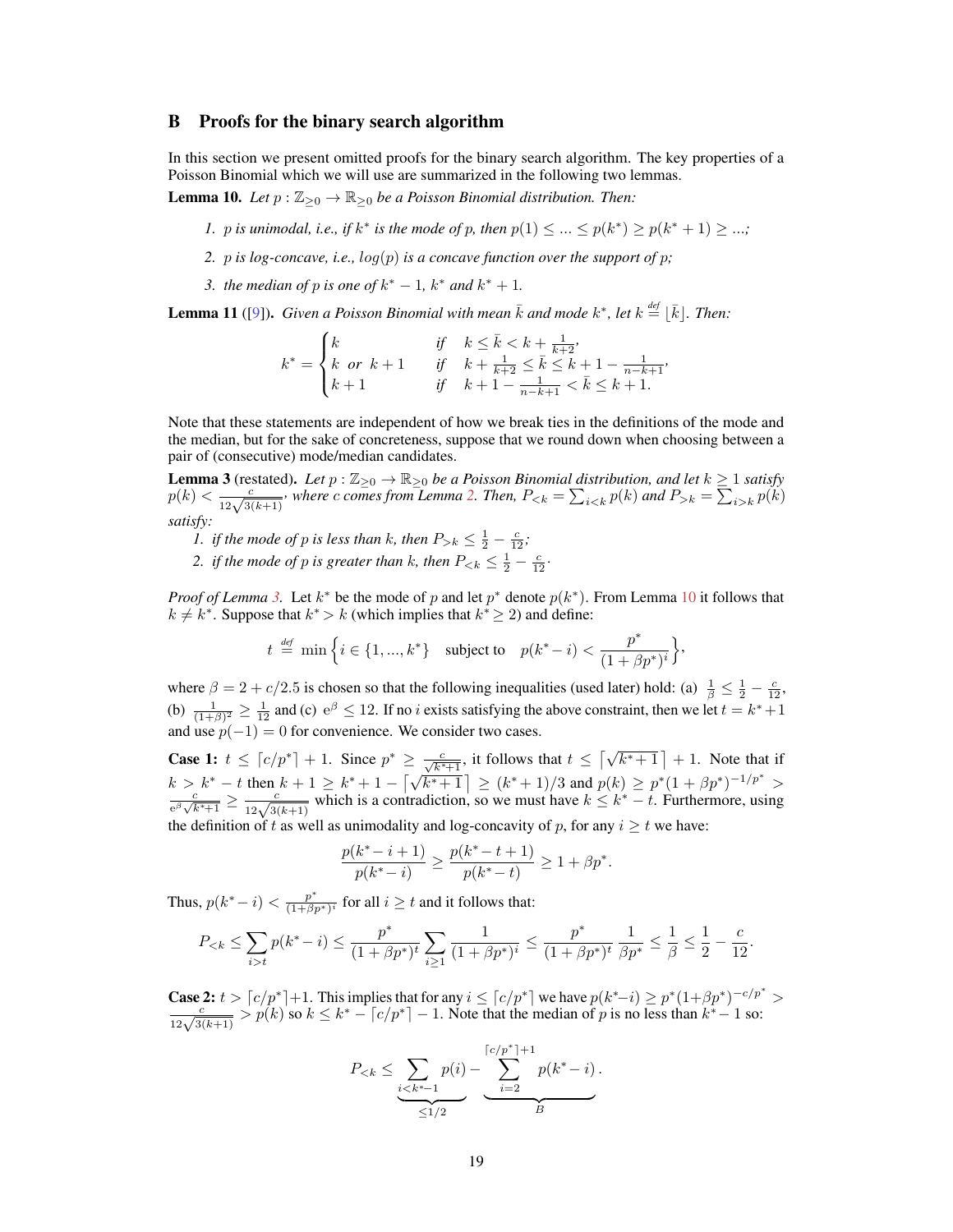If  $p^* \geq \frac{c}{2\beta}$ , then it suffices to note that

$$
B \ge p(k^*-2) \ge \frac{p^*}{(1+\beta p^*)^2} \ge \min\left\{\frac{c/(2\beta)}{(1+c/2)^2}, \frac{1}{(1+\beta)^2}\right\} \ge \frac{c}{12},
$$

whereas if  $p^* < \frac{c}{2\beta}$ , then, we have:

$$
B = p^* \left( \frac{1 - (1 + \beta p^*)^{-\lceil c/p^* \rceil - 1}}{1 - (1 + \beta p^*)^{-1}} - 1 - (1 + \beta p^*)^{-1} \right) = \frac{1}{\beta} \left( 1 - (1 + \beta p^*)^{-\lceil c/p^* \rceil} \right) - \frac{p^*}{1 + \beta p^*}
$$
  
\n
$$
\geq \frac{1}{\beta} \left( 1 - 2^{-\beta c} - c/2 \right) \geq \frac{1}{\beta} \left( 1 - (1 - \beta c/3) - c/2 \right) = \frac{c}{3} - \frac{c}{2\beta} > \frac{c}{12},
$$

which completes the proof when  $k^* > k$ , and the case of  $k^* < k$  follows analogously.

We are now ready to establish the correctness of the binary search procedure that is used to prove Lemma 1, with pseudo-code given in Algorithm 2. In the proof we will use the following standard form of the Chernoff bound.

**Lemma 12** (Chernoff bound). Let  $X_1, ..., X_t$  be independent Bernoulli variables and let  $\bar{X} =$  $\frac{1}{t} \sum_i X_i$ . Then, for any  $0 < \epsilon \leq 1$ , we have:

$$
\Pr\left(|\bar{X}-\mathbb{E}[\bar{X}]\right| \ge \epsilon \cdot \mathbb{E}[\bar{X}]\right) \le 2e^{-\epsilon^2 t \mathbb{E}[\bar{X}]/3}.
$$

**Lemma 1** (restated). *Suppose that we are given an integer k, a range*  $I = [\alpha_{\min}, \alpha_{\max}]$  *where*  $\alpha_{\max} = \gamma \alpha_{\min}$ , and access to an oracle which, for any  $\alpha \in I$ , returns  $S \sim \text{DPP}(\alpha L)$ . If there exists  $\alpha_{\max} = \gamma \alpha_{\min}$ , and access to an oracle which, for any  $\alpha \in I$ , returns  $S \sim \text{DFT}(\alpha L)$ , if there exists  $\alpha_{\star} \in I$  such that k is the mode of  $|S|$  for  $S \sim \text{DPP}(\alpha_{\star}L)$ , then using  $O(\sqrt{k} \log^2(k \log(\gamma)/\delta))$  calls *to the oracle we can find*  $\hat{\alpha} \in I$  *such that with probability*  $1 - \delta$  *we have* 

$$
Pr(|S| = k) = \Omega\left(\frac{1}{\sqrt{k}}\right), \quad \text{for} \quad S \sim \text{DPP}(\hat{\alpha} \mathbf{L}).
$$

*Proof of Lemma 1.* Let  $PB(\alpha L)$  denote the size distribution of  $DPP(\alpha L)$ . Since the binary search is performed in the log-scale, it takes at most  $O(\log(k \log(\gamma)))$  steps to reduce the interval ratio  $\frac{\alpha_{\max}}{\alpha_{\min}}$ from  $\gamma$  to  $1 + \frac{1}{(k+3)^2}$ . We first establish concentration of  $\hat{P}_k$  around its mean  $\mathbb{E}[\hat{P}_k] = \Pr(|S_1| =$  $k) = p(k)$ , where p is the probability function of PB( $\overline{\alpha}$ L). Define  $f(x) = Pr(\overline{X} \geq q/2)$  where  $\bar{X} = \frac{1}{t} \sum_{i=1}^{t} X_i$  and  $X_i$  are drawn i.i.d. from Bernoulli $(x)$ , with  $q = \frac{c}{12\sqrt{3(k+1)}}$ . Lemma 12 implies that, choosing a sufficiently large constant  $C$  in Algorithm 2, we have:

$$
\max\left\{f(q/4),\,1-f(q)\right\} \le 2e^{-tq/12} \le \frac{\delta}{4s^2},
$$

where s is the number of the current branching step. Note that if  $p(k) > q$  then  $Pr(\hat{P}_k < q/2) \le$  $1 - f(q) \le \delta/(4s^2)$  whereas if  $p(k) < q/4$ , then  $\Pr(\hat{P}_k \ge q/2) \le f(q/4) \le \delta/(4s^2)$ , so putting this together we conclude that:

$$
\Pr\left(\left(\hat{P}_k \geq \frac{q}{2} \Rightarrow p(k) \geq \frac{q}{4}\right) \land \left(\hat{P}_k < \frac{q}{2} \Rightarrow p(k) < q\right)\right) \\
= 1 - \Pr\left(\left(\hat{P}_k \geq \frac{q}{2} \land p(k) < \frac{q}{4}\right) \lor \left(\hat{P}_k < \frac{q}{2} \land p(k) \geq q\right)\right) \geq 1 - \frac{\delta}{4s^2}
$$

·

Thus, conditioning on the above high probability event ensures that when the if statement in Line 6 of Algorithm 2 succeeds then  $\hat{\alpha}$  satisfies the condition from Lemma 1 because  $p(k) \ge q/4 = \Omega(\frac{1}{\sqrt{k}})$  $_{\overline{k}}),$ and when the if statement fails, then the assumption of Lemma 3 is satisfied because  $p(k) < q$ .

We now move on to the branching step of the binary search (Line 8). Our assumptions ensure that the initial interval ( $\alpha_{\min}, \alpha_{\max}$ ) contains an  $\alpha_{\star}$  such that k is the mode of PB( $\alpha_{\star}$ **L**). Our goal is to show that the branching step preserves this invariant throughout the procedure. As discussed above, when entering the branching step, with high probability we have  $p(k) < q$ , so that we can use Lemma 3. Note that  $\mathbb{E}[\hat{P}_{< k}] = P_{< k}$  and  $\mathbb{E}[\hat{P}_{> k}] = P_{> k}$ , as defined in the lemma, and the goal of the branching statement is to determine whether  $P_{ P_{, since that tells us on which side of k is the$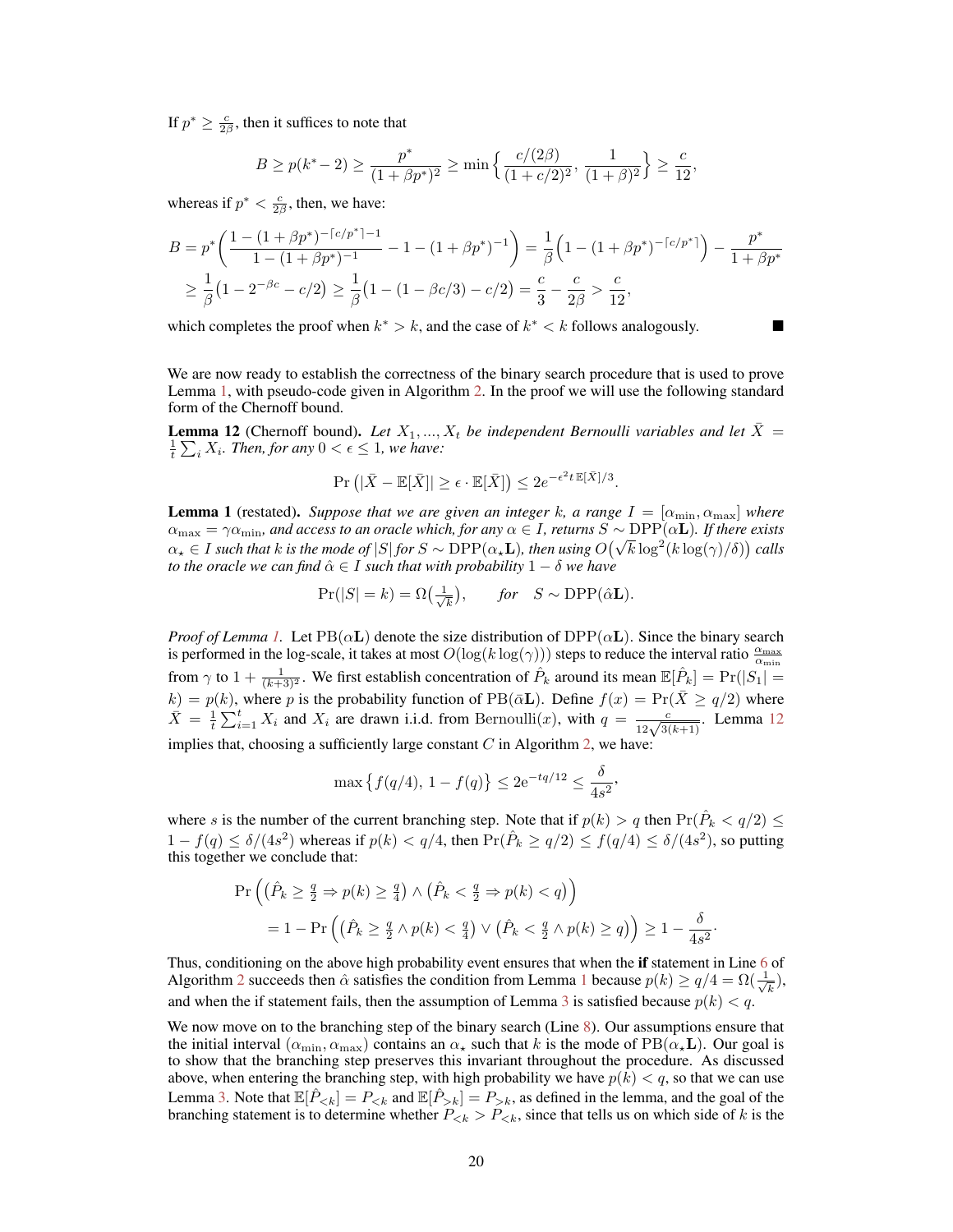mode of PB( $\bar{\alpha}K$ ). Conditioned on a high probability event, we know that either  $P_{\le k} \le \frac{1}{2} - \frac{c}{12}$  or  $P_{>k} \leq \frac{1}{2} - \frac{c}{12}$ . Suppose the former holds. Then, we have:

$$
P_{>k} = 1 - (P_{< k} + p(k)) \ge 1 - (\frac{1}{2} - \frac{c}{12} + \frac{c}{12\sqrt{3}}) \ge \frac{1}{2} + \frac{c}{30},
$$

and an analogous bound follows for  $P_{< k}$  in the latter case. If  $P_{> k} \ge \frac{1}{2} + \frac{c}{30}$  (call it event E), then we can once again apply Lemma  $12$  to show that (for a sufficiently large constant  $C$ ),

$$
\Pr\left(\hat{P}_{ \hat{P}_{>k} \mid E\right) \ge \Pr\left(\hat{P}_{
$$

and an analogous claim follows when  $P_{>k} \leq \frac{1}{2} - \frac{c}{12}$ . Conditioning on this high probability event implies (via Lemma 3) that the interval constructed after branching still satisfies the invariant. A union bound implies that the probability that any of the events we have conditioned on fails (throughout the algorithm) is bounded by  $\sum_{s\geq 1} \frac{2\delta}{4s^2} \leq \delta$ . Thus, with probability  $1-\delta$  the last interval used in the search will still satisfy the invariant. It remains to show that when the **if** statement in Line 2 succeeds then either  $\alpha_{\min}$  or  $\alpha_{\max}$  satisfies the claim of Lemma 1. To that end, since  $k \geq \lfloor d_{\text{eff}}(\alpha_{\min}L) \rfloor$ , we have:

$$
\begin{aligned} d_{\text{eff}}(\alpha_{\max}\mathbf{L}) &< d_{\text{eff}}\left((1+\tfrac{1}{(k+3)^2})\alpha_{\min}\mathbf{L}\right) \le \big(1+\tfrac{1}{(k+3)^2}\big)d_{\text{eff}}(\alpha_{\min}\mathbf{L}) \\ &\le d_{\text{eff}}(\alpha_{\min}\mathbf{L}) + \frac{1}{\lfloor d_{\text{eff}}(\alpha_{\min}\mathbf{L}) \rfloor + 3}. \end{aligned}
$$

Now, there are two cases. Either  $\left| d_{\text{eff}}(\alpha_{\text{max}}\mathbf{L}) \right| = \left| d_{\text{eff}}(\alpha_{\text{min}}\mathbf{L}) \right|$ , in which case Lemma 11 immediately implies that there are at most two possible modes of the Poisson Binomial  $PB(\alpha L)$ among all values of  $\alpha \in [\alpha_{\min}, \alpha_{\max}]$ , and they must be achieved by  $\alpha_{\min}$  and by  $\alpha_{\max}$ . If  $\lfloor d_{\text{eff}}(\alpha_{\text{max}}\mathbf{L})\rfloor = \lfloor d_{\text{eff}}(\alpha_{\text{min}}\mathbf{L})\rfloor + 1$ , then the same conclusion is reached by observing that:

$$
d_{\text{eff}}(\alpha_{\max} \mathbf{L}) \leq \lfloor d_{\text{eff}}(\alpha_{\max} \mathbf{L}) \rfloor + \frac{1}{\lfloor d_{\text{eff}}(\alpha_{\min} \mathbf{L}) \rfloor + 3} \leq \lfloor d_{\text{eff}}(\alpha_{\max} \mathbf{L}) \rfloor + \frac{1}{\lfloor d_{\text{eff}}(\alpha_{\max} \mathbf{L}) \rfloor + 2},
$$

so, by Lemma 11, the mode of  $PB(\alpha_{\text{max}}L)$  must be  $\lfloor d_{\text{eff}}(\alpha_{\text{max}}L) \rfloor$ , and once again there are only two possible modes in the interval  $\alpha \in [\alpha_{\min}, \alpha_{\max}]$ . With high probability, one of these modes must be  $k$ , which completes the proof.

#### C BLESS-I algorithm

In this section we present the omitted BLESS-I algorithm with proofs of its accuracy and efficiency. For simplicity, in the entirety of this section we will assume that  $k \geq 2$ . Note that this can be relaxed, at the only cost of slightly more complex constants (e.g.,  $\alpha_{init} = \max\{k - 1, 1\}/tr(L)$ ) instead of  $\alpha_{\text{init}} = (k-1)/\text{tr}(\mathbf{L})$ ). Moreover, the case  $k = 1$  is qualitatively different, as in a 1-DPP the marginal and joint distribution coincide, making it much simpler to sample from.

#### C.1 BLESS

We begin by reporting the BLESS algorithm [37] and several of its properties. Note that BLESS was originally introduced as a ridge leverage score (RLS) sampling algorithm. However in the context of DPPs the RLS of an item coincides exactly with its marginal inclusion probability, i.e.,  $\ell_i(\mathbf{L})$  is the RLS of the  $i$ -th item. Therefore we can leverage any RLS sampler both to generate dictionaries as well as RLS estimate for  $\alpha$ -DPP. We choose to use BLESS as a starting point because, to our knowledge, it is the only rescaling-aware RLS sampler existing in the literature. We report BLESS, in its rejection sampling version, in full in Algorithm 5 with the only notational difference of using a rescaling  $\alpha \leq 1$  rather than a regularization  $\lambda$ , with a conversion  $\alpha \approx 1/(\lambda n)$  between the two.

**Proposition 4** (Thm. 1 by Rudi et al. [37]). *For some*  $\alpha' \geq \alpha$ , *let* D *be a dictionary generated using* BLESS ran with parameter  $q \geq 54\kappa^2 \frac{(2\varepsilon+1)^2}{\varepsilon^2} \log(12n^2/\delta)$ . Then w.p.  $1-\delta$  for all i,

- *the dictionary*  $\mathcal{D}^i$  *and weights are*  $(\varepsilon, \alpha^i)$ *-accurate,*
- *the approximate marginals*  $l_j$  *computed using*  $\mathcal{D}^i$  *satisfy*  $\frac{1}{1+\varepsilon} \ell_j(\alpha^i) \leq l_j \leq \frac{1}{1-\varepsilon} \ell_j(\alpha^i)$ .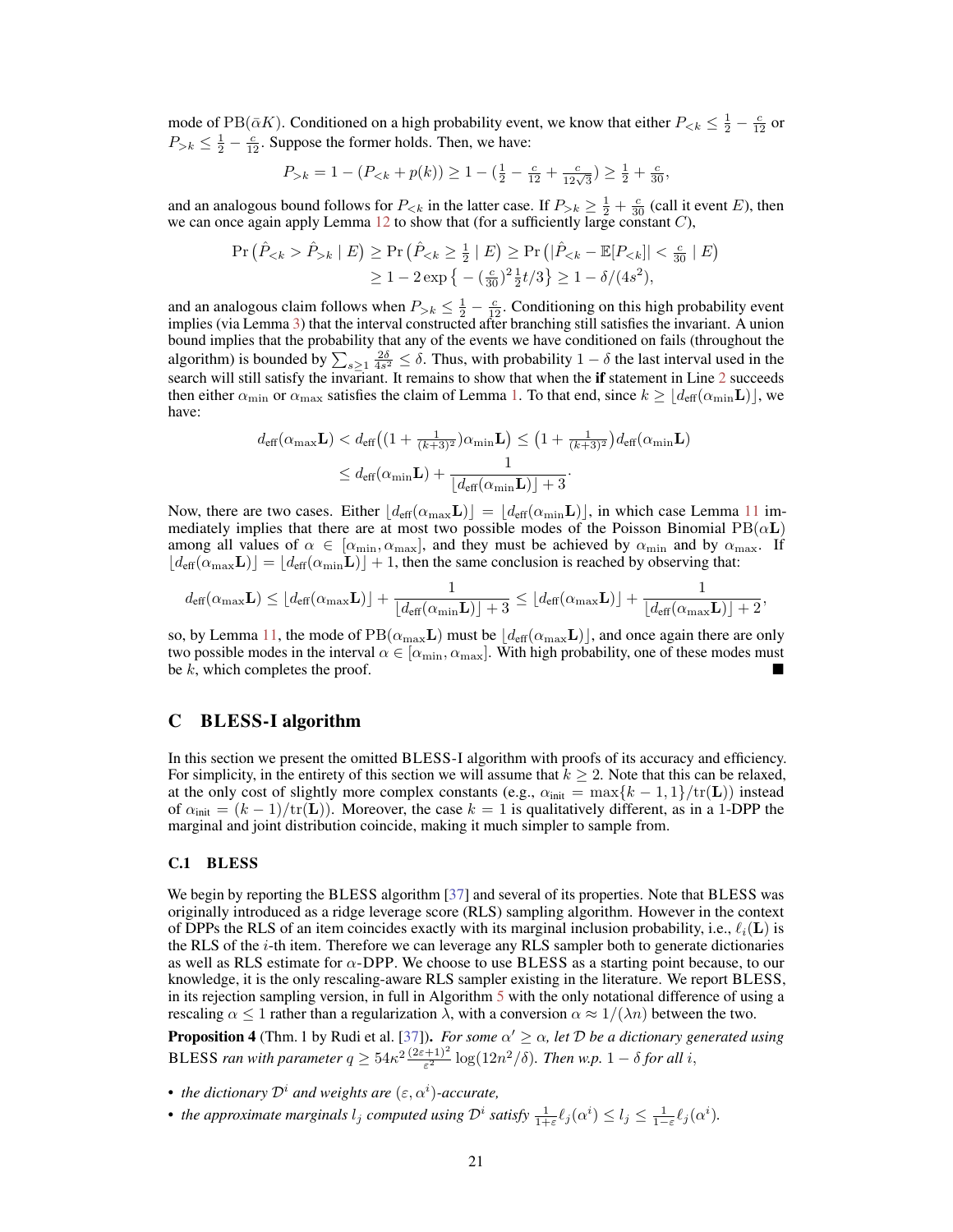Algorithm 5 BLESS (rejection-based version)

**Input:**  $\mathbf{L} \in \mathbb{R}^{n \times n}$ ,  $q > 0$ , k,  $\alpha_{\max}$ 1: Initialize  $i = 0$ ,  $\alpha^0 = 1/\text{tr}(\mathbf{L})$ ,  $\hat{d}_{\text{eff}}(\alpha^0 \mathbf{L}) = \frac{1}{2}(k-1)$ 2: Initialize  $\mathcal{D}^0$  by sampling  $q\alpha^0 n\kappa^2$  elements  $\mathcal{D}^0 \stackrel{\text{i.i.d.}}{\sim} (1/n, \dots, 1/n)$  and weight  $w_j^0 = 1/(q\alpha^0 \kappa^2)$ . 3: for  $i = \{1, \ldots, \lceil \log_2(\alpha_{\text{max}}/\alpha^0) \rceil\}$  do 4:  $\int \text{Set } \alpha^{i} = 2\alpha^{i-1}, \overline{b}^{i} = \min\{q\alpha^{i}\kappa^{2}, 1\}$ 5: **for**  $j = \{1, ..., n\}$  do 6: Sample  $u_j^i$  ∼ Bernoulli $(b^i)$ 7:  $\begin{array}{|c|c|} \hline \end{array}$  if  $u_j^i = 1$  then 8:  $\begin{array}{|c|c|} \hline \end{array}$  Compute  $l_j^i$  using Equation 1 and  $\mathcal{D}^{i-1}$ 9:  $| \cdot |$  Sample  $z_j^i \sim \text{Bernoulli}(\min\{ql_j, b^i\}/b^i)$  $10:$  | end if 11:  $\vert$  end for 12:  $\int \text{Set } \sigma^i = \{j \in [n] : z^i_j = 1\}, \mathcal{D}^i = \sigma^i, w^i_j = 1/\min\{ql_{\sigma^i_j}, b^i\}$ 13: end for 14: **return**  $\mathcal{D}^{\alpha^{\lceil \log_2(\alpha_{\max}/\alpha^0) \rceil}}$ 

• the size of the dictionary  $m^i = |\mathcal{D}^i|$  is bounded as  $d_{\text{eff}}(\alpha^i \mathbf{L})/2 \leq m/q \leq 2d_{\text{eff}}(\alpha^i \mathbf{L})$ ,

and the algorithm runs in  $\mathcal{O}\left((\min\{\alpha_{\max}n\kappa^2,1\}d_{\text{eff}}(\alpha_{\max}\mathbf{L})^2\log(n/\delta)^3)\log(\alpha_{\max}\text{tr}(\mathbf{L}))\right)$  time.

Note that all results presented in Proposition 4 are only reformulations of Theorem 1 from [37]. The only exception is the lower bound  $m/q \geq d_{\text{eff}}(\alpha^i \mathbf{L})/2$ , since the original BLESS analysis was only interested in showing that  $m/q \leq d_{\text{eff}}(\alpha^i \mathbf{L})/2$ . However, the same concentration argument of Lemma 6 in [37] also holds for the lower bound we report here.

#### C.2 Modification to BLESS

In order to use BLESS in our approach for DPP sampling, we need to make a few modifications. Compared to BLESS, our BLESS-I (Algorithm 6):

- automatically computes an appropriate  $\alpha_{\text{max}}$  rather than taking it as input;
- introduces a novel  $\alpha_{\text{init}}$  to initialize  $\alpha^0$  that both takes into account the desired DPP size k and is a valid lower bound for the interval search;
- automatically computes an appropriate  $\alpha_{\min}$  rather than setting  $\alpha_{\min} = \alpha^0$ ;
- uses the last  $d_{\text{eff}}(\alpha_{\text{max}} L)$  estimate to generate a dictionary  $\mathcal{D}^{\alpha_{\text{max}}}$  that is guaranteed to be  $(1/d_{\text{eff}}(\alpha_{\text{max}}\mathbf{L}), \alpha_{\text{max}})$ -accurate.

**Lemma 5** (restated). *For any matrix* **L** and  $0 < \alpha \leq 1$ , we have  $d_{\text{eff}}(\alpha L)/d_{\text{eff}}(L) \geq \alpha \geq 1$  $d_{\text{eff}}(\alpha L)/\text{tr}(L)$ .

*Proof of Lemma 5.* From the definition  $d_{\text{eff}}(\alpha L) = \text{tr}(\alpha L(\alpha L + I)^{-1})$ . Then the first half comes from

$$
\operatorname{tr}(\alpha \mathbf{L}(\alpha \mathbf{L} + \mathbf{I})^{-1}) \le \operatorname{tr}(\alpha \mathbf{L}(\mathbf{I})^{-1}) = \alpha \operatorname{tr}(\mathbf{L}),
$$

while for the second half we have

$$
\operatorname{tr}(\alpha \mathbf{L}(\alpha \mathbf{L} + \mathbf{I})^{-1}) \geq \alpha \operatorname{tr}(\mathbf{L}(\mathbf{L} + \mathbf{I})^{-1}) = \alpha d_{\text{eff}}(\mathbf{L}).
$$

**Lemma 4** (restated).  $W.p. 1 - \delta$  BLESS-I *runs in time*  $\tilde{\mathcal{O}}\left(\min\{\alpha_{\max}\kappa^2, 1\}nk^6 + k^9\right)$  and satisfies:

*1. The interval*  $[\alpha_{\min}, \alpha_{\max}]$  *is bounded by*  $\frac{1}{4}(k-1)/\text{tr}(\mathbf{L}) \leq \alpha_{\min} \leq \alpha_{\max} \leq 8(k+2)/d_{\text{eff}}(\mathbf{L})$ 

 $\blacksquare$ 

- *2. There is*  $\alpha_{\star} \in [\alpha_{\min}, \alpha_{\max}]$  *for which k is the mode of*  $|S|$  *where*  $S \sim \text{DPP}(\alpha_{\star} \mathbf{L})$ *;*
- *3. The dictionary*  $\mathcal{D}^{\alpha_{\max}}$  *satisfies the conditions from Theorem 2 for any*  $\alpha \in [\alpha_{\min}, \alpha_{\max}]$ *.*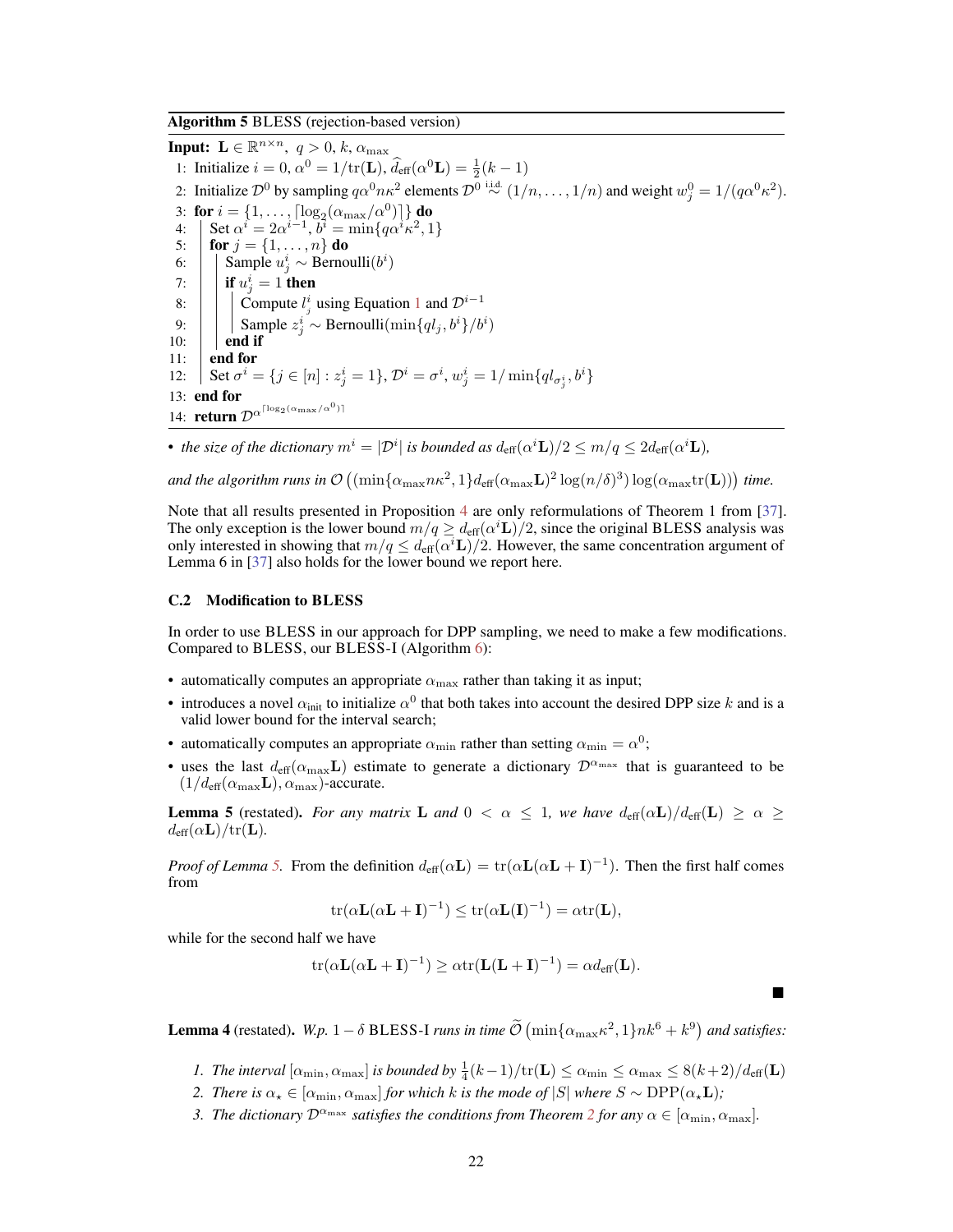Algorithm 6 BLESS modified to compute the search interval (BLESS-I)

**Input:**  $\mathbf{L} \in \mathbb{R}^{n \times n}$ ,  $q > 0$ , k 1: Initialize  $i = 0$ ,  $\alpha^0 = \alpha_{\text{init}} = (k - 1)/(n\kappa^2)$ ,  $\hat{d}_{\text{eff}}(\alpha^0 \mathbf{L}) = \frac{1}{2}(k - 1)$ 2: Initialize  $\mathcal{D}^0$  by sampling  $q\alpha^0 n\kappa^2$  elements  $\mathcal{D}^0 \stackrel{\text{i.i.d.}}{\sim} (1/n, \dots, 1/n)$  and weight  $w_j^0 = 1/(q\alpha^0 \kappa^2)$ . 3: while  $\widehat{d}_{\text{eff}}(\alpha^i \mathbf{L}) \leq 2(k+2)$  do 4:  $\int \text{Set } i = i + 1, \, \alpha^i = 2\alpha^{i-1}, \, \alpha_{\text{max}} = \alpha^i, \, b^i = \min\{q\alpha^i\kappa^2, 1\}$ 5: **for**  $j = \{1, ..., n\}$  do 6: Sample  $u_j^i$  ∼ Bernoulli $(b^i)$ 7:  $\begin{array}{|c|c|} \hline \end{array}$  if  $u_j^i = 1$  then 8:  $\bigcup$  Compute  $l_j^i$  using Equation 1 and  $\mathcal{D}^{i-1}$ 9:  $\begin{array}{c} | \\ | \text{Sample } z_j^i \sim \text{Bernoulli}(\min\{ql_j, b^i\}/b^i) \\ \text{and if} \end{array}$   $\begin{array}{c} \text{Conputing} \\ \text{approximate RLS.} \end{array}$  $\mathcal{L}$  $\begin{array}{c} \hline \end{array}$  $\left| \begin{array}{c} \hline \ \hline \ \hline \ \hline \end{array} \right|$ Computing 11:  $\vert$  end for 12:  $\Big| \text{ Set } \sigma^i = \{j \in [n]: z^i_j = 1\}, \mathcal{D}^i = \sigma^i, w^i_j = 1/\min\{ql_{\sigma^i_j}, 1\}$ 13:  $\int \det d\theta \, d\theta$  ${}^i {\bf L}) = |{\cal D}^i|/q$ 14:  $\left| \mathbf{if} \, \widehat{d}_{\text{eff}}(\alpha^{i-1} \mathbf{L}) \leq \frac{1}{2}(k-1) \text{ and } \widehat{d}_{\text{eff}}(\alpha^i \mathbf{L}) > \frac{1}{2}(k-1) \text{ then} \right|$ 15:  $\vert$  Set  $\alpha_{\min} = \alpha^{i-1}$ 16:  $\vert$  end if 17: end while 18: Set  $\mathcal{D}^{\alpha_{\text{max}}} = \emptyset$ ,  $q' = q\hat{d}_{\text{eff}}(\alpha^{i}\mathbf{L})^2$ ,  $b^{\text{max}} = \min\{q'\alpha^{i}\kappa^2, 1\}$ 19: for  $j = \{1, ..., n\}$  do 20: Sample  $u_j^{\max} \sim \text{Bernoulli}(b^{\max})$ 21: **if**  $u_i^{\max} = 1$  then  $\sum_{j}^{\max} = 1$  then 22:  $\int$  Compute  $l_j^{\max}$  using Equation 1 and  $\mathcal{D}^i$  $\mathcal{L}$  $\overline{\phantom{a}}$  $\begin{bmatrix} \vdots \\ \vdots \\ \vdots \\ \vdots \end{bmatrix}$ Final dictionary construction. 23: Sample  $z_j^{\max} \sim \text{Bernoulli}(\min\{q'l_j^{\max}, b^{\max}\}/b^{\max})$ 24:  $\left| \int \int f z_j^{\text{max}} = 1$ , add j to  $\mathcal{D}^{\alpha_{\text{max}}}$  with weight  $w_j^{\alpha_{\text{max}}} = \frac{1}{\min\{q' l_j^{\text{max}}\}}$  $,b^{\max}$ }  $25:$  end if 26: end for 27: return  $\alpha_{\min}, \alpha_{\max}, \mathcal{D}^{\alpha_{\max}}$ 

*Proof of Lemma 4.* Throughout the proof we will make use of Proposition 4, in particular that  $\frac{1}{2} d_{\text{eff}}(\alpha^i \mathbf{L}) \leq \hat{d}_{\text{eff}}(\alpha^i \mathbf{L}) \leq 2 d_{\text{eff}}(\alpha^i \mathbf{L})$ . Note that by inverting the relationship we also have the reciprocal guarantee  $\frac{1}{2} \widehat{d}_{\text{eff}}(\alpha^i \mathbf{L}) \leq d_{\text{eff}}(\alpha^i \mathbf{L}) \leq 2 \widehat{d}_{\text{eff}}(\alpha^i \mathbf{L}).$ 

Claim (1): size of the interval. Applying Lemma 5 we have that  $\alpha_{\text{max}} \leq d_{\text{eff}}(\alpha_{\text{max}}L)/d_{\text{eff}}(L)$ . We need now to further upper bound  $d_{\text{eff}}(\alpha_{\text{max}}\mathbf{L})$  BLESS-I's terminating condition (Line 3) only guarantees the lower bound  $d_{\text{eff}}(\alpha_{\text{max}}\mathbf{L}) \geq 2(k+2)$ . To this end we will use a property of RLS (see Lemma 3 from [37]) that says that if  $\alpha^i > \alpha^{i-1}$  then  $d_{\text{eff}}(\alpha^i \mathbf{L}) \leq \frac{\alpha^i}{\alpha^{i-1}} d_{\text{eff}}(\alpha^{i-1} \mathbf{L})$ . In our case,  $\alpha^i/\alpha^{i-1} = 2$  and  $d_{\text{eff}}(\alpha^i \mathbf{L}) \leq 2d_{\text{eff}}(\alpha^{i-1} \mathbf{L})$ . Now, let *i* be the index before the loop exit condition in Algorithm 6 is satisfied (i.e.,  $\alpha_{\text{max}} = \alpha^{i+1}$ ). Then we have  $\hat{d}_{\text{eff}}(\alpha^i \mathbf{L}) \leq 2(k+2)$ , using Proposition 4 we further bound  $d_{\text{eff}}(\alpha^i \mathbf{L}) \leq 4(k+2)$ , which implies that  $d_{\text{eff}}(\alpha^{i+1} \mathbf{L}) = d_{\text{eff}}(\alpha_{\text{max}} \mathbf{L}) \leq 8(k+2)$ . Going back to our bound we obtain  $\alpha_{\max} \leq d_{\text{eff}}(\alpha_{\max} \mathbf{L})/d_{\text{eff}}(\mathbf{L}) \leq 8(k+2)/d_{\text{eff}}(\mathbf{L}).$ 

The side of  $\alpha_{\min}$  is much simpler. From Lemma 5 we have that  $\alpha_{\min} \geq d_{\text{eff}}(\alpha_{\min}L)/\text{tr}(L)$ , and from the algorithm we know that  $\hat{d}_{\text{eff}}(\alpha_{\min} \mathbf{L}) \geq \frac{1}{2}(k-1)$ . Combining this with Proposition 4 we get

$$
\alpha_{\min} \geq d_{\text{eff}}(\alpha_{\min} \mathbf{L})/\text{tr}(\mathbf{L}) \geq \frac{1}{2}\widehat{d}_{\text{eff}}(\alpha_{\min} \mathbf{L})/\text{tr}(\mathbf{L}) \geq \frac{1}{4}(k-1)/\text{tr}(\mathbf{L}).
$$

**Claim (2): validity of the interval.** To begin, remember from Lemma 11 that the mode  $m_{\alpha}$  of the sample size of DPP( $\alpha$ **L**) is bounded by  $\lfloor d_{\text{eff}}(\alpha \mathbf{L}) \rfloor \le m_\alpha \le \lfloor d_{\text{eff}}(\alpha \mathbf{L}) \rfloor + 1$ . To guarantee the validity of our interval, we show that  $m_{\alpha_{\min}} \leq k$ , and  $m_{\alpha_{\max}} \geq k + 1$ . Due to the monotonicity of the mode of a Poisson Binomial distribution (see Lemma 10) we have therefore that starting from  $m_{\alpha_{\min}}$  the mode increases with  $\alpha$ , until it reaches k for some  $\alpha_{\star} \in [\alpha_{\min}, \alpha_{\max}]$ , and then continue increasing until it reaches  $k + 1 \le m_{\alpha_{\text{max}}}$ .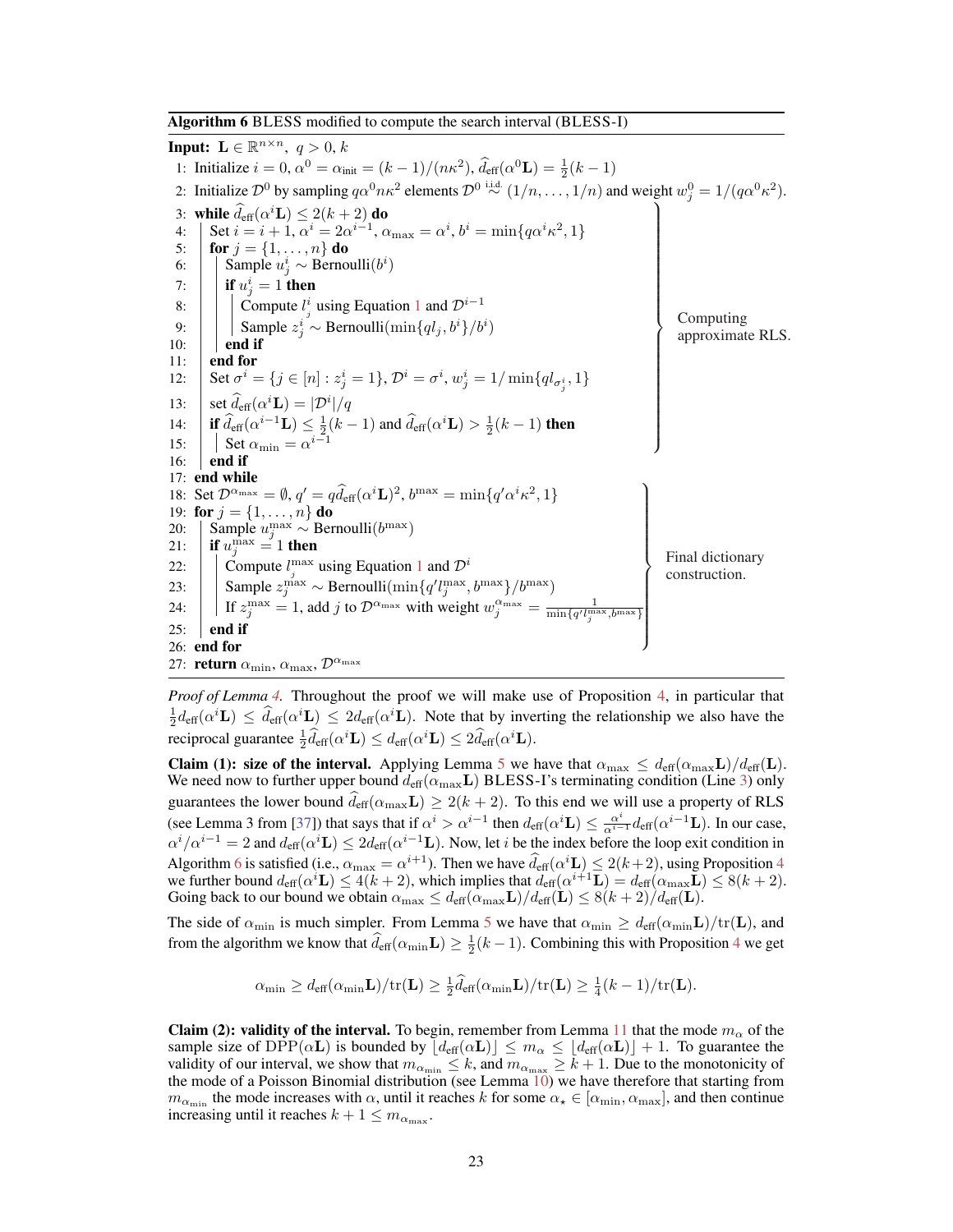

on the small scale experiment.

Figure 4: Fraction of items observed by  $\alpha$ -DPP Figure 5: Large scale experiment using linear similarity.

Concretely, we have that

$$
m_{\alpha_{\min}} \stackrel{\text{Lemma 11}}{\leq} d_{\text{eff}}(\alpha_{\min} \mathbf{L}) + 1 \stackrel{\text{Proposition 4}}{\leq} 2 \cdot \widehat{d}_{\text{eff}}(\alpha_{\min} \mathbf{L}) + 1 < 2 \cdot \frac{1}{2}(k-1) + 1 = k,
$$

where the last inequality is due to the condition from Line 14 in BLESS-I. Similarly

$$
m_{\alpha_{\max}} \overset{\text{Lemma 11}}{\geq} d_{\text{eff}}(\alpha_{\max} \mathbf{L}) - 1 \overset{\text{Proposition 4}}{\geq} \frac{1}{2} \cdot \widehat{d}_{\text{eff}}(\alpha_{\max} \mathbf{L}) - 1 > \frac{1}{2} \cdot 2(k+2) - 1 = k+1,
$$

where this time the last inequality is due to the condition from Line 3 in BLESS-I. Finally, we have to guarantee that  $\alpha_{\text{init}}$  is also a valid lower bound, or we will never able to correctly set  $\alpha_{\text{min}}$ . This is easy to show using Lemma 5

$$
m_{\alpha_{\text{init}}} \leq d_{\text{eff}}(\alpha_{\text{init}} \mathbf{L}) + 1 \stackrel{\text{Lemma 5}}{\leq} \alpha_{\text{init}} \text{tr}(\mathbf{L}) + 1 = \frac{\text{tr}(\mathbf{L})}{n\kappa^2} (k-1) + 1 \leq k - 1 + 1 = k,
$$

making it a valid initialization for the lower bound.

Claim (3): quality of  $\mathcal{D}^{\max}$ . At the end of the main loop, due to Proposition 4 we have that  $\widehat{d}_{\text{eff}}(\alpha^i \mathbf{L}) \ge \frac{1}{2} d_{\text{eff}}(\alpha^i \mathbf{L})$ , and that since  $\alpha^i = 2\alpha^{i-1} = 2\alpha_{\text{max}}$ ,  $d_{\text{eff}}(\alpha^i \mathbf{L}) \ge d_{\text{eff}}(\alpha_{\text{max}} \mathbf{L})$ . Therefore, setting  $q' = 4\hat{d}_{\text{eff}}(\alpha^i \mathbf{L})^2 q$  is sufficient to invoke Proposition 4 with  $\varepsilon = 1/d_{\text{eff}}(\alpha_{\text{max}}\mathbf{L})$  and obtain an  $(1/d_{\text{eff}}(\alpha_{\text{max}}), \alpha_{\text{max}})$ -accurate dictionary. Moreover, it is easy to see that for any  $\alpha' \ge \alpha$  and  $\varepsilon' \leq \varepsilon$ , an  $(\varepsilon', \alpha')$ -accurate dictionary is also an  $(\varepsilon, \alpha)$ -accurate dictionary (see Proposition 5). Since  $\alpha_{\text{max}} \geq \alpha$  for the whole duration of the binary search, and therefore  $d_{\text{eff}}(\alpha_{\text{max}}\mathbf{L}) \geq d_{\text{eff}}(\alpha \mathbf{L})$ , our  $\mathcal{D}^{\text{max}}$  dictionary is sufficiently accurate for the whole duration of the binary search.

#### D Additional experimental details

Both DPP-VFX and α-DPP rely on BLESS or BLESS-I to generate their input dictionaries. For this preprocessing phase, the major hyperparameters to tune are  $q_{\text{BLESS}}$  and  $q_{\text{dpp}}$ , i.e., the q and  $q'$ parameters indicated in Algorithm 6.7

Note that theory suggests to set  $q_{\text{BLESS}} \approx \mathcal{O}(\log(n))$  and  $q_{\text{dpp}} \approx \mathcal{O}(d_{\text{eff}}(\alpha \mathbf{L})^2)$ , but they can be freely tuned since both  $\alpha$ -DPP and DPP-VFX remain exact samplers for any hyperparameter choice. However,  $q_{\text{BLESS}}$  and  $q_{\text{dpp}}$  do impact acceptance rate and runtime, and even more importantly too low values can result in empty dictionaries which force the algorithm to be stopped.

In our case, we start with  $q_{\text{BLESS}} = 2$  and  $q_{\text{dpp}} = 2$ , and increase them until the DPPy implementation does not return an empty dictionary. We also keep the same value for  $\alpha$ -DPP and DPP-VFX so that for similar  $\alpha$  they operate with similarly accurate and large dictionaries. The final values are  $q_{\text{BLESS}} = 5$  and  $q_{\text{dpp}} = 10$  for the small scale experiment (Figure 1), and  $q_{\text{BLESS}} = 4$  and  $q_{\text{dpp}} = 5$ for the large scale experiment (Figure 2).

<sup>7</sup> Following DPPy's API, these hyperparameters are denoted as rls\_oversample\_bless and rls\_oversample\_dppvfx in our code.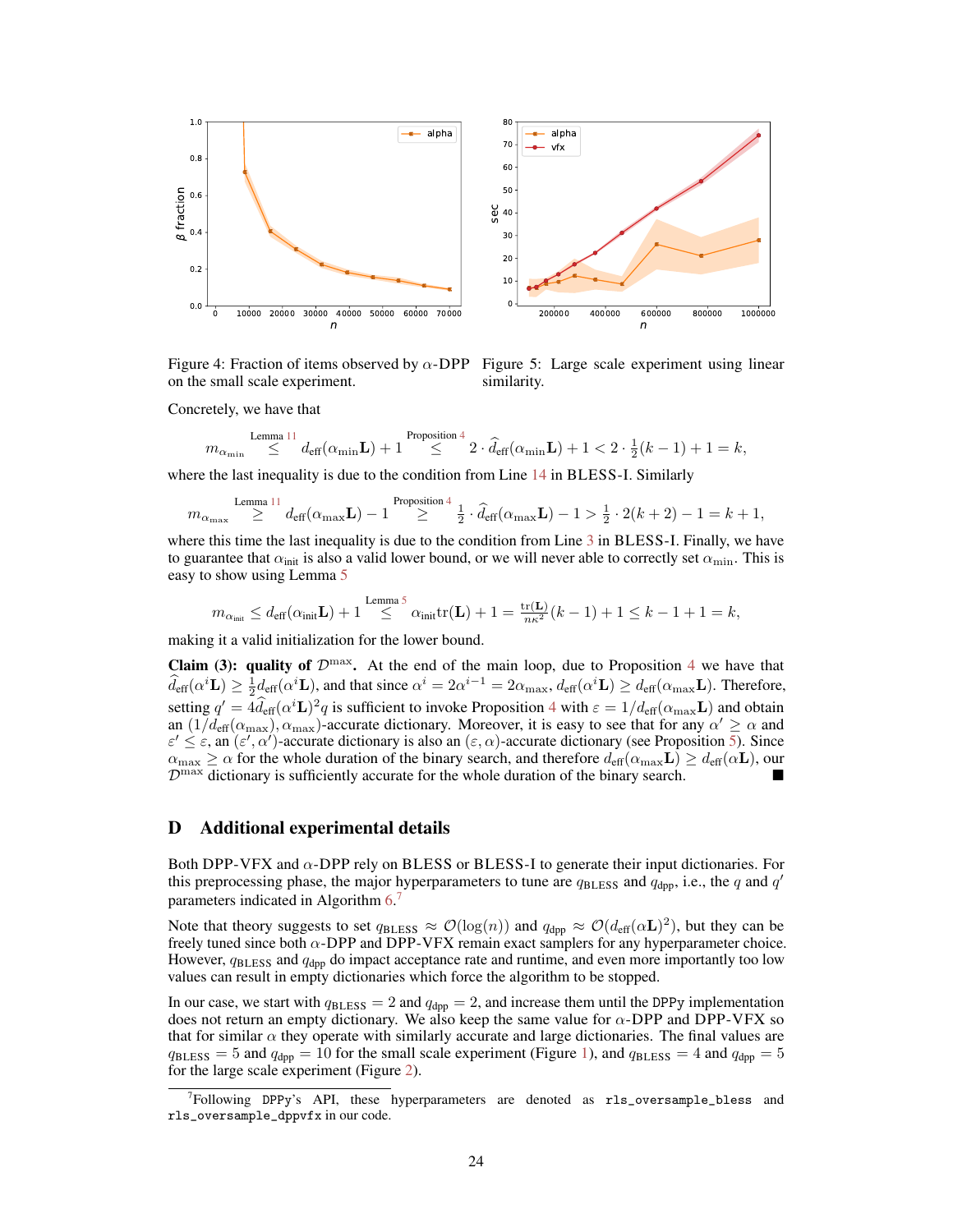For completeness, in addition to the fraction of observed items in the large scale experiment (Figure 3), we also report the fraction of observed items in the small scale experiment (Figure 4). We note that, for the small scale experiment, until n exceeds 10000,  $\alpha$ -DPP is still observing all items, and only when the item collection becomes sufficiently large uniform sampling starts to play a role.

Finally, we report another experiment taken directly from the benchmark of Derezinski et al.  $[13]$ where a linear similarity is used instead of rbf similarity. We see that in this setting  $d_{\text{eff}}(L)$  grows slower with  $n$ , since the similarity/kernel is less expressive. As a consequence the gap between  $\alpha$ -DPP and DPP-VFX (i.e., the advantage of using uniform intermediate sampling) is reduced, but remains impactful.

#### E Miscellaneous proofs

In this section we present omitted miscellaneous facts and proofs for completeness.

**Definition 2.** *Given a psd matrix* **L**, *its ith ridge leverage score (RLS)*  $\ell_i(\mathbf{L})$  *is the ith diagonal entry*  $of L(I+L)^{-1}$ . The sum  $\sum_{i=1}^{n} \ell_i(L) = d_{\text{eff}}(L)$  *of the RLSs is equal to the effective dimension of* L. Definition 3 ([2, 5]). *A dictionary* D *and its associated weighting matrix* W *are* (ε, α)*-accurate if*  $\|\alpha\mathbf{L}(\mathbf{I} + \alpha\mathbf{L})^{-1}(\mathbf{I} - \overline{\mathbf{W}})\| \leq \varepsilon$ , where  $\overline{\mathbf{W}} \in \mathbb{R}^{n \times n}$  is diagonal with  $\overline{\mathbf{W}}_{i,i} = \sum_{j=1}^{m} w_j \mathbb{I}\{\mathcal{D}_j = i\}$ .

**Proposition 5** ([2, 5]). *A dictionary* D *and its associated weighting matrix* W *are* ( $\varepsilon$ ,  $\alpha$ )-accurate if

$$
\|(\mathbf{I} + \alpha \varphi([n])^{\top} \varphi([n]))^{-1/2} (\alpha \varphi([n])^{\top} \varphi([n]) - \alpha \varphi(\mathcal{D})^{\top} \mathbf{W} \varphi(\mathcal{D})) (\mathbf{I} + \alpha \varphi([n])^{\top} \varphi([n]))^{-1/2} \| \le \varepsilon,
$$

*or equivalently*

$$
\|(\mathbf{I}/\alpha+\varphi([n])^\top\varphi([n]))^{-1/2}(\varphi([n])^\top\varphi([n])-\varphi(\mathcal{D})^\top\mathbf{W}\varphi(\mathcal{D}))(\mathbf{I}/\alpha+\varphi([n])^\top\varphi([n]))^{-1/2}\| \leq \varepsilon,
$$

*or yet equivalently*

$$
(1-\varepsilon)(\mathbf{I}/\alpha+\varphi([n])^{\top}\varphi([n])) \preceq \mathbf{I}/\alpha+\varphi(\mathcal{D})^{\top}\mathbf{W}\varphi(\mathcal{D}) \preceq (1+\varepsilon)(\mathbf{I}/\alpha+\varphi([n])^{\top}\varphi([n])).
$$

Note that using Proposition 5 it is easy to see that for any  $\alpha' \geq \alpha$  and  $\varepsilon' \leq \varepsilon$ , an  $(\varepsilon', \alpha')$ -accurate dictionary is also an  $(\varepsilon, \alpha)$ -accurate dictionary since  $I/\alpha' \preceq I/\alpha$  and therefore

$$
\begin{aligned} &\| (\mathbf{I}/\alpha + \varphi([n])^{\top} \varphi([n]))^{-1/2} (\varphi([n])^{\top} \varphi([n]) - \varphi(\mathcal{D})^{\top} \mathbf{W} \varphi(\mathcal{D})) (\mathbf{I}/\alpha + \varphi([n])^{\top} \varphi([n]))^{-1/2} \| \\ &\leq \| (\mathbf{I}/\alpha' + \varphi([n])^{\top} \varphi([n]))^{-1/2} (\varphi([n])^{\top} \varphi([n]) - \varphi(\mathcal{D})^{\top} \mathbf{W} \varphi(\mathcal{D})) (\mathbf{I}/\alpha' + \varphi([n])^{\top} \varphi([n]))^{-1/2} \| \\ &\leq \varepsilon' \leq \varepsilon. \end{aligned}
$$

Moreover, using basic algebraic manipulation we can see that for any matrix/operator  $\bf{A}$  we have

$$
(\mathbf{I} + \mathbf{A} \mathbf{A}^{\top})^{-1} = \mathbf{I} - \mathbf{A} (\mathbf{I} + \mathbf{A}^{\top} \mathbf{A})^{-1} \mathbf{A}^{\top},
$$

which applied to  $\mathbf{A} = \sqrt{\alpha} \mathbf{W}^{1/2} \varphi(\mathcal{D})$  gives us the following reformulation from [5, 37]:

$$
l_i = \alpha [\mathbf{L} - \mathbf{L}_{[n],\mathcal{D}}^{-1} (\alpha \mathbf{L}_{\mathcal{D},\mathcal{D}} + \mathbf{W}^{-1})^{-1} \mathbf{L}_{[n],\mathcal{D}}]_{i,i}
$$
  
\n
$$
= \alpha [\varphi([n]) \varphi([n])^{\top} - \alpha \varphi([n]) \varphi(\mathcal{D})^{\top} (\alpha \varphi(\mathcal{D}) \varphi(\mathcal{D})^{\top} + \mathbf{W}^{-1})^{-1} \varphi(\mathcal{D}) \varphi([n])^{\top}]_{i,i}
$$
  
\n
$$
= \alpha [\varphi([n]) (\mathbf{I} - \alpha \varphi(\mathcal{D})^{\top} (\alpha \varphi(\mathcal{D}) \varphi(\mathcal{D})^{\top} + \mathbf{W}^{-1})^{-1} \varphi(\mathcal{D})) \varphi([n])^{\top}]_{i,i}
$$
  
\n
$$
= \alpha [\varphi([n]) (\mathbf{I} - \alpha \varphi(\mathcal{D})^{\top} \mathbf{W}^{1/2} (\alpha \varphi(\mathcal{D}) \mathbf{W} \varphi(\mathcal{D})^{\top} + \mathbf{I})^{-1} \mathbf{W}^{1/2} \varphi(\mathcal{D})) \varphi([n])^{\top}]_{i,i}
$$
  
\n
$$
= \alpha [\varphi([n])(\mathbf{I} + \alpha \varphi(\mathcal{D})^{\top} \mathbf{W} \varphi(\mathcal{D}))^{-1} \varphi([n])^{\top}]_{i,i}
$$
  
\n
$$
= \alpha \varphi(i)^{\top} (\mathbf{I} + \alpha \varphi(\mathcal{D})^{\top} \mathbf{W} \varphi(\mathcal{D}))^{-1} \varphi(i).
$$

Applying Proposition 5 to the reformulation it is easy to see that

$$
\alpha \varphi(i)^{\top} (\mathbf{I} + \alpha \varphi(\mathcal{D})^{\top} \mathbf{W} \varphi(\mathcal{D}))^{-1} \varphi(i) = \varphi(i)^{\top} (\mathbf{I}/\alpha + \varphi(\mathcal{D})^{\top} \mathbf{W} \varphi(\mathcal{D}))^{-1} \varphi(i)
$$
  
\n
$$
\leq \frac{1}{1-\varepsilon} \varphi(i)^{\top} (\mathbf{I}/\alpha + \varphi([n])^{\top} \varphi([n]))^{-1} \varphi(i) = \frac{1}{1-\varepsilon} \alpha \varphi(i)^{\top} (\mathbf{I} + \alpha \varphi([n])^{\top} \varphi([n]))^{-1} \varphi(i) = \ell_i(\mathbf{L}).
$$

**Caching strategy.** Note that if we invoke  $\alpha$ -DPP multiple times for a fixed  $\alpha$ , we do not need to recompute all approximations  $l_i$  from scratch each time. Rather, we first store an eigendecomposition